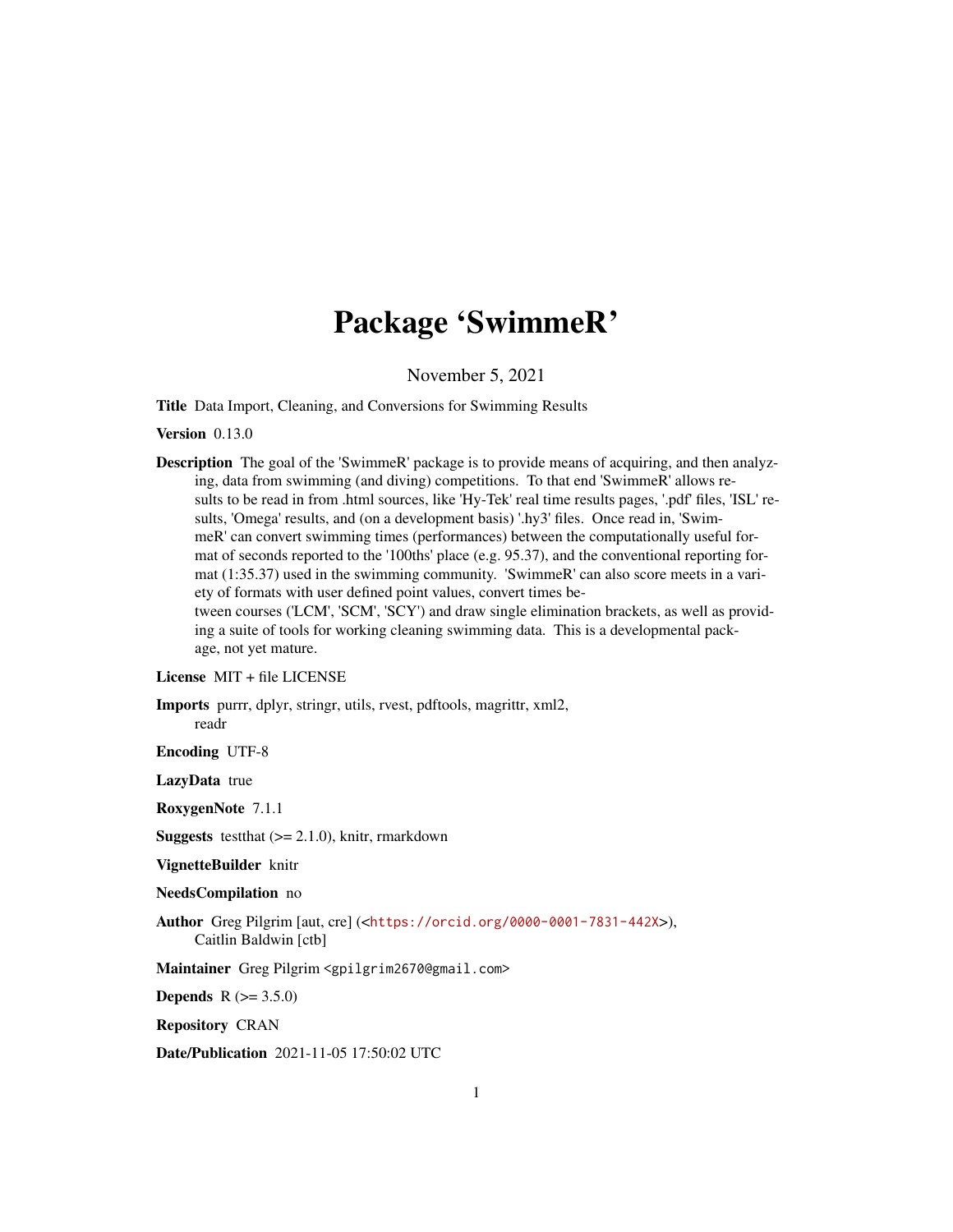# R topics documented:

|                       | 3              |
|-----------------------|----------------|
|                       | $\overline{4}$ |
|                       | 5              |
|                       | 5              |
|                       | 6              |
|                       | 6              |
|                       | $\overline{7}$ |
|                       | $\overline{7}$ |
|                       | 8              |
|                       | 9              |
|                       | 10             |
|                       | 10             |
|                       | 12             |
|                       | 13             |
|                       | 14             |
|                       | 14             |
|                       | 15             |
|                       | 16             |
|                       | 17             |
|                       | 18             |
|                       | 18             |
|                       | 19             |
|                       | 19             |
|                       | 20             |
|                       | 20             |
|                       | 21             |
|                       | 22             |
|                       | 23             |
|                       | 23             |
|                       | 24             |
|                       | 24             |
|                       | 25             |
|                       | 25             |
|                       | 26             |
|                       | 26             |
|                       | 27             |
|                       | 28             |
|                       | 28             |
| Read Results          | 29             |
|                       | 30             |
| results score         | 30             |
|                       | 32             |
|                       | 33             |
| splash_collect_splits | 33             |
|                       | 34             |
| splits_parse_ISL      | 34             |
|                       |                |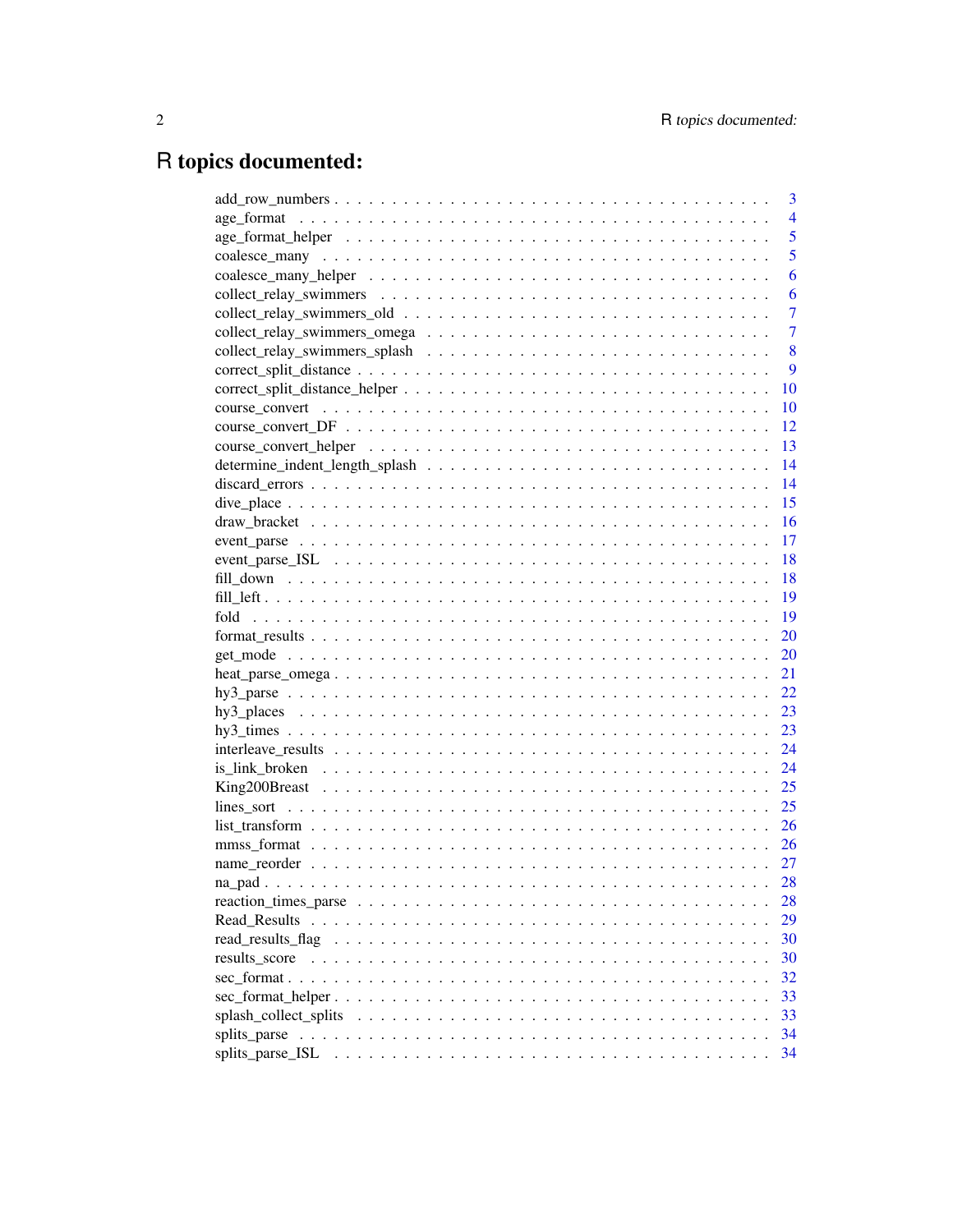<span id="page-2-0"></span>

<span id="page-2-1"></span>add\_row\_numbers *Add row numbers to raw results*

## Description

Takes the output of read\_results and adds row numbers to it

## Usage

```
add_row_numbers(text)
```
## Arguments

text output from read\_results

## Value

returns a data frame with event names and row numbers to eventually be recombined with swimming results inside swim\_parse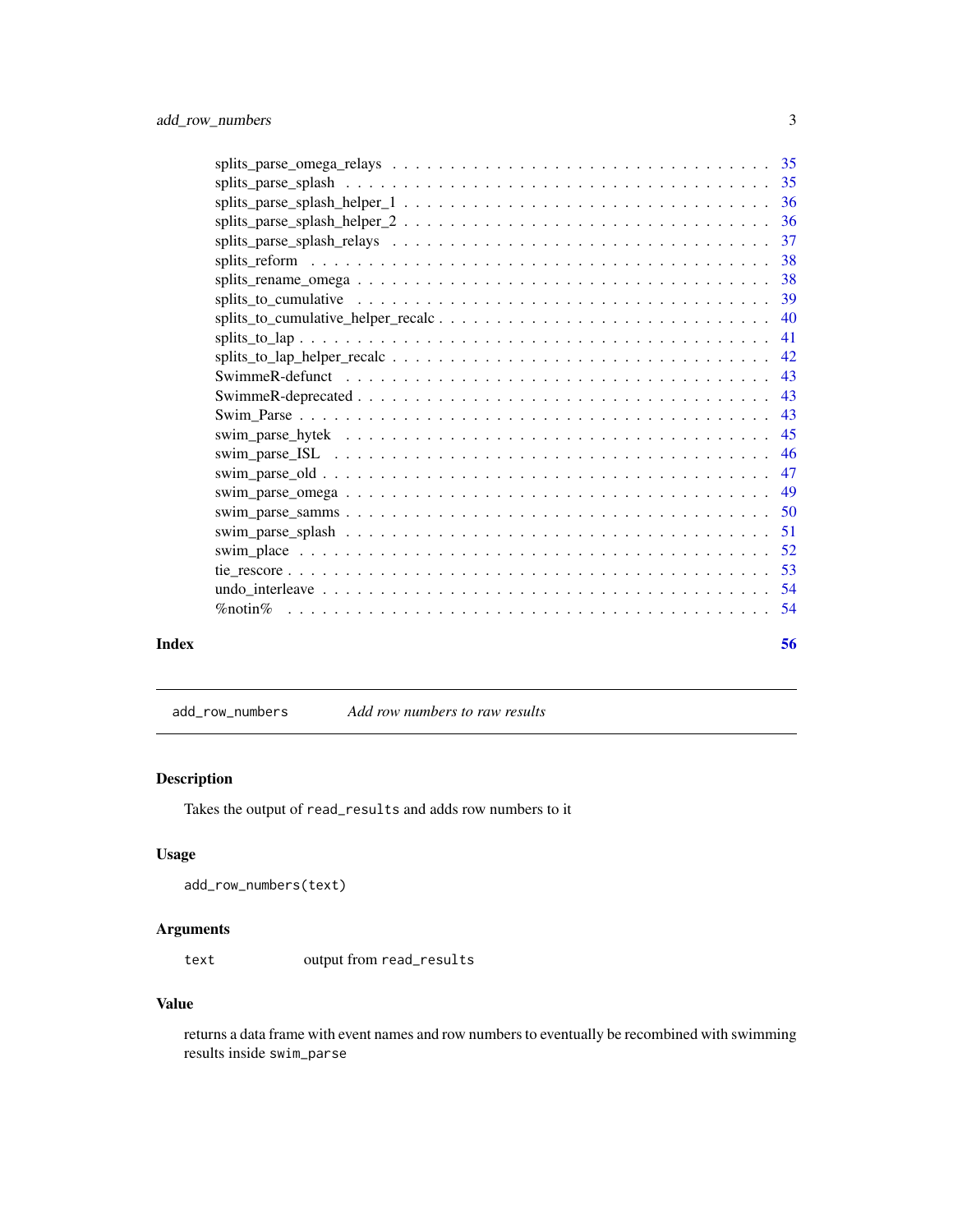## <span id="page-3-0"></span>See Also

add\_row\_numbers is a helper function inside [swim\\_parse](#page-42-1)

age\_format *Formatting yyy-mm ages as years*

## Description

Takes a character string (or list) representing an age as years-months (e.g. 13-06 for 13 years, 6 months) and converts it to a character value (13.5) or a list of values representing ages in years.

## Usage

age\_format(x)

#### Arguments

x A character vector of ages in yyy-mm format (e.g. 93-03) to be converted to years (93.25)

#### Value

returns the value of the string x which represents an age in yyy-mm format (93-03) and converts it to years (93.25)

## See Also

[age\\_format\\_helper](#page-4-1) age\_format uses age\_format\_helper

## Examples

```
age_format("13-06")
age_format(c("13-06", "25-03", NA))
```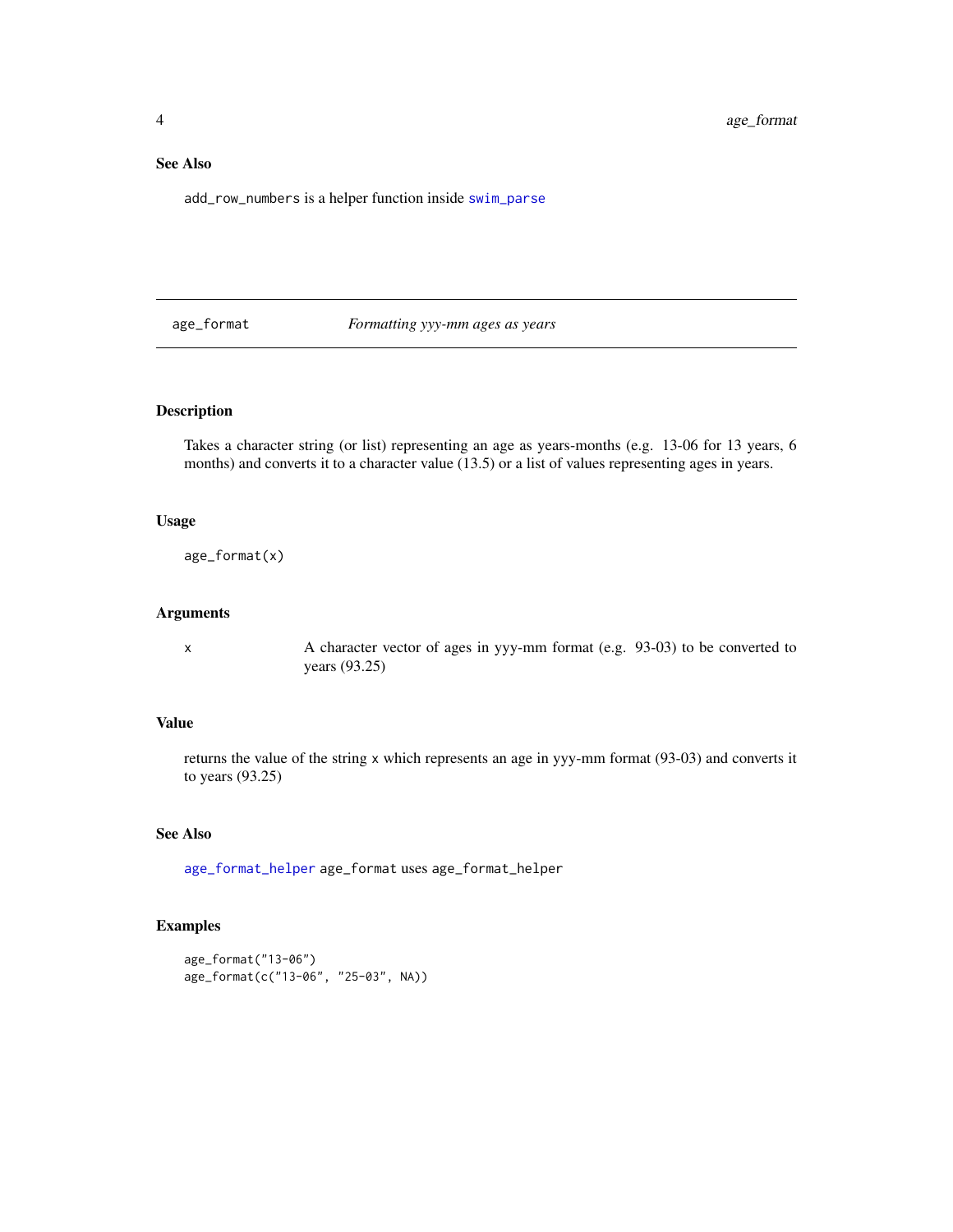<span id="page-4-1"></span><span id="page-4-0"></span>age\_format\_helper *Helper function for formatting yyy-mm ages as years, enables vectorization of* age\_format

## Description

Helper function for formatting yyy-mm ages as years, enables vectorization of age\_format

#### Usage

```
age_format_helper(x)
```
## Arguments

 $x \sim A$  character vector of age(s) in yyyy-mm format (e.g. 13-06) to be converted to years (13.5)

<span id="page-4-2"></span>

| coalesce_many | Combined paired sets of columns following a join operation |  |  |  |
|---------------|------------------------------------------------------------|--|--|--|
|---------------|------------------------------------------------------------|--|--|--|

## Description

Combined paired sets of columns following a join operation

## Usage

```
coalesce_many(df)
```
#### Arguments

df a data frame following a join and thereby containing paired columns of the form Col\_1.x, Col\_1.y

## Value

returns a data frame with all sets of paired columns combined into single columns and named as, for example, Col\_1, Col\_2 etc.

#### See Also

coalesce\_many runs inside [swim\\_parse\\_splash](#page-50-1)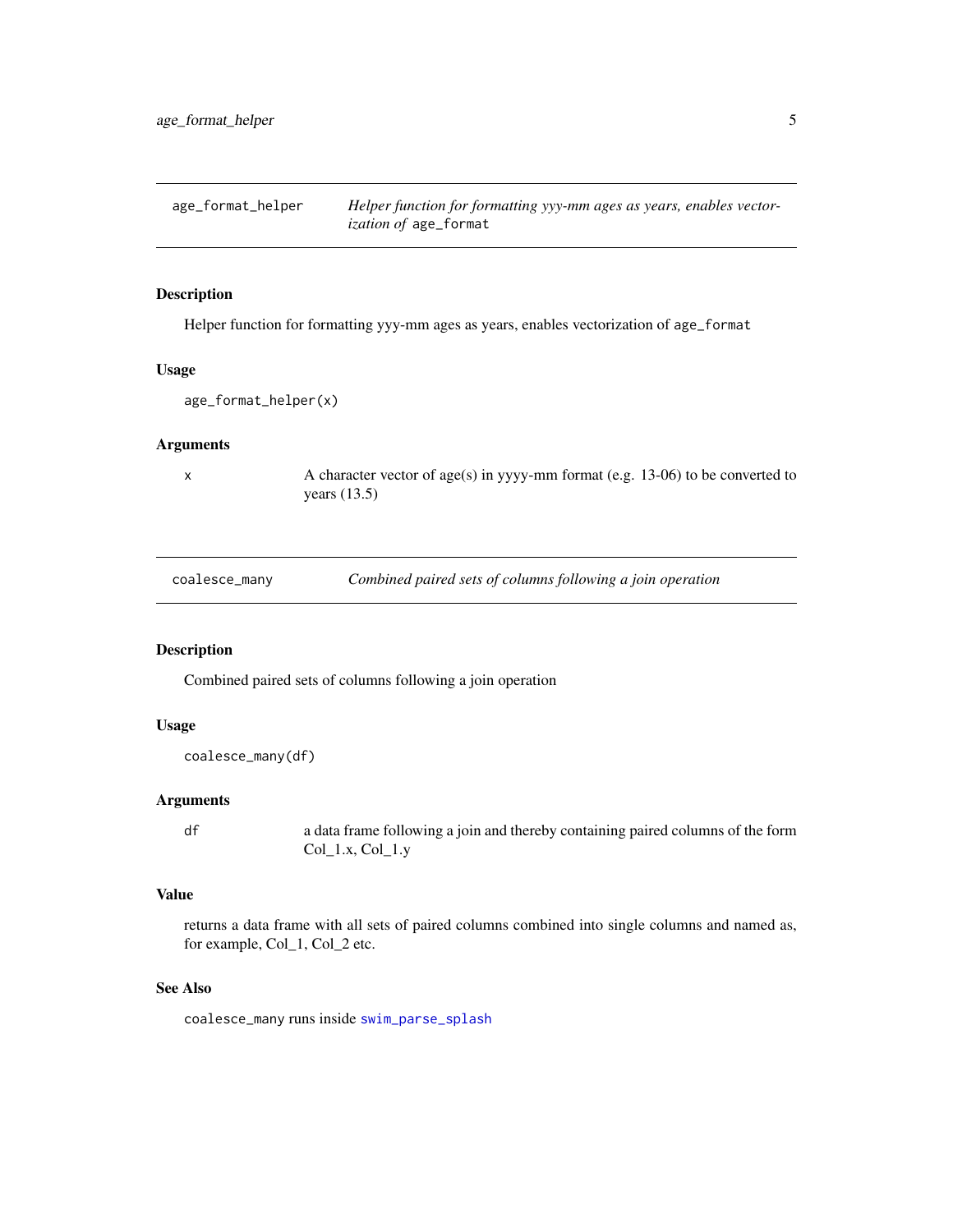<span id="page-5-0"></span>coalesce\_many\_helper *Combined paired sets of columns following a join operation*

## Description

This function is intended to be mapped over a sequence i inside the function [coalesce\\_many](#page-4-2)

#### Usage

```
coalesce_many_helper(df, new_split_names, i)
```
## Arguments

| df              | a data frame following a join and thereby containing paired columns of the form |
|-----------------|---------------------------------------------------------------------------------|
|                 | Col 1.x, Col 1.y                                                                |
| new_split_names |                                                                                 |
|                 | a list of desired column names, e.g. Col 1, Col 2                               |
| $\mathbf{i}$    | a number between 1 and the length of new_split_names                            |

## Value

returns a data frame with one set of paired columns combined into a single column and named based on new\_split\_names

### See Also

coalesce\_many\_helper runs inside [coalesce\\_many](#page-4-2)

collect\_relay\_swimmers

*Collects relay swimmers as a data frame within* swim\_parse

#### Description

Collects relay swimmers as a data frame within swim\_parse

## Usage

```
collect_relay_swimmers(x)
```
#### Arguments

x output from read\_results followed by add\_row\_numbers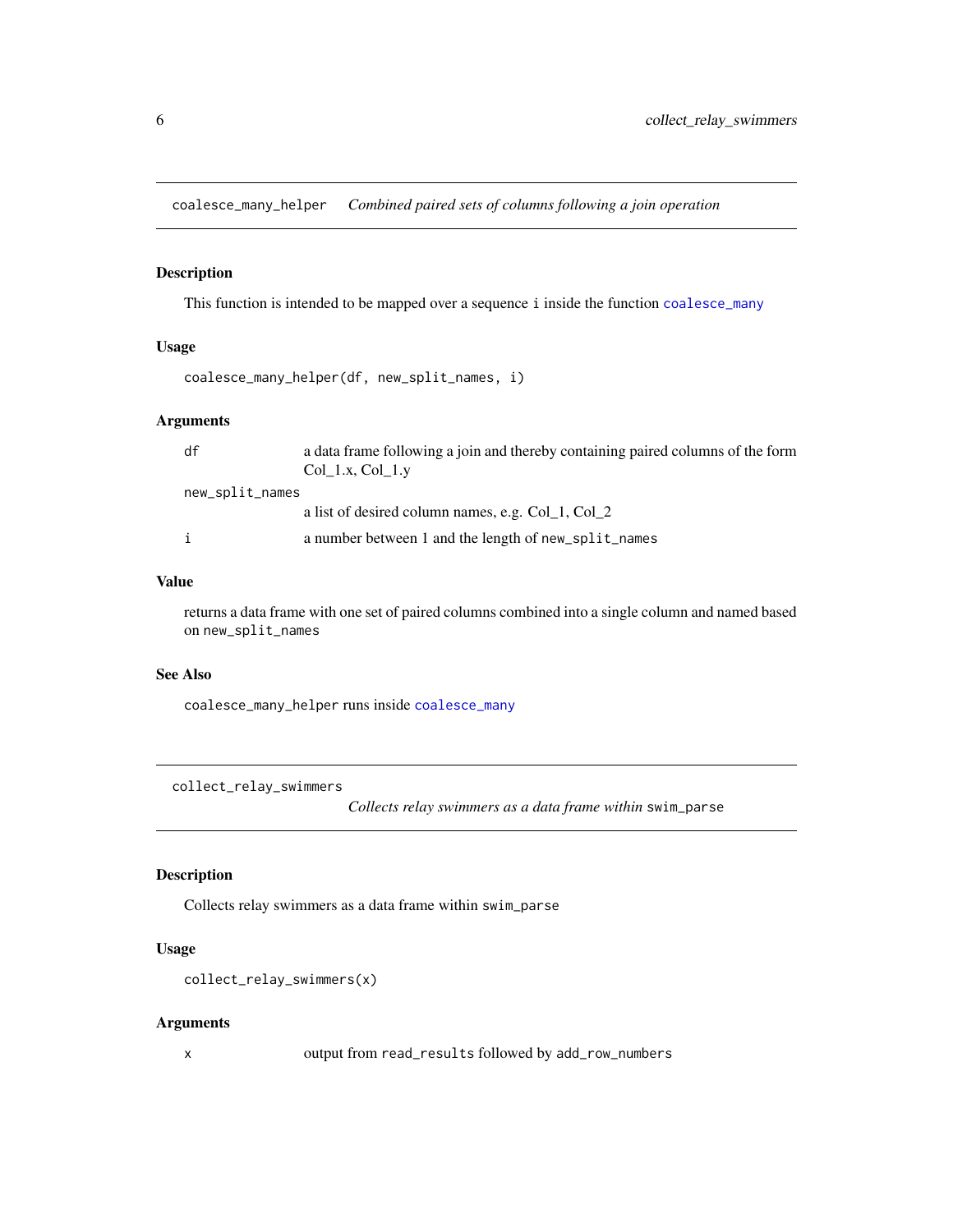## <span id="page-6-0"></span>Value

returns a data frame of relay swimmers and the associated performance row number

## See Also

collect\_relay\_swimmers\_data runs inside of swim\_parse

collect\_relay\_swimmers\_old

*Collects relay swimmers as a data frame within* swim\_parse\_old

#### Description

Depreciated version associated with depreciated version of swim\_parse\_old

## Usage

```
collect_relay_swimmers_old(x, typo_2 = typo, replacement_2 = replacement)
```
#### Arguments

| $\mathsf{x}$ | output from read_results followed by add_row_numbers         |
|--------------|--------------------------------------------------------------|
| typo_2       | list of typos from swim_parse                                |
|              | replacement_2 list of replacements for typos from swim_parse |

#### Value

returns a data frame of relay swimmers and the associated performance row number

## See Also

collect\_relay\_swimmers runs inside of swim\_parse

collect\_relay\_swimmers\_omega

*Collects relay swimmers as a data frame within* swim\_parse\_omega

## Description

Collects relay swimmers as a data frame within swim\_parse\_omega

#### Usage

collect\_relay\_swimmers\_omega(x)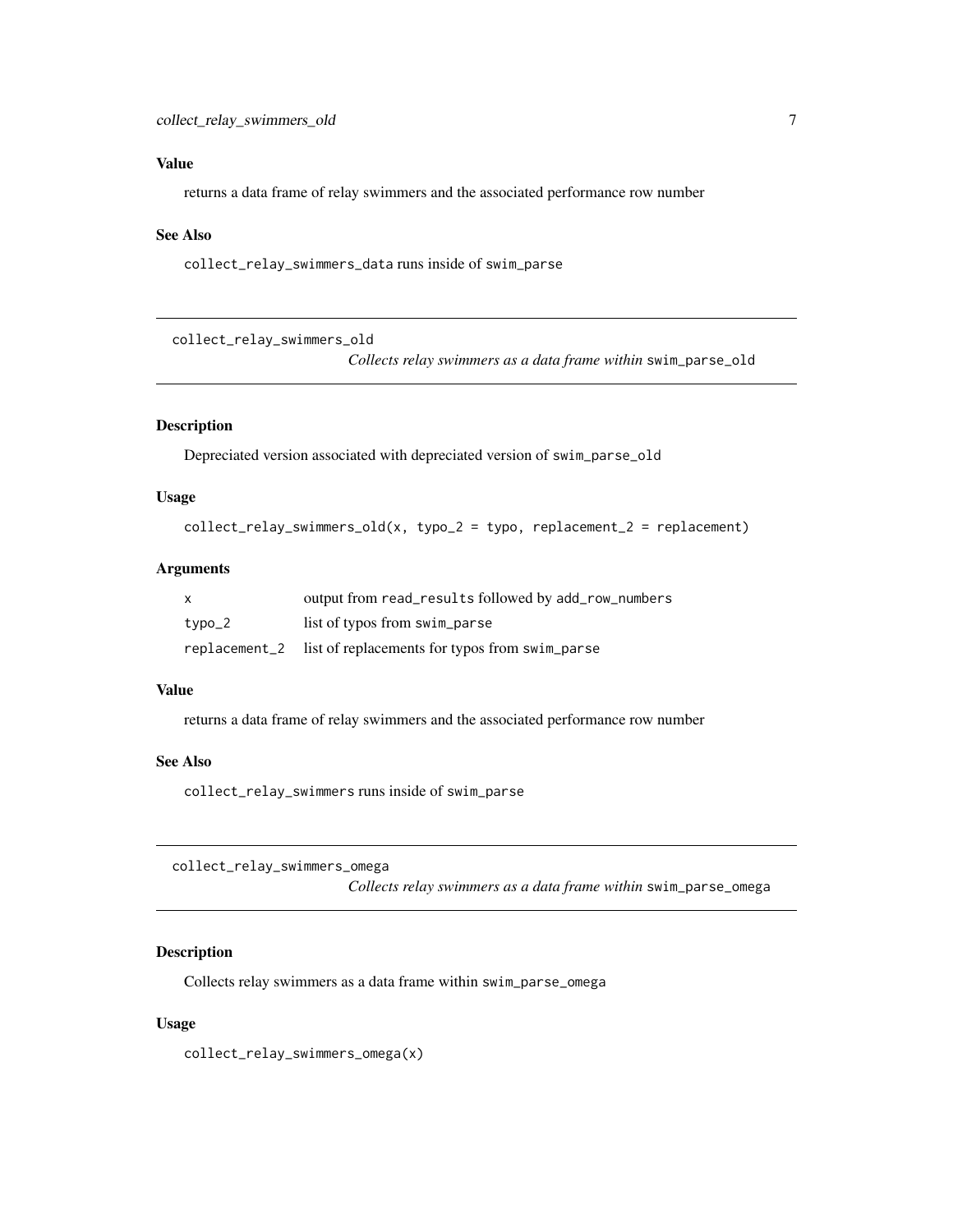#### <span id="page-7-0"></span>Arguments

x output from read\_results followed by add\_row\_numbers

## Value

returns a data frame of relay swimmers and the associated performance row number

## See Also

collect\_relay\_swimmers\_data runs inside of swim\_parse\_omega

collect\_relay\_swimmers\_splash

*Collects relay swimmers as a data frame within* swim\_parse\_splash

## Description

Collects relay swimmers as a data frame within swim\_parse\_splash

## Usage

```
collect_relay_swimmers_splash(x, relay_indent = Indent_Length)
```
#### Arguments

|              | output from read_results followed by add_row_numbers                                       |
|--------------|--------------------------------------------------------------------------------------------|
| relay_indent | the number of spaces relay swimmer lines are indented compared to regular<br>swimmer lines |

## Value

returns a data frame of relay swimmers and the associated performance row number

## See Also

collect\_relay\_swimmers\_data runs inside of swim\_parse\_splash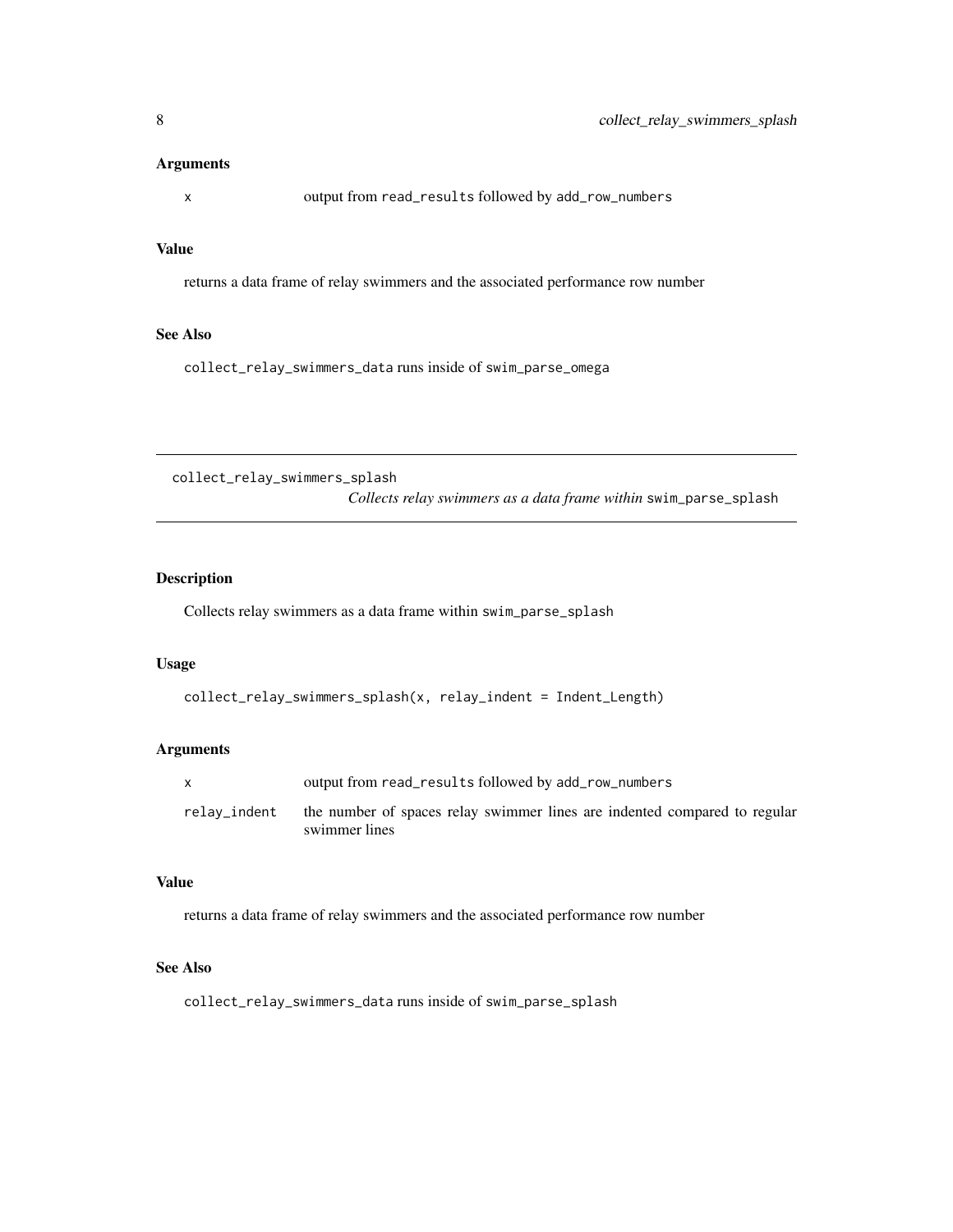<span id="page-8-0"></span>correct\_split\_distance

*Changes lengths associated with splits to new values*

## Description

Useful for dealing with meets where some events are split by 50 and others by 25.

## Usage

```
correct_split_distance(df, new_split_length, events)
```

```
correct_split_length(df, new_split_length, events)
```
## Arguments

| df               | a data frame having some split columns (Split_50, Split_100 etc.) |  |  |  |  |
|------------------|-------------------------------------------------------------------|--|--|--|--|
| new_split_length |                                                                   |  |  |  |  |
|                  | split length to rename split columns based on                     |  |  |  |  |
| events           | list of events to correct splits for                              |  |  |  |  |

## Value

a data frame where all events named in the events parameter have their split column labels adjusted to reflect new\_split\_length

#### Examples

```
df <- data.frame(Name = c("Lilly King", "Caeleb Dressel"),
Event = c("Women 100 Meter Breaststroke", "Men 50 Yard Freestyle"),
Split_50 = c("29.80", "8.48"),Split_100 = c("34.33", "9.15"))
df %>% correct_split_distance(
new_split_length = 25,
events = c("Men 50 Yard Freestyle")
)
```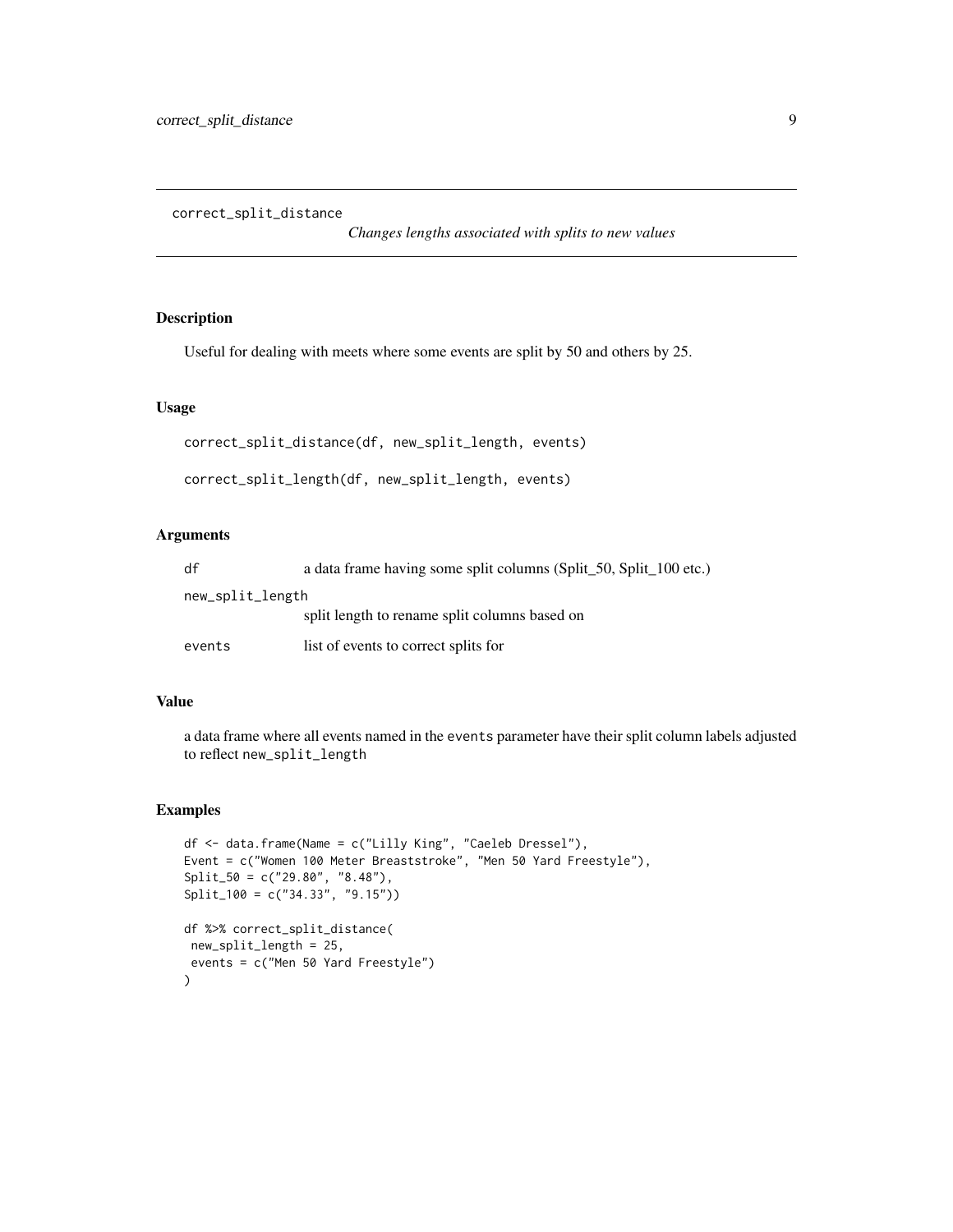<span id="page-9-0"></span>correct\_split\_distance\_helper

*Changes lengths associated with splits to new values*

## Description

Useful for dealing with meets where some events are split by 50 and others by 25.

#### Usage

```
correct_split_distance_helper(df_helper, new_split_length_helper)
```
## Arguments

df\_helper a data frame having some split columns (Split\_50, Split\_100 etc.) new\_split\_length\_helper

split length to rename split columns based on

#### Value

a data frame where all values have been pushed left, replacing 'NA's, and all columns containing only 'NA's have been removed

## See Also

correct\_split\_distance\_helper is a helper function inside correct\_split\_distance

<span id="page-9-1"></span>course\_convert *Swimming Course Convertor*

## Description

Used to convert times between Long Course Meters, Short Course Meters and Short Course Yards

#### Usage

```
course_convert(time, event, course, course_to, verbose = FALSE)
```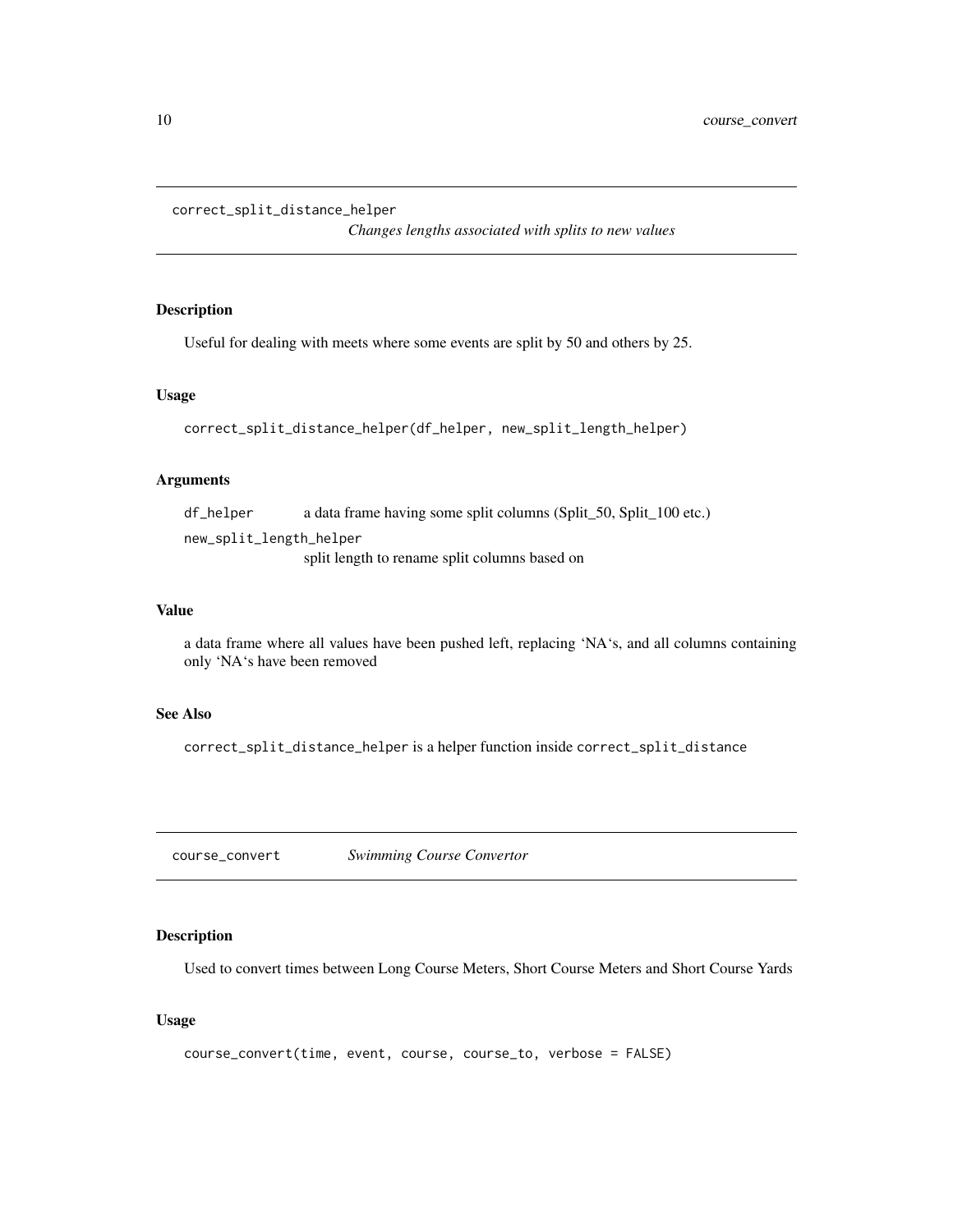## course\_convert 11

## Arguments

| time      | A time, or vector of times to convert. Can be in either seconds (numeric, 95.97) |
|-----------|----------------------------------------------------------------------------------|
|           | format or swim (character, "1:35.97") format                                     |
| event     | The event swum as "100 Fly", "200 IM", "400 Free", "50 Back", "200 Breast"       |
|           | etc.                                                                             |
| course    | The course in which the time was swum as "LCM", "SCM" or "SCY"                   |
| course_to | The course to convert the time to as "LCM", "SCM" or "SCY"                       |
| verbose   | If TRUE will return a data frame containing columns                              |
|           | $\bullet$ Time                                                                   |
|           | • Course                                                                         |
|           | • Course To                                                                      |
|           | $\bullet$ Event                                                                  |
|           | • Time Converted sec                                                             |
|           |                                                                                  |

• Time\_Converted\_mmss

. If FALSE (the default) will return only a converted time.

## Value

returns the time for a specified event and course converted to a time for the specified course\_to in swimming format OR a data frame containing columns

- Time
- Course
- Course\_To
- Event
- Time\_Converted\_sec
- Time\_Converted\_mmss

depending on the value of verbose

## Note

Relays are not presently supported.

## References

Uses the USA swimming age group method described here: [https://support.teamunify.com/](https://support.teamunify.com/en/articles/260) [en/articles/260](https://support.teamunify.com/en/articles/260)

## Examples

```
course_convert(time = "1:35.93", event = "200 Free", course = "SCY", course_to = "LCM")
course_convert(time = 95.93, event = "200 Free", course = "scy", course_to = "lcm")
course\_convert(time = 53.89, event = "100 Fly", course = "scm", course_to = "scy")
```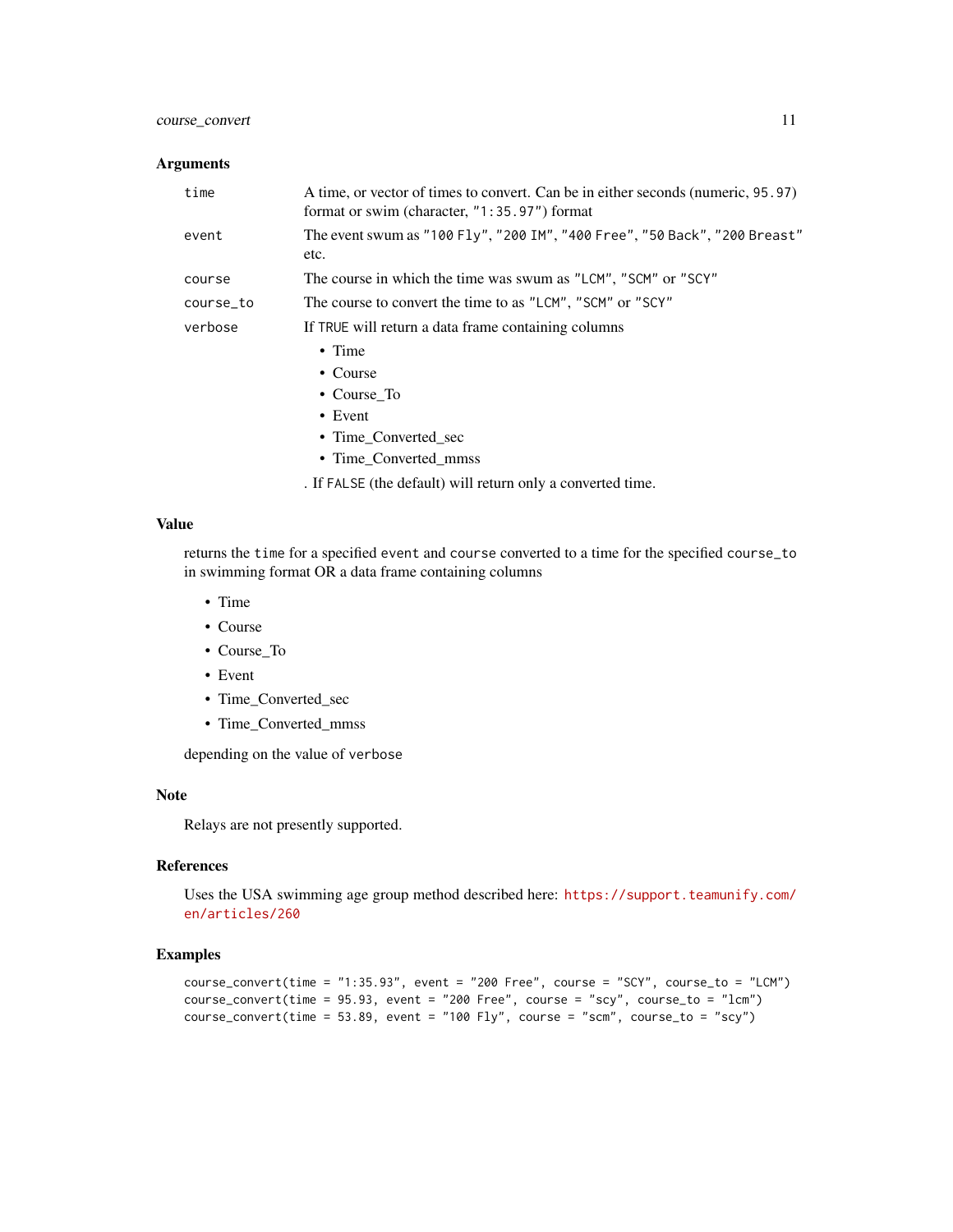<span id="page-11-1"></span><span id="page-11-0"></span>course\_convert\_DF *Course converter, returns data frame - defunct*

## Description

Used to convert times between Long Course Meters, Short Course Meters and Short Course Yards, returns data frame

#### Usage

course\_convert\_DF(time, event, course, course\_to)

course\_convert\_df(time, event, course, course\_to)

## Arguments

| time      | A time, or vector of times to convert. Can be in either seconds (numeric, 95.97)<br>format or swim (character, $"1:35.97"$ ) format |
|-----------|-------------------------------------------------------------------------------------------------------------------------------------|
| event     | The event swum as "100 Fly", "200 IM", "400 Free", "50 Back", "200 Breast"<br>etc.                                                  |
| course    | The course in which the time was swum as "LCM", "SCM" or "SCY"                                                                      |
| course_to | The course to convert the time to as "LCM", "SCM" or "SCY"                                                                          |

#### Value

This function returns a data frame including columns:

- Time
- Course
- Course\_To
- Event
- Time\_Converted\_sec
- Time\_Converted\_mmss

## Note

Relays are not presently supported.

## References

Uses the USA swimming age group method described here [https://support.teamunify.com/](https://support.teamunify.com/en/articles/260) [en/articles/260](https://support.teamunify.com/en/articles/260)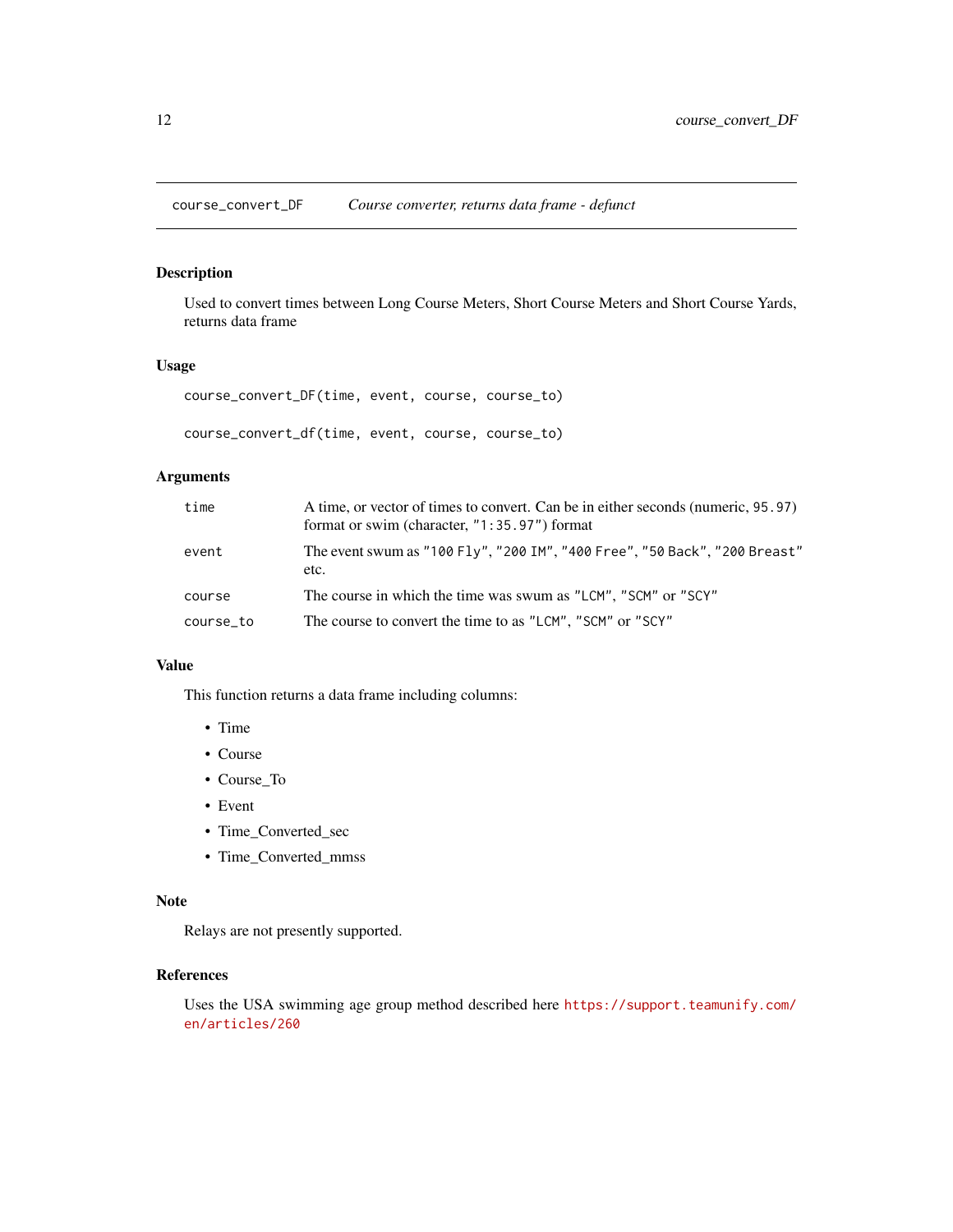<span id="page-12-0"></span>course\_convert\_helper *Swimming Course Convertor Helper*

## Description

Used to convert times between Long Course Meters, Short Course Meters and Short Course Yards

#### Usage

course\_convert\_helper(time, event, course, course\_to, verbose = FALSE)

#### Arguments

| time      | A time, or vector of times to convert. Can be in either seconds (numeric, 95.97)<br>format or swim (character, "1:35.97") format |
|-----------|----------------------------------------------------------------------------------------------------------------------------------|
| event     | The event swum as "100 Fly", "200 IM", "400 Free", "50 Back", "200 Breast"<br>etc.                                               |
| course    | The course in which the time was swum as "LCM", "SCM" or "SCY"                                                                   |
| course_to | The course to convert the time to as "LCM", "SCM" or "SCY"                                                                       |
| verbose   | If TRUE will return a data frame containing columns                                                                              |
|           | $\bullet$ Time                                                                                                                   |
|           | • Course                                                                                                                         |
|           | • Course_To                                                                                                                      |
|           | $\bullet$ Event                                                                                                                  |
|           | • Time Converted sec                                                                                                             |
|           |                                                                                                                                  |

• Time\_Converted\_mmss

. If FALSE (the default) will return only a converted time.

#### Value

returns the time for a specified event and course converted to a time for the specified course\_to in swimming format OR a data frame containing columns

- Time
- Course
- Course\_To
- Event
- Time\_Converted\_sec
- Time\_Converted\_mmss

depending on the value of verbose

## See Also

course\_convert\_helper is a helper function inside [course\\_convert](#page-9-1)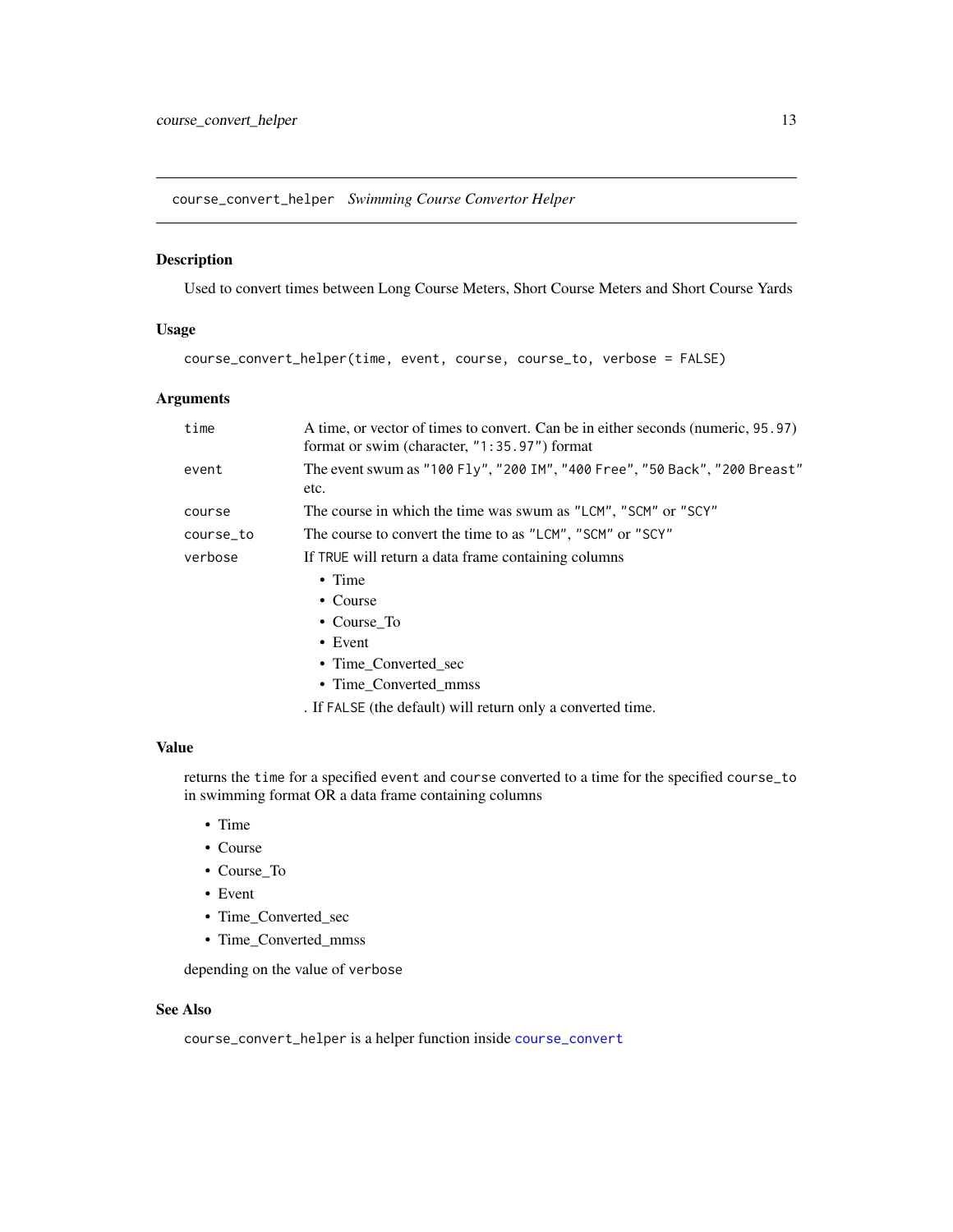<span id="page-13-0"></span>determine\_indent\_length\_splash

*Determines indent length for data within* swim\_parse\_splash

#### Description

In Splash results there are two line types that are of interest and don't begin with either a place or a special string (DNS, DSQ etc.). These are ties and relays swimmers. Relay swimmers are indented further than ties. This function determines the number of spaces, called indent length, prior to a tie row, plus a pad of four spaces.

#### Usage

```
determine_indent_length_splash(x, time_score_string)
```
#### Arguments

x output from read\_results followed by add\_row\_numbers

time\_score\_string

a regular expression as a string that describes swimming times and diving scores

#### Value

returns a number indicating the number of spaces preceding an athlete's name in a tie row

#### See Also

determine\_indent\_length\_splash runs inside of swim\_parse\_splash

| discard errors | Discards elements of list that have an error value from |  |  |  |  |  |
|----------------|---------------------------------------------------------|--|--|--|--|--|
|                | purrr::safely.                                          |  |  |  |  |  |

## **Description**

Used in scrapping, when swim\_parse is applied over a list of results using  $purr: :map$  the result is a list of two element lists. The first element is the results, the second element is an error register. This function removes all elements where the error register is not NULL, and then returns the results (first element) of the remaining lists.

#### Usage

discard\_errors(x)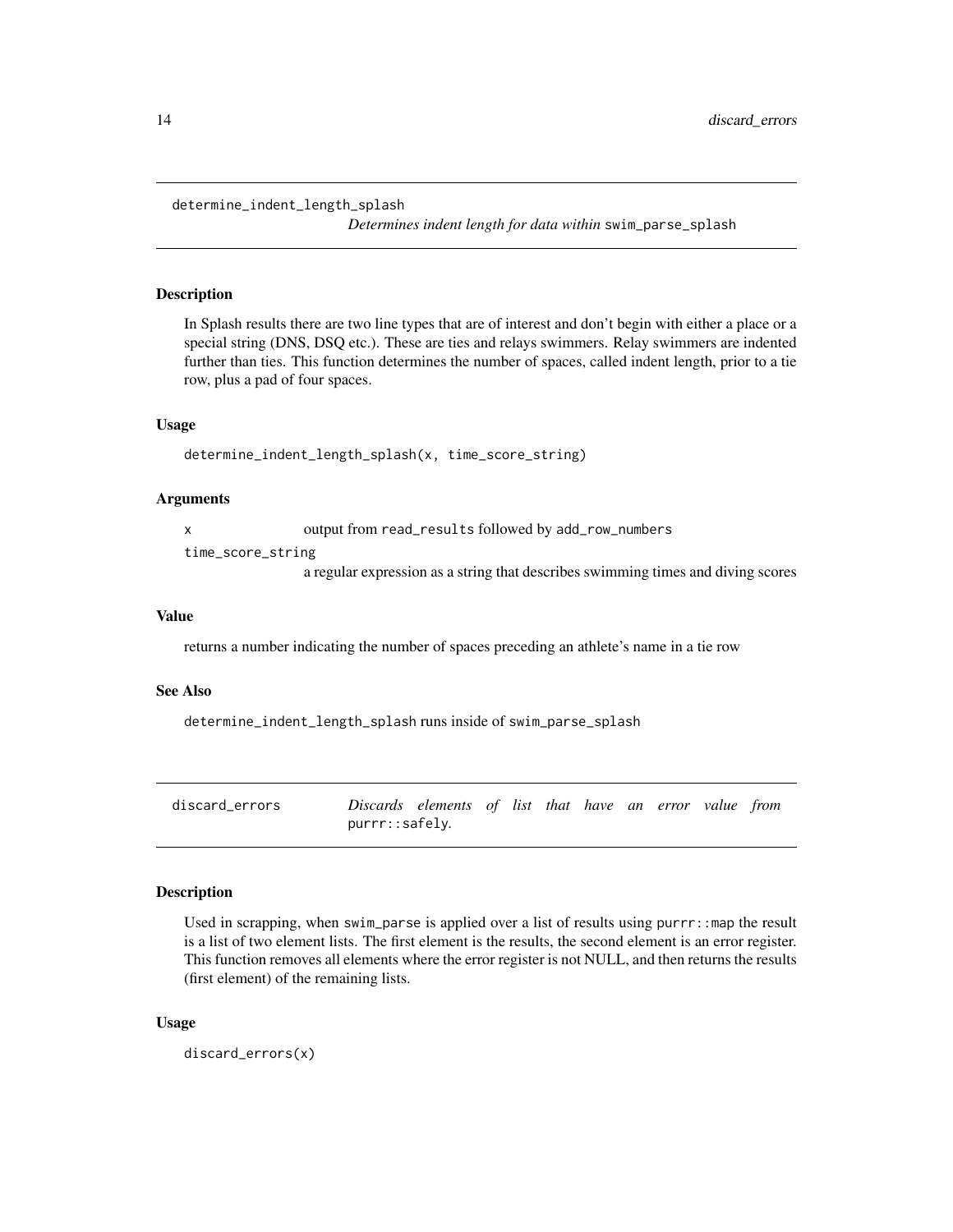## <span id="page-14-0"></span>dive\_place 15

#### Arguments

x a list of lists from purrr::map and purrr:safely

## Value

a list of lists where sub lists containing a non-NULL error have been discarded and error elements have been removed from all remaining sub lists

#### Examples

```
result_1 <- data.frame(result = c(1, 2, 3))
error <- NULL
list_1 <- list(result_1, error)
names(list_1) <- c("result", "error")
result_2 <- data.frame(result = c(4, 5, 6))
error <- "result is corrupt"
list_2 <- list(result_2, error)
names(list_2) <- c("result", "error")
list_of_lists <- list(list_1, list_2)
discard_errors(list_of_lists)
```
dive\_place *Adds places to diving results*

#### Description

Places are awarded on the basis of score, with highest score winning. Ties are placed as ties (both athletes get 2nd etc.)

#### Usage

```
dive_place(df, max_place)
```
### Arguments

| df        | a data frame with results from swim_parse, including only diving results (not<br>swimming) |
|-----------|--------------------------------------------------------------------------------------------|
| max_place | highest place value that scores                                                            |

## Value

data frame modified so that places have been appended based on diving score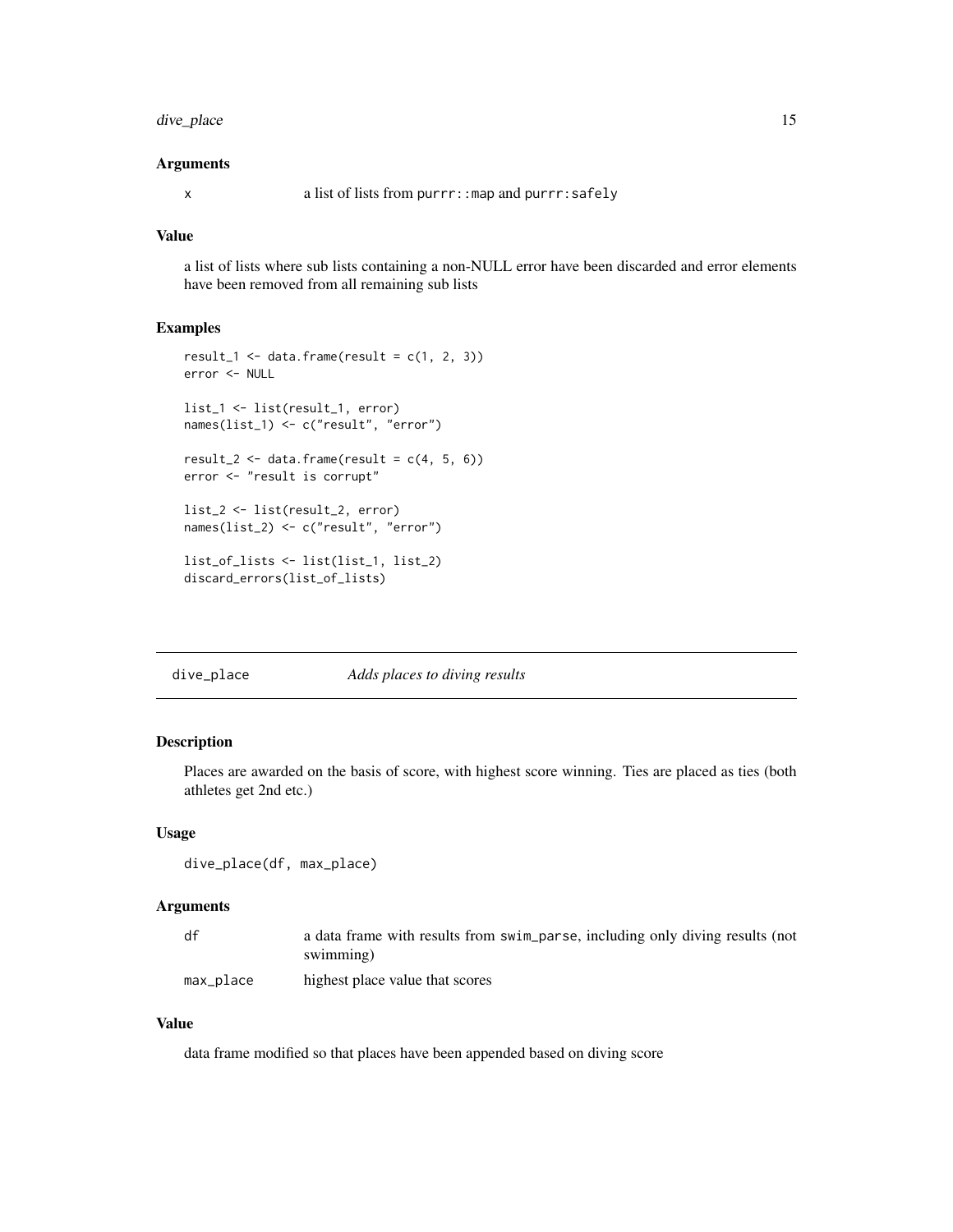## <span id="page-15-0"></span>See Also

dive\_place is a helper function used inside of results\_score

| draw bracket | Creates a bracket for tournaments involving 5 to 64 teams, single elim- |
|--------------|-------------------------------------------------------------------------|
|              | ination                                                                 |

#### Description

Will draw a single elimination bracket for the appropriate number of teams, inserting first round byes for higher seeds as needed

## Usage

```
draw_bracket(
  teams,
  title = "Championship Bracket",
  text_size = 0.7,
  round_two = NULL,
  round_three = NULL,
  round_four = NULL,
  round_five = NULL,
  round\_six = NULL,champion = NULL
)
```
## Arguments

| teams       | a list of teams, ordered by desired seed, to place in bracket. Must be between 5<br>and 64 inclusive. Teams must have unique names |
|-------------|------------------------------------------------------------------------------------------------------------------------------------|
| title       | bracket title                                                                                                                      |
| text_size   | number passed to cex in plotting                                                                                                   |
| round_two   | a list of teams advancing to the second round (need not be in order)                                                               |
| round_three | a list of teams advancing to the third round (need not be in order)                                                                |
| round_four  | a list of teams advancing to the forth round (need not be in order)                                                                |
| round_five  | a list of teams advancing to the fifth round (need not be in order)                                                                |
| round_six   | a list of teams advancing to the fifth round (need not be in order)                                                                |
| champion    | the name of the overall champion team (there can be only one)                                                                      |

#### Value

a plot of a bracket for the teams, with results and titles as specified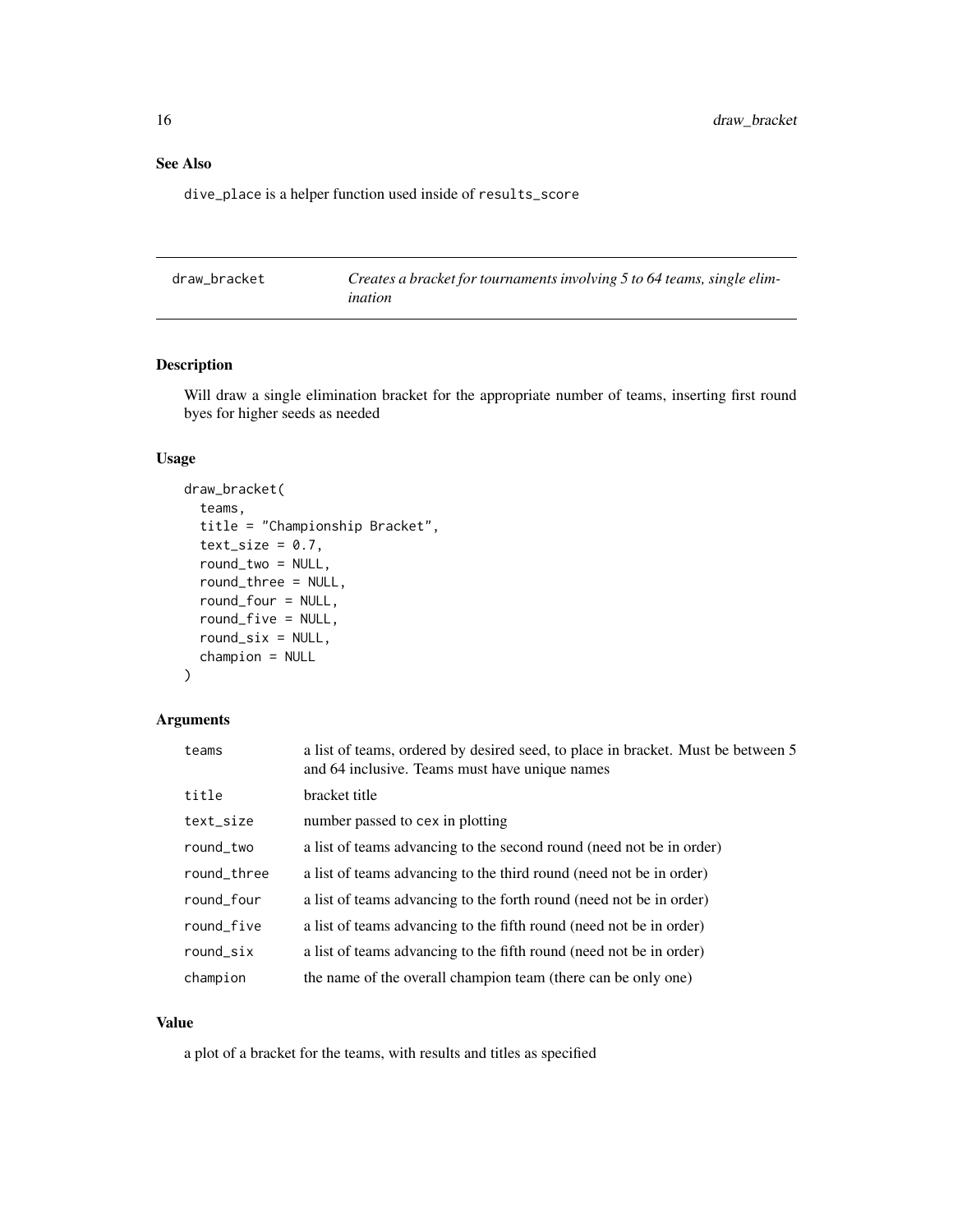## <span id="page-16-0"></span>event\_parse 17

#### References

based on draw.bracket from the seemingly now defunct mRchmadness package by Eli Shayer and Saber Powers and used per the terms of that package's GPL-2 license

#### Examples

```
## Not run:
teams <- c("red", "orange", "yellow", "green", "blue", "indigo", "violet")
round_two <- c("red", "yellow", "blue", "indigo")
round_three <- c("red", "blue")
champion <- "red"
draw_bracket(teams = teams,
             round_two = round_two,
             round_three = round_three,
             champion = champion)
## End(Not run)
```
#### event\_parse *Pulls out event labels from text*

## Description

Locates event labels in text of results output from read\_results and their associated row numbers. The resulting data frame is joined back into results to include event names

#### Usage

```
event_parse(text)
```
## Arguments

text output from read\_results followed by add\_row\_numbers

#### Value

returns a data frame with event names and row numbers to eventually be recombined with swimming results inside swim\_parse

## See Also

event\_parse is a helper function inside [swim\\_parse](#page-42-1)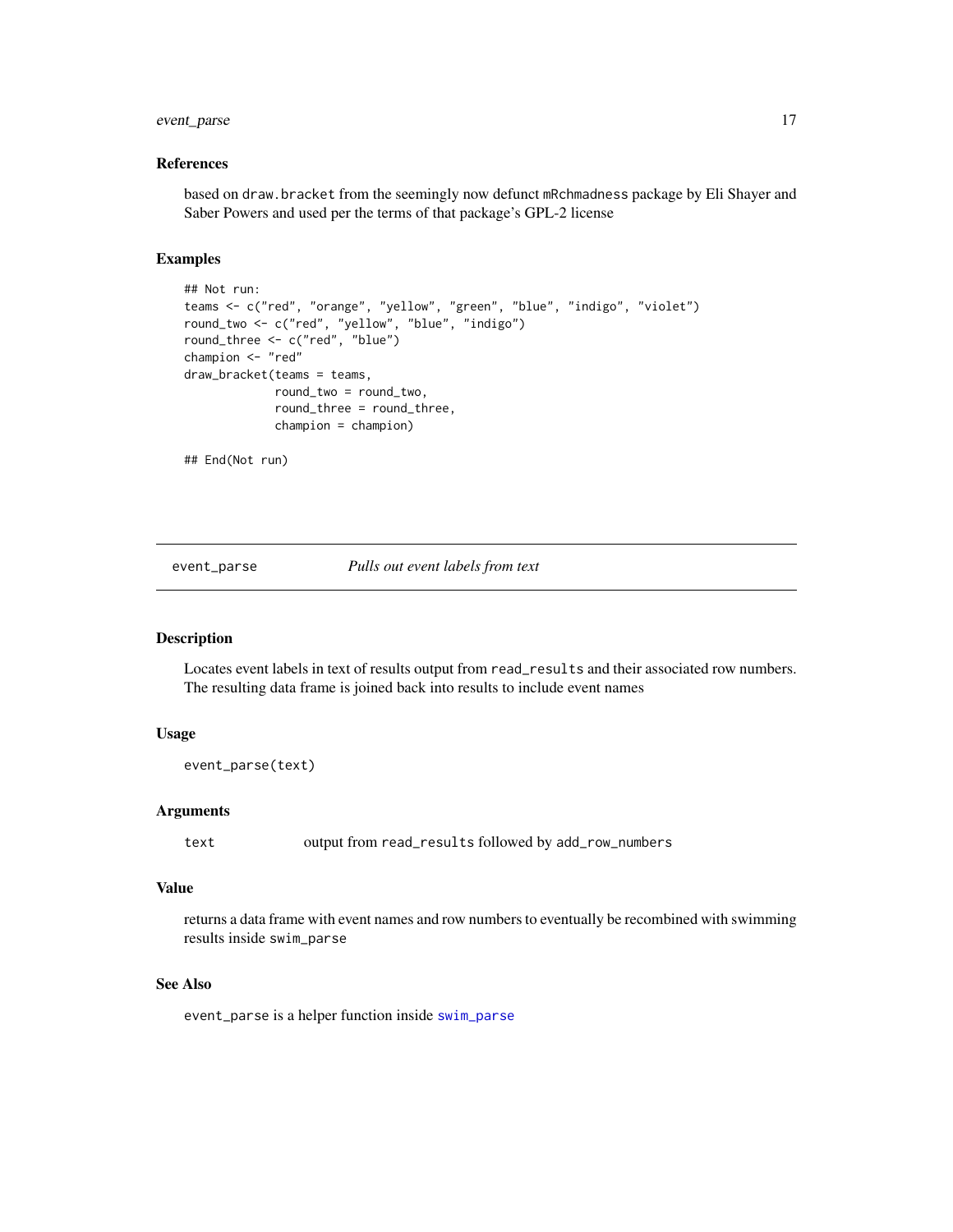<span id="page-17-0"></span>

Locates event labels in text of 'ISL' results output from read\_results and their associated row numbers. The resulting data frame is joined back into results to include event names

## Usage

```
event_parse_ISL(text)
```
#### **Arguments**

text output from read\_results followed by add\_row\_numbers

#### Value

returns a data frame with event names and row numbers to eventually be recombined with swimming results inside swim\_parse\_ISL

#### See Also

event\_parse\_ISL is a helper function inside [swim\\_parse\\_ISL](#page-45-1)

| fill down | Fills NA values with previous non-NA value |
|-----------|--------------------------------------------|
|-----------|--------------------------------------------|

## Description

This is a base approximation of  $tidyr$ :  $fill()$ 

#### Usage

fill\_down(x)

#### Arguments

x a list having some number of non-NA values

#### Value

a list where NA values have been replaced with the closest previous non-NA value

## See Also

fill\_down is a helper function inside lines\_sort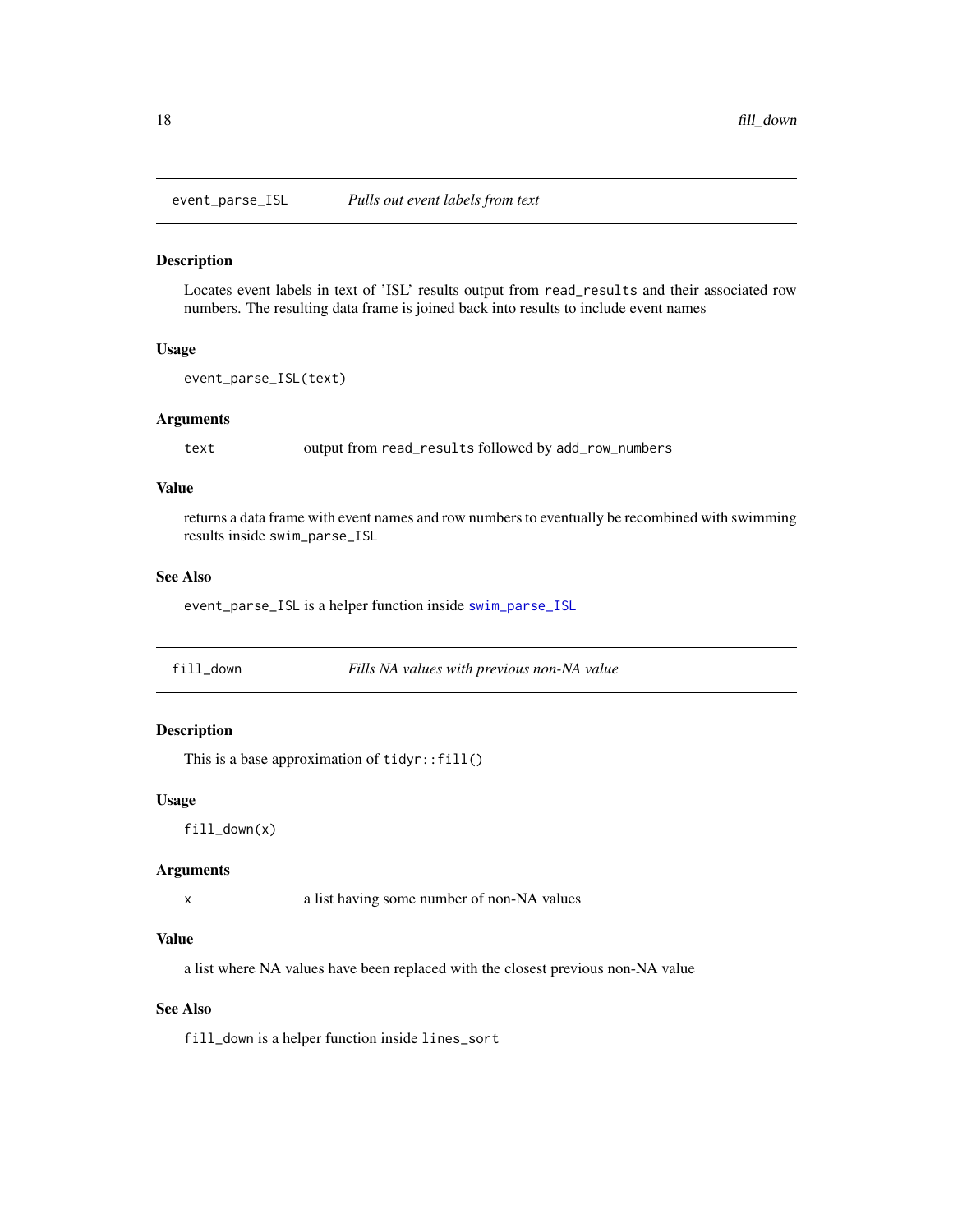<span id="page-18-0"></span>

Moves non-NA data left into NA spaces, then removes all columns that contain only NA values

#### Usage

fill\_left(df)

#### Arguments

df a data frame having some 'NA' values

#### Value

a data frame where all values have been pushed left, replacing 'NA's, and all columns containing only 'NA's have been removed

## See Also

fill\_left is a helper function inside lines\_sort and splits\_parse

fold *Fold a vector onto itself*

## Description

Fold a vector onto itself

#### Usage

 $fold(x, block.size = 1)$ 

## Arguments

x a vector block.size the size of groups in which to block the data

#### Value

a new vector in the following order: first block, last block, second block, second-to-last block, ...

## References

from the seemingly now defunct mRchmadness package by Eli Shayer and Saber Powers and used per the terms of that package's GPL-2 license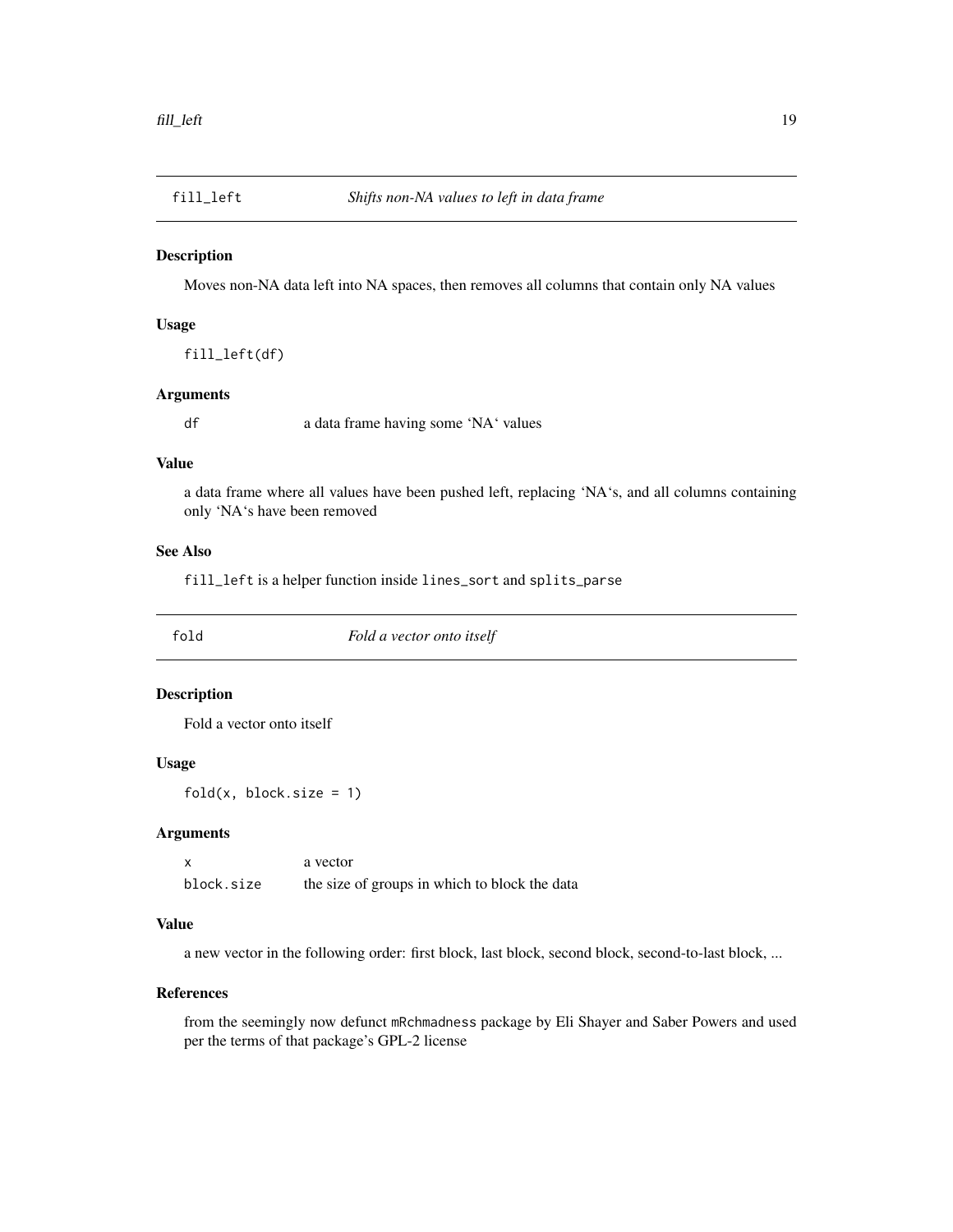<span id="page-19-0"></span>

Takes the output of read\_results and, inside of swim\_parse, removes "special" strings like DQ and SCR from results, replacing them with NA. Also ensures that all athletes have a Finals\_Time, by moving over Prelims\_Time. This makes later analysis much easier.

#### Usage

```
format_results(df)
```
#### **Arguments**

df a data frame of results at the end of swim\_parse

## Value

returns a formatted data frame

#### See Also

splits\_parse runs inside [swim\\_parse](#page-42-1) on the output of [read\\_results](#page-28-1) with row numbers from [add\\_row\\_numbers](#page-2-1)

get\_mode *Find the mode (most commonly occurring) element of a list*

## Description

Determines which element of list appears most frequently. Based on base::which.max(), so if multiple values appear with the same frequency will return the first one. Ignores NA values. In the context of swimming data is often used to clean team names, as in the Lilly King example below.

#### Usage

 $get_model(x, type = "first")$ 

#### **Arguments**

|      | A list. NA elements will be ignored.                                                                                                                                                                                                                                                      |
|------|-------------------------------------------------------------------------------------------------------------------------------------------------------------------------------------------------------------------------------------------------------------------------------------------|
| type | a character string of either "first" or "all" which determines behavior for ties.<br>Setting type = "first" (the default) will return the element that appears most<br>often and appears first in list x. Setting $type = "all"$ will return all elements<br>that appear most frequently. |
|      |                                                                                                                                                                                                                                                                                           |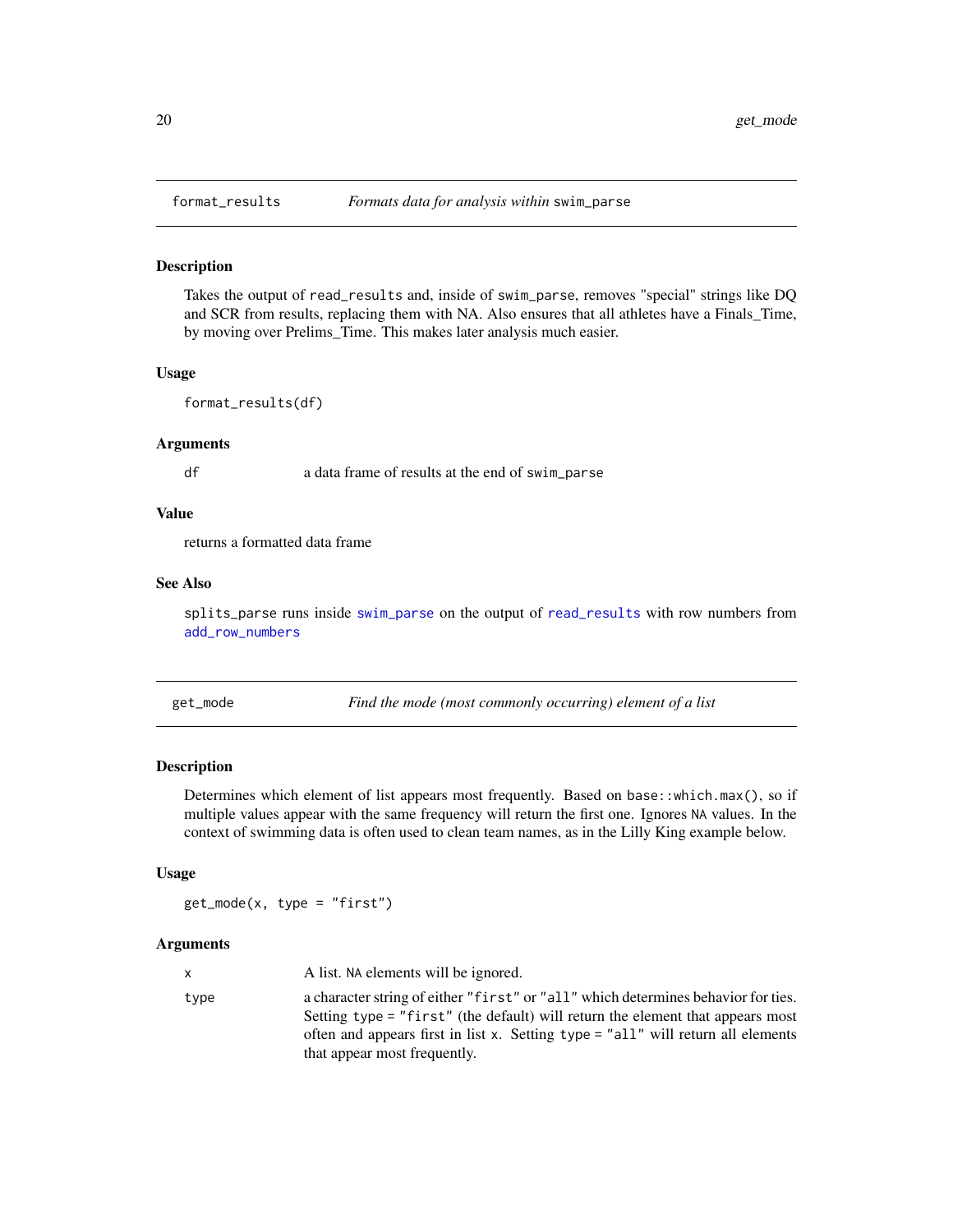<span id="page-20-0"></span>heat\_parse\_omega 21

#### Value

the element of x which appears most frequently. Ties go to the lowest index, so the element which appears first.

#### Examples

```
a \leq c("a", "a", "b", "c")get_mode(a)
ab \leq c("a", "a", "b", "b", "c") # returns "a", not "b"
get_mode(ab)
#' ab <- c("a", "a", "b", "b", "c") # returns "a" and "b"
get_mode(ab, type = "all")
a_na <- c("a", "a", NA, NA, "c")
get_mode(a_na)
numbs <- c(1, 1, 1, 2, 2, 2, 3, NA)
get_mode(numbs, type = "all")
Name <- c(rep("Lilly King", 5))
Team <- c(rep("IU", 2), "Indiana", "IUWSD", "Indiana University")
df <- data.frame(Name, Team, stringsAsFactors = FALSE)
df$Team <- get_mode(df$Team)
```
heat\_parse\_omega *Pulls out heat labels from text*

## Description

Locates heat labels in text of results output from read\_results and their associated row numbers. The resulting data frame is joined back into results to include heat numbers

#### Usage

heat\_parse\_omega(text)

#### Arguments

text output from read\_results followed by add\_row\_numbers

#### Value

returns a data frame with heat names and row numbers to eventually be recombined with swimming results inside swim\_parse\_omega

#### See Also

heat\_parse\_omega is a helper function inside [swim\\_parse\\_omega](#page-48-1)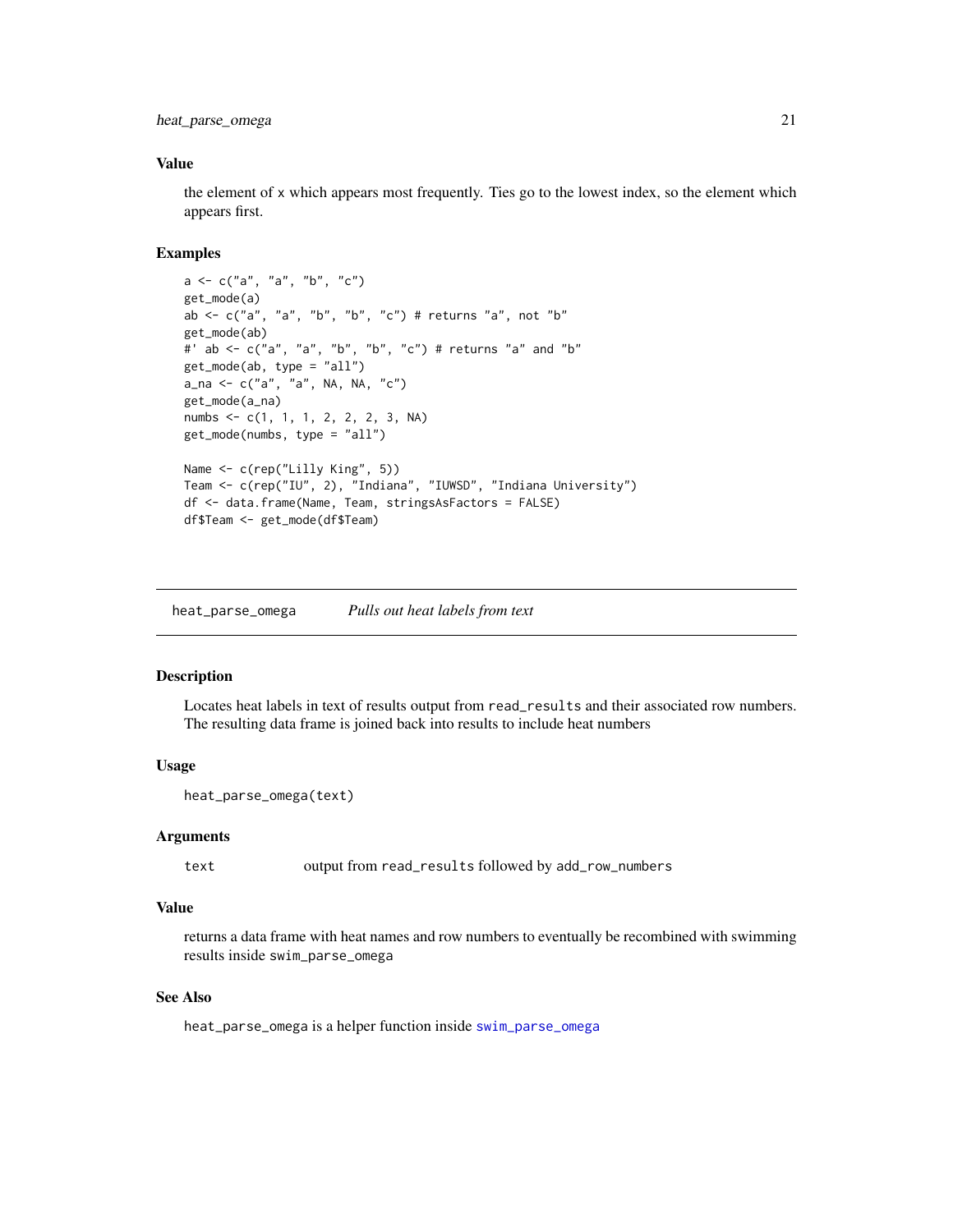<span id="page-21-1"></span><span id="page-21-0"></span>

Helper function used inside 'swim\_parse' for dealing with Hy-Tek .hy3 files. Can have more columns than other 'swim\_parse' outputs, because .hy3 files can contain more data

#### Usage

```
hy3_parse(
  file,
  avoid = avoid_minimal,
  typo = typo_default,
  replacement = replacement_default
\lambda
```
#### Arguments

| file        | output from read_results                                                                                                                                                                                                                                                                                                                                                                                   |
|-------------|------------------------------------------------------------------------------------------------------------------------------------------------------------------------------------------------------------------------------------------------------------------------------------------------------------------------------------------------------------------------------------------------------------|
| avoid       | a list of strings. Rows in x containing these strings will not be included. For<br>example "Pool:", often used to label pool records, could be passed to avoid.<br>The default is avoid_default, which contains many strings similar to "Pool:",<br>such as "STATE:" and "Qual:". Users can supply their own lists to avoid.                                                                               |
| typo        | a list of strings that are typos in the original results. swim_parse is particu-<br>larly sensitive to accidental double spaces, so "Central High School", with two<br>spaces between "Central" and "High" is a problem, which can be fixed. Pass<br>"Central High School" to typo. Unexpected commas as also an issue, for exam-<br>ple "Texas, University of" should be fixed using typo and replacement |
| replacement | a list of fixes for the strings in typo. Here one could pass "Central High School"<br>(one space between "Central" and "High") and "Texas" to replacement fix the<br>issues described in typo                                                                                                                                                                                                              |

#### Value

returns a data frame with columns Name, Place, Age, Team, Prelims\_Time, Finals\_Time, & Event. May also contain Seed\_Time, USA\_ID, and/or Birthdate. Note all swims will have a Finals\_Time, even if that time was actually swam in the prelims (i.e. a swimmer did not qualify for finals). This is so that final results for an event can be generated from just one column.

## See Also

parse\_hy3 must be run on the output of [read\\_results](#page-28-1)

parse\_hy3 runs inside of [swim\\_parse](#page-42-1)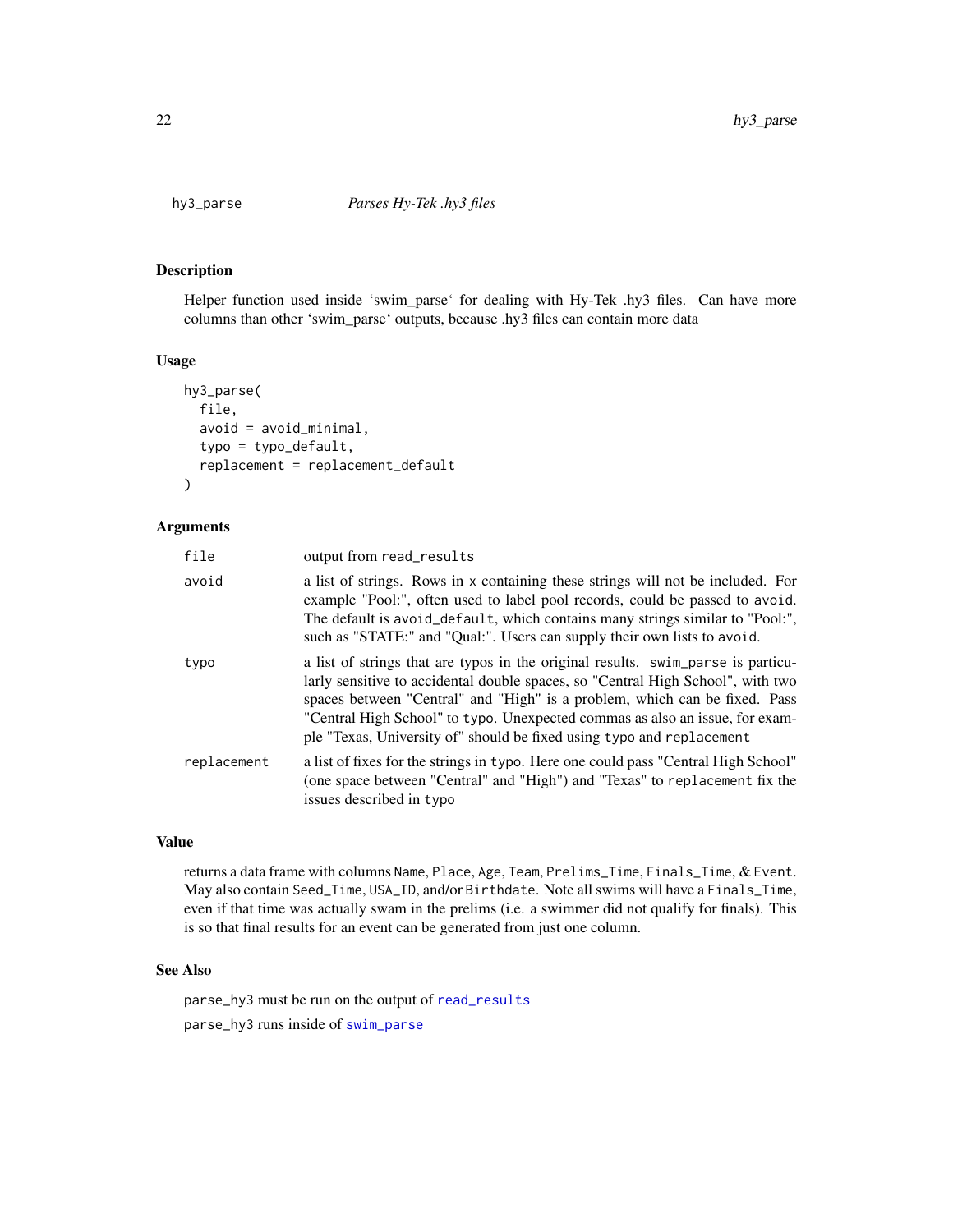<span id="page-22-0"></span>

Used to pull prelims and finals places from .hy3 files as part of parsing them.

#### Usage

```
hy3_places(
 file,
  type = c("prelims", "relay_prelims", "finals", "relay_finals")
)
```
## Arguments

| file | an output of read_results, from an .hy3 file                                 |
|------|------------------------------------------------------------------------------|
| type | type of times, either "prelims", "relay_prelims", "finals" or "relay_finals" |

## Value

a data frame where column 1 is times and column 2 is row number

#### See Also

hy3\_places is run inside of [hy3\\_parse](#page-21-1)

hy3\_times *Helper for reading prelims and finals times from Hy-Tek .hy3 files*

## Description

Used to pull prelims and finals times from .hy3 files as part of parsing them.

## Usage

```
hy3_times(file, type = c("prelims", "relay_prelims", "finals", "relay_finals"))
```
## Arguments

| file | an output of read_results, from an .hy3 file                                 |
|------|------------------------------------------------------------------------------|
| type | type of times, either "prelims", "relay_prelims", "finals" or "relay_finals" |

## Value

a data frame where column 1 is times and column 2 is row number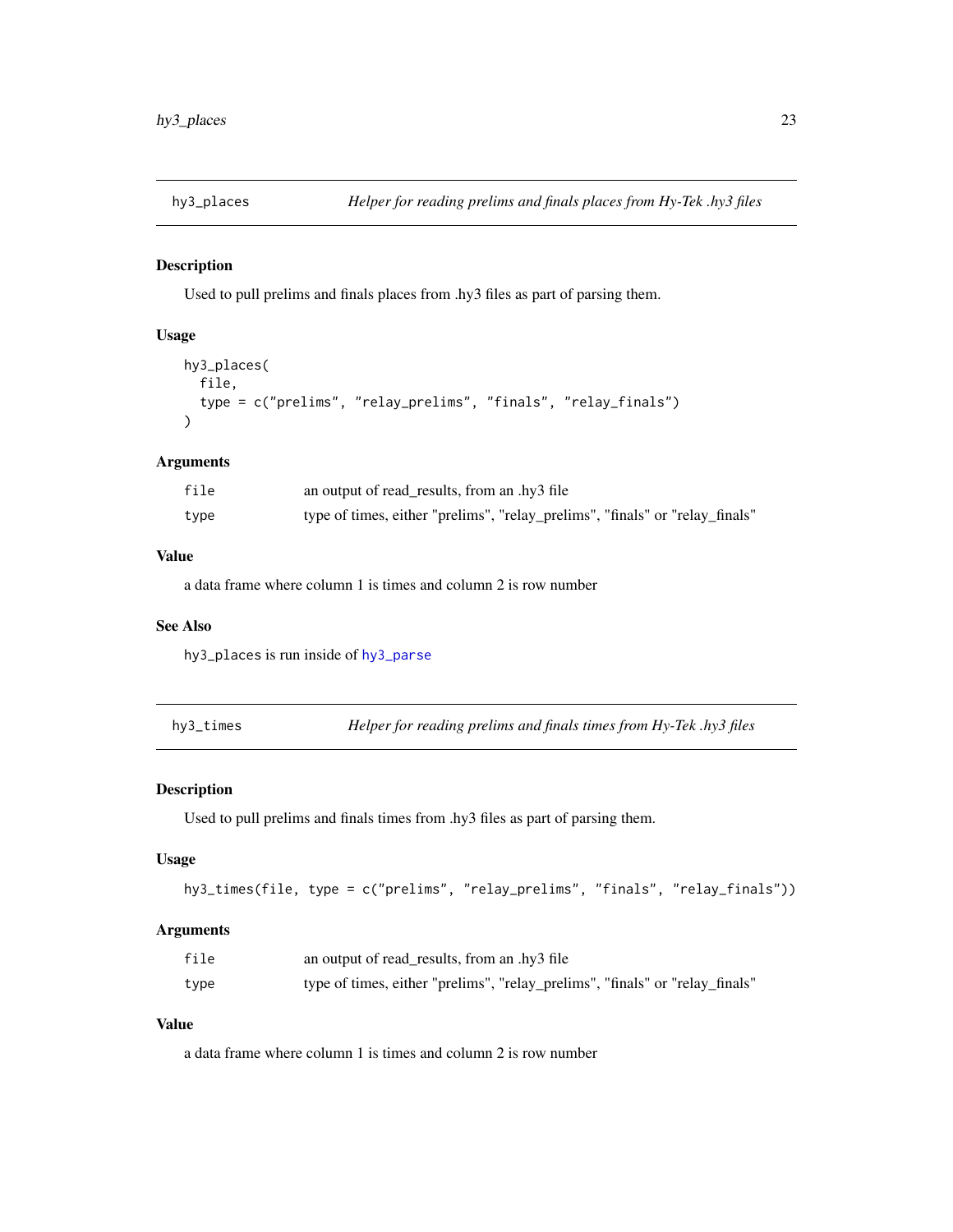## <span id="page-23-0"></span>See Also

hy3\_times is run inside of [hy3\\_parse](#page-21-1)

interleave\_results *Helper for reading interleaving prelims and finals results*

## Description

Interleaves times or places based on row number ranges.

## Usage

```
interleave_results(entries, results, type = c("individual", "relay"))
```
## Arguments

| entries | a data frame containing columns for minimum and maximum row number (usu-<br>ally 'Row_Min' and 'Row_Max'). Times or places will be interleaved into this<br>data frame. |
|---------|-------------------------------------------------------------------------------------------------------------------------------------------------------------------------|
| results | a data frame containing times (or places) in column 1 (or other values to be<br>interleaved) and row numbers in column 2 (usually 'Row Numb').                          |
| type    | either "individual" or "relay"                                                                                                                                          |

## Value

a modified version of 'entries' with values from 'results' interleaved on the basis of row number

#### See Also

interleave\_results is a helper function used in [hy3\\_parse](#page-21-1)

is\_link\_broken *Determines if a link is valid*

## Description

Used in testing links to external data, specifically inside of internal package tests. Attempts to connect to link for the length of duration (in s). If it fails it returns FALSE

#### Usage

is\_link\_broken(link\_to\_test, duration = 1)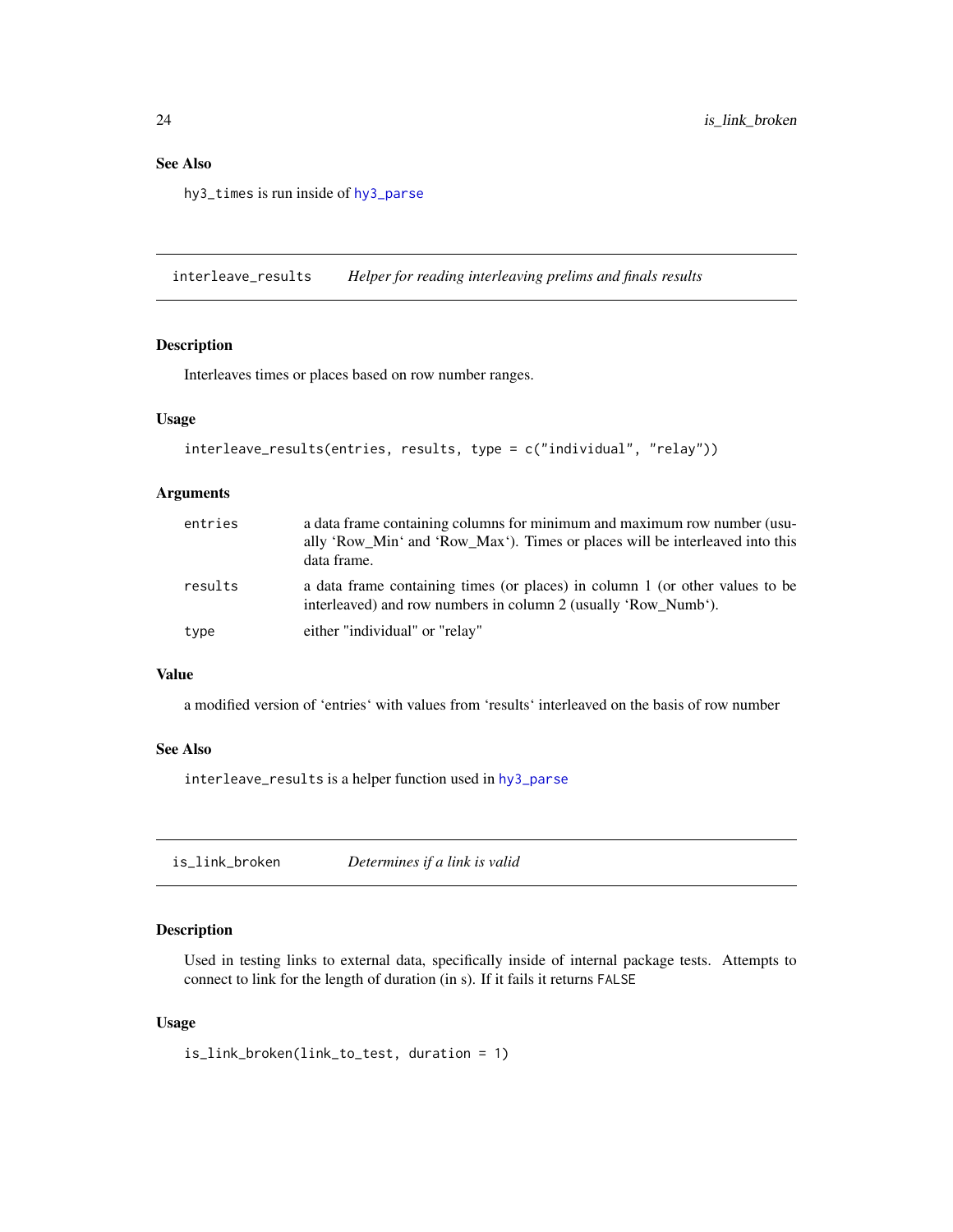## <span id="page-24-0"></span>King200Breast 25

#### Arguments

| link to test | a link                |
|--------------|-----------------------|
| duration     | the lowest row number |

### Value

TRUE if the link works, FALSE if it fails

King200Breast *Results for Lilly King's 200 Breaststrokes*

## Description

Lilly King's 200 Breaststroke swims from her NCAA career

#### Usage

data(King200Breast)

#### Format

An object of class "data.frame"

#### Source

[NCAA Times Database](https://www.usaswimming.org/times/ncaa/ncaa-division-i)

lines\_sort *Sorts and collects lines by performance and row number*

## Description

Collects all lines, (for example containing splits or relay swimmers) associated with a particular performance (a swim) into a data frame with the appropriate row number for that performance

#### Usage

lines\_sort(x, min\_row = minimum\_row, to\_wide = TRUE)

#### Arguments

| $\mathsf{x}$ | a list of character strings including performances, with tow numbers added by<br>add row numbers                                        |
|--------------|-----------------------------------------------------------------------------------------------------------------------------------------|
| min_row      | the lowest row number                                                                                                                   |
| to wide      | should the data frame x be converted to wide format? Default is TRUE as used in<br>Hytek and Omega results. Use FALSE in Splash results |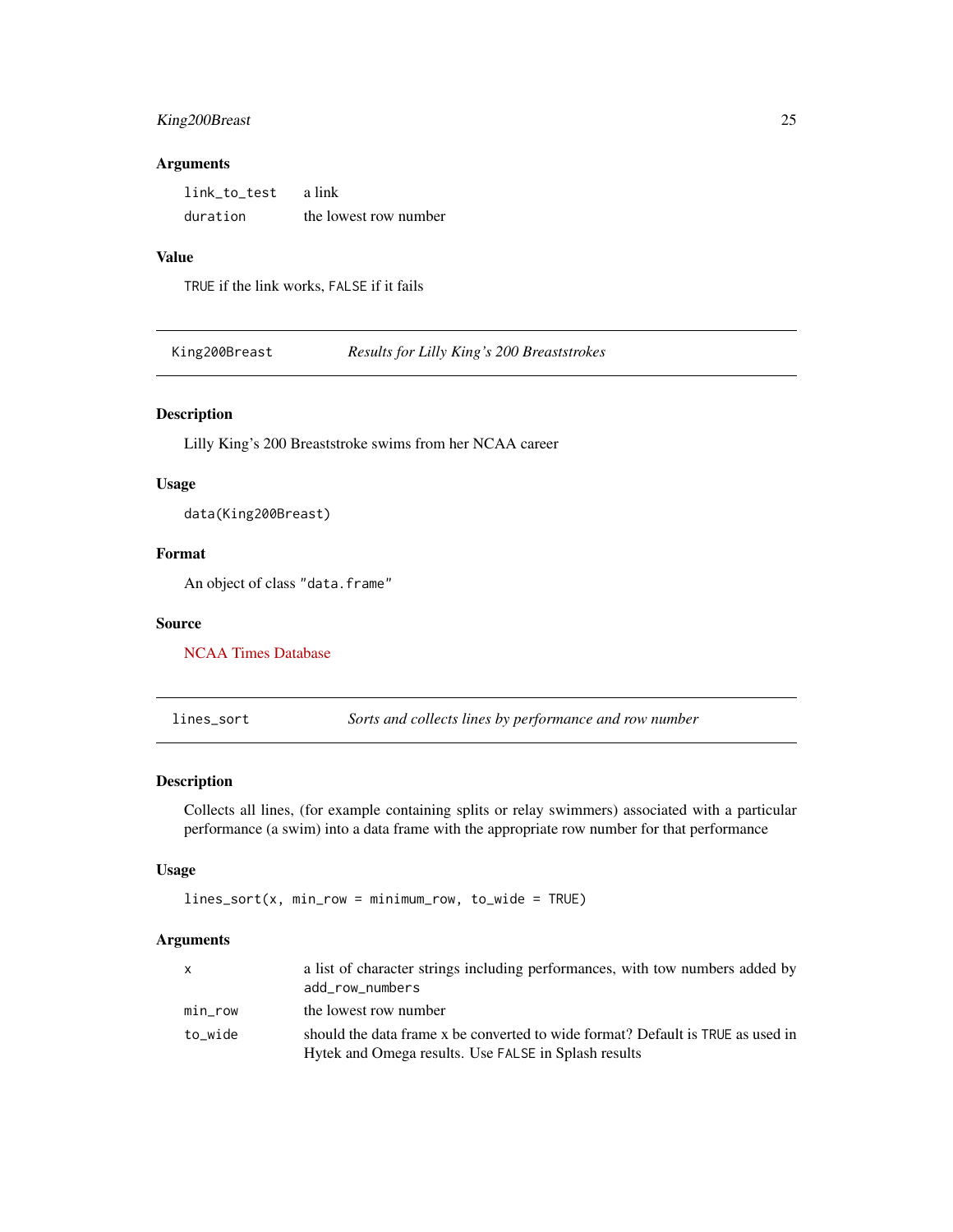#### <span id="page-25-0"></span>Value

a data frame with Row\_Numb as the first column. Other columns are performance elements, like splits or relay swimmers, both in order of occurrence left to right

## See Also

lines\_sort is a helper function inside splits\_parse and swim\_parse\_ISL

list\_transform *Transform list of lists into data frame*

#### Description

Converts list of lists, with all sub-lists having the same number of elements into a data frame where each sub-list is a row and each element a column

#### Usage

list\_transform(x)

#### Arguments

x a list of lists, with all sub-lists having the same length

#### Value

a data frame where each sub-list is a row and each element of that sub-list is a column

## See Also

list\_transform is a helper function used inside of swim\_parse, swim\_parse\_ISL, event\_parse and event\_parse\_ISL

<span id="page-25-1"></span>mmss\_format *Formatting seconds as mm:ss.hh* 

## Description

Takes a numeric item or list of numeric items representing seconds (e.g. 95.37) and converts to a character string or list of strings in swimming format ("1:35.37").

#### Usage

mmss\_format(x)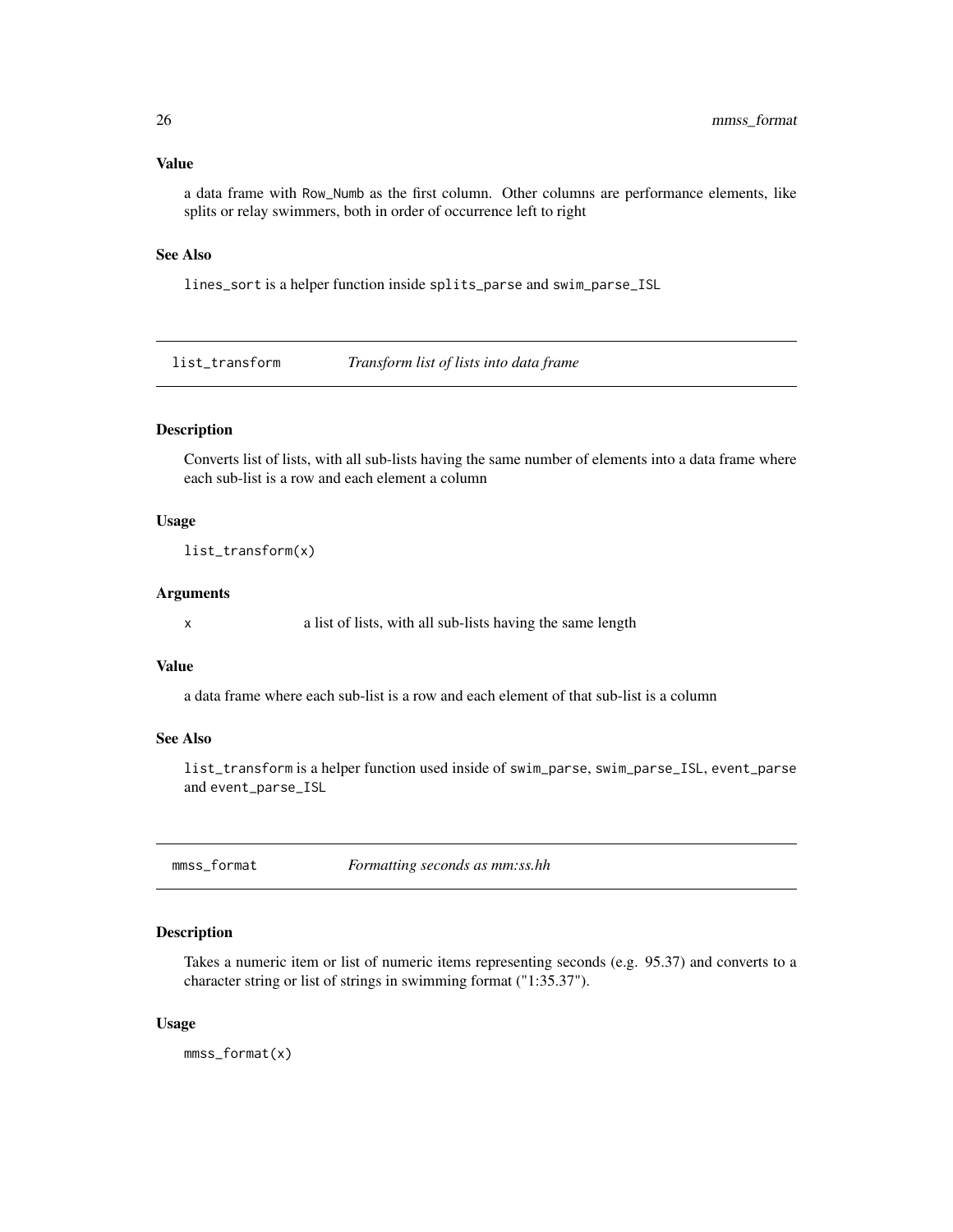## <span id="page-26-0"></span>name\_reorder 27

#### Arguments

x A number of seconds to be converted to swimming format

## Value

the number of seconds x converted to conventional swimming format mm:ss.hh

## See Also

[sec\\_format](#page-31-1) mmss\_format is the reverse of sec\_format

## Examples

```
mmss_format(95.37)
mmss_format(200.95)
mmss_format(59.47)
mmss_format(c(95.37, 200.95, 59.47, NA))
```
name\_reorder *Orders all names as "Firstname Lastname"*

#### **Description**

Names are sometimes listed as Firstname Lastname, and sometimes as Lastname, Firstname. The names\_reorder function converts all names to Firstname Lastname based on comma position. The reverse, going to Lastname, Firstname is not possible because some athletes have multiple first names or multiple last names and without the comma to differentiate between the two a distinction cannot be made.

#### Usage

```
name_reorder(x, verbose = FALSE)
```
#### Arguments

| $\mathsf{X}$ | a data frame output from swim_parse containing a column called Name with<br>some names as Lastname, Firstname                                                                   |
|--------------|---------------------------------------------------------------------------------------------------------------------------------------------------------------------------------|
| verbose      | defaults to FALSE. If set to TRUE and if x is a data frame then returned data frame<br>will include columns First_Name and Last_Name extracted as best as possible<br>from Name |

## Value

a data frame with a column Name\_Reorder, or a list, containing strings reordered as Firstname Lastname in addition to all other columns in input df. Can also contain columns First\_Name and Last\_Name depending on value of verbose argument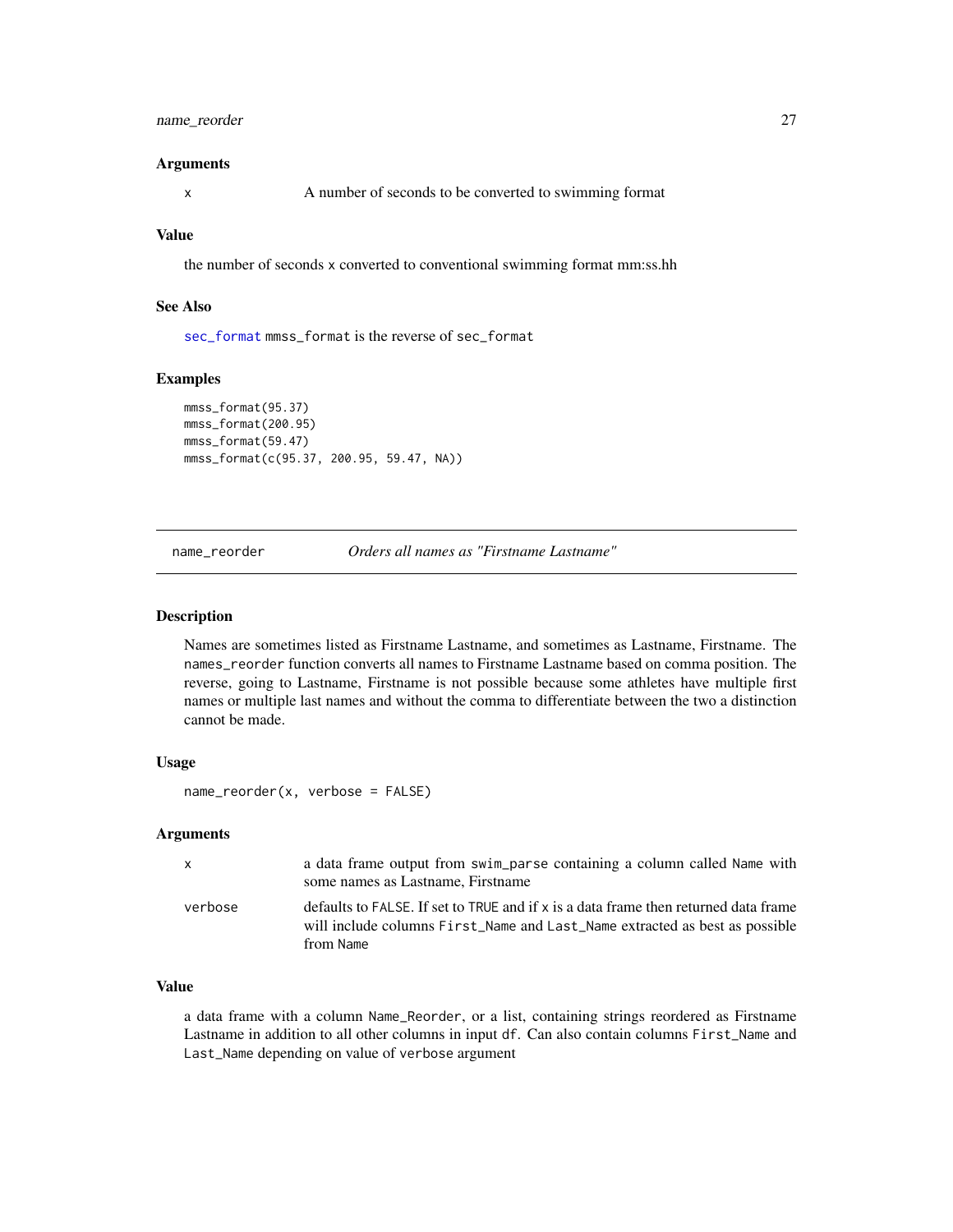#### Examples

```
name_reorder(
data.frame(
Name = c("King, Lilly",
 "Lilly King",
 NA,
 "Richards Ross, Sanya",
 "Phelps, Michael F")),
verbose = TRUE
)
name_reorder(c("King, Lilly", "Lilly King", NA, "Richards Ross, Sanya"))
```
na\_pad *Pads shorter lists in a list-of-lists with* NA*s such that all lists are the same length*

#### Description

Adds NA values to the end of each list in a list of lists such that they all become the length of the longest list. The longest list will not have any NAs added to it.

#### Usage

 $na_pad(x, y)$ 

## Arguments

| $\mathsf{x}$ | a list of lists, with sub-lists having different lengths     |
|--------------|--------------------------------------------------------------|
|              | a list of the nubmer of NA values to append to each sub-list |

## Value

a list of lists with each sub-list the same length

reaction\_times\_parse *Pulls out reaction times from text*

#### Description

Locates reaction times in text of results output from read\_results and their associated row numbers. The resulting data frame is joined back into results to include reaction times

#### Usage

```
reaction_times_parse(text)
```
<span id="page-27-0"></span>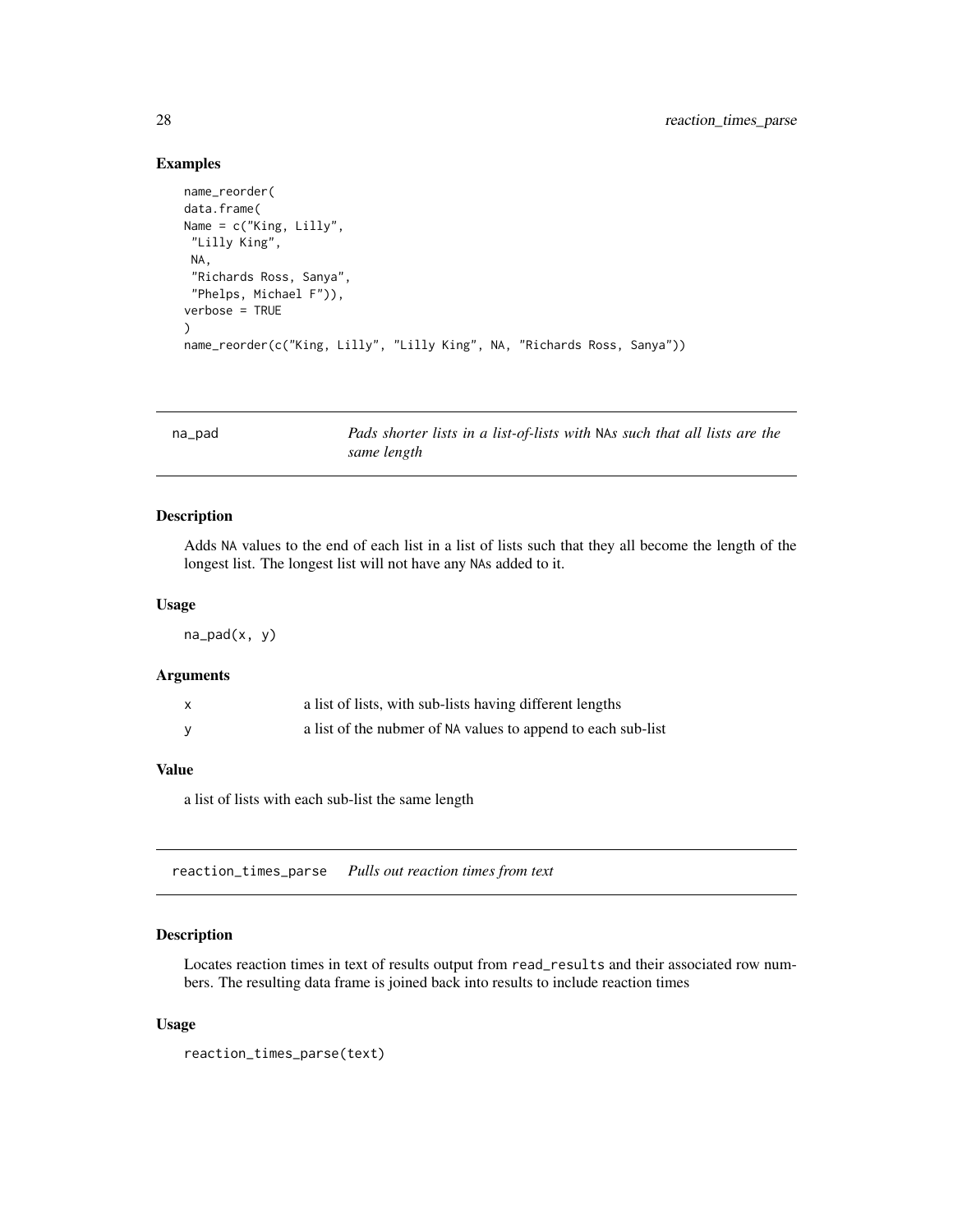## <span id="page-28-0"></span>Read\_Results 29

## Arguments

text output from read\_results followed by add\_row\_numbers

## Value

returns a data frame with reaction times and row numbers to eventually be recombined with swimming results inside swim\_parse

## See Also

reaction\_times\_parse is a helper function inside [swim\\_parse](#page-42-1)

| Read Results | Reads swimming and diving results into a list of strings in preparation |
|--------------|-------------------------------------------------------------------------|
|              | <i>for parsing with swim_parse</i>                                      |

## <span id="page-28-1"></span>Description

Outputs list of strings to be processed by swim\_parse

## Usage

Read\_Results(file, node = "pre") read\_results(file, node = "pre")

#### Arguments

| file | a .pdf or .html file (could be a url) where containing swimming results. Must be<br>formatted in a "normal" fashion - see vignette |
|------|------------------------------------------------------------------------------------------------------------------------------------|
| node | a CSS node where html results are stored. Required for html results. Default is<br>"pre", which nearly always works.               |

#### Value

returns a list of strings containing the information from file. Should then be parsed with swim\_parse

## See Also

read\_results is meant to be followed by [swim\\_parse](#page-42-1)

#### Examples

## Not run: read\_results("http://www.nyhsswim.com/Results/Boys/2008/NYS/Single.htm", node = "pre")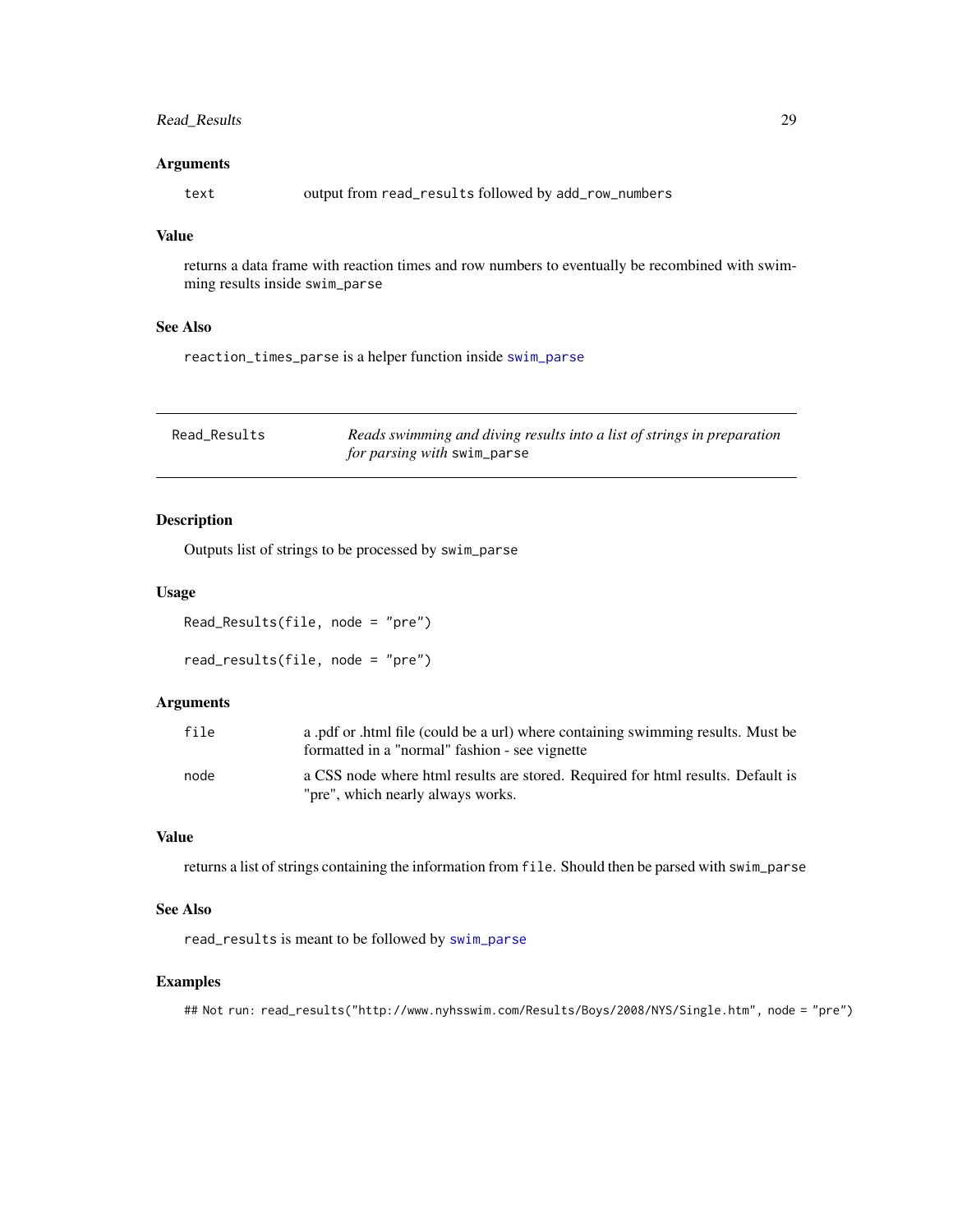<span id="page-29-0"></span>

Used to insure that read\_results has been run on a data source prior to running swim\_parse

#### Usage

read\_results\_flag(x)

## Arguments

x a list of results, line by line

## Value

returns list x, with "read\_results\_flag" added as the first element of the list

results\_score *Scores a swim meet*

## **Description**

Used to add a Points column with point values for each place. Can either score "timed finals" type meets where any athlete can get any place, or "prelims-finals", type meets, where placing is restricted by prelim performance.

## Usage

```
results_score(
  results,
 events,
 meet_type = c("timed_finals", "prelims_finals"),
 lanes = c(4, 6, 8, 10),
  scoring_heats = c(1, 2, 3),
 point_values
\mathcal{E}
```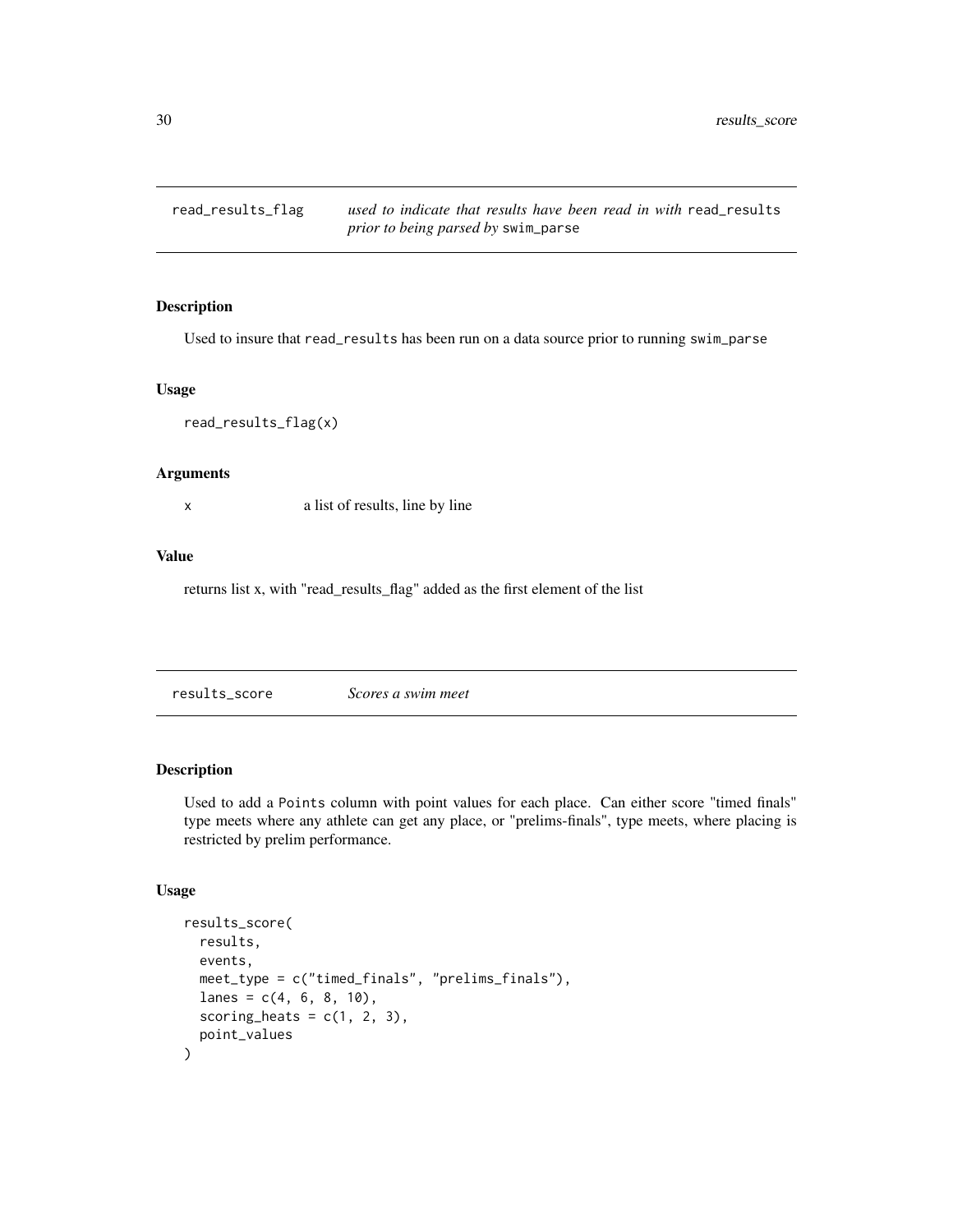## results\_score 31

#### Arguments

| results       | an output from swim_parse                                                                                                                       |
|---------------|-------------------------------------------------------------------------------------------------------------------------------------------------|
| events        | list of events                                                                                                                                  |
| meet_type     | how to score based on timed_finals, where any place is possible, or prelims_finals<br>where athletes are locked into heats for scoring purposes |
| lanes         | number of lanes in to the pool, for purposes of heat                                                                                            |
| scoring_heats | number of heats which score (if 1 only A final scores, if 2 A and B final score<br>$etc.$ )                                                     |
| point_values  | a list of point values for each scoring place                                                                                                   |

## Value

results with point values in a column called Points

#### Examples

```
## Not run:
file \leftarrowsystem.file("extdata", "BigTen_WSWIM_2018.pdf", package = "SwimmeR")
BigTenRaw <- read_results(file)
BigTen <- swim_parse(
 BigTenRaw,
  type = c("^{\wedge}\\\s{1,}\\*",
    "\ \&\ \S\{1,\}\(\Upsilon\{1,2\})\ \S\{2,\}",", \\s{1,}University\\s{1,}of",
    "University\\s{1,}of\\s{1,}",
    "\\s{1,}University",
    "SRN\S{2, }",
    "JR\&S{2, }",
    "SO\\s{2,}",
    "FR\S{2,}"
  ),
  replacement = c(" " ," \setminus\1 ",
                     \begin{array}{cc} \cdots, & \cdots, & \cdots, \\ \end{array}"SR",
                     "JR ",
                    "SO ",
                     "FR"),
  avoid = c("B1G", "Pool")\mathcal{L}BigTen <- BigTen %>%
  dplyr::filter(
    stringr::str_detect(Event, "Time Trial") == FALSE,
    stringr::str_detect(Event, "Swim-off") == FALSE
  ) %>%
  dplyr::mutate(Team = dplyr::case_when(Team == "Wisconsin, Madi" ~ "Wisconsin",
```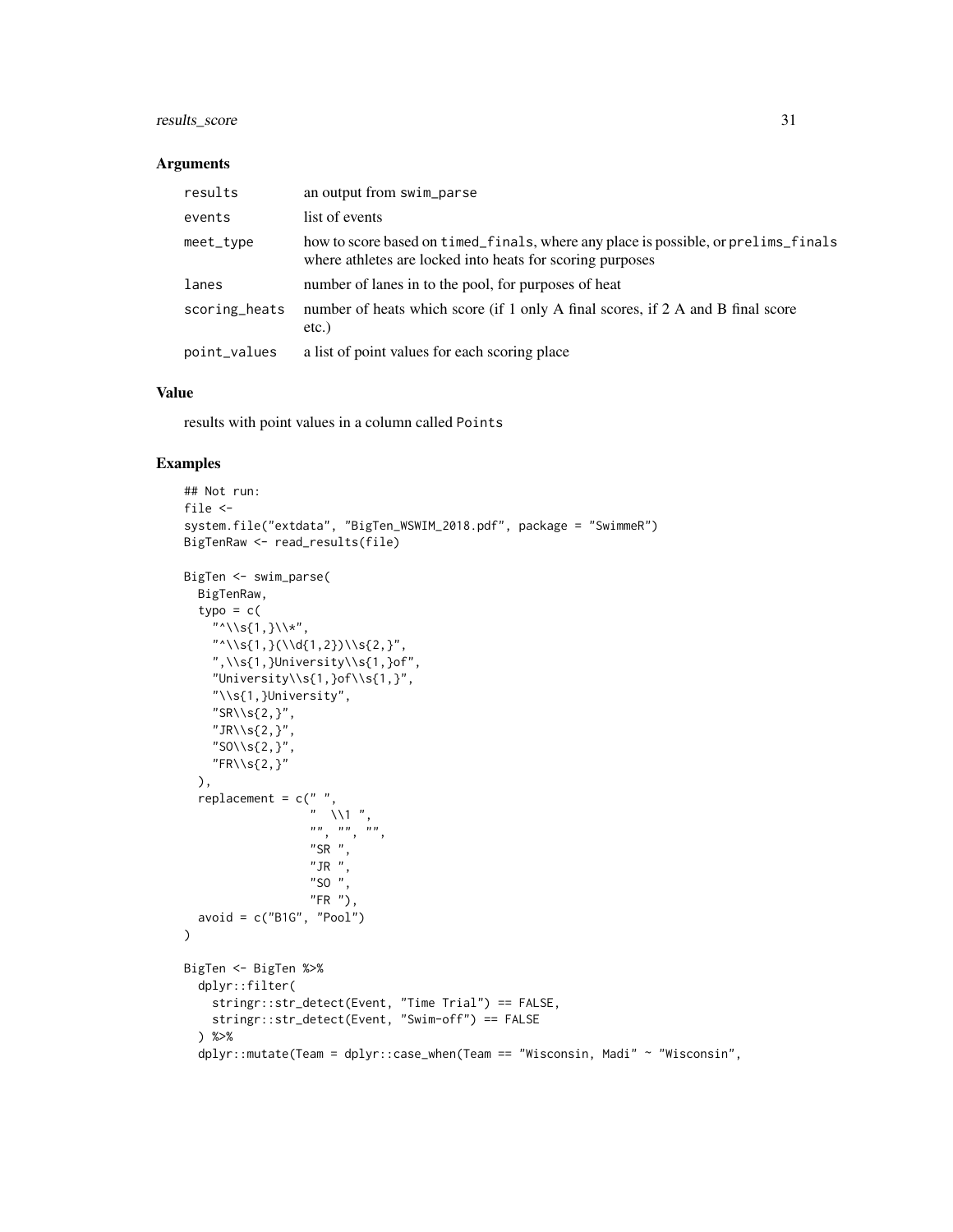```
TRUE ~ \sim Team))
```

```
# begin results_score portion
df <- BigTen %>%
  results_score(
    events = unique(BigTen$Event),
    meet_type = "prelims_finals",
    lanes = 8,
    scoring_heats = 3,
    point_values = c(
     32, 28, 27, 26, 25, 24, 23, 22, 20, 17, 16, 15, 14, 13, 12, 11, 9, 7, 6, 5, 4, 3, 2, 1)
  \lambda
```
## End(Not run)

<span id="page-31-1"></span>sec\_format *Formatting mm:ss.tt times as seconds*

#### Description

Takes a character string (or list) representing time in swimming format (e.g. 1:35.37) and converts it to a numeric value (95.37) or a list of values representing seconds.

#### Usage

sec\_format(x)

## Arguments

x A character vector of time(s) in swimming format (e.g. 1:35.93) to be converted to seconds (95.93)

## Value

returns the value of the string x which represents a time in swimming format (mm:ss.hh) and converts it to seconds

## See Also

sec\_format is the reverse of [mmss\\_format](#page-25-1)

## Examples

```
sec_format("1:35.93")
sec_format("16:45.19")
sec_format("25.43")
sec_format(c("1:35.93", "16:45.19", "25.43"))
sec_format(c("1:35.93", "16:45.19", NA, "25.43", ":55.23"))
```
<span id="page-31-0"></span>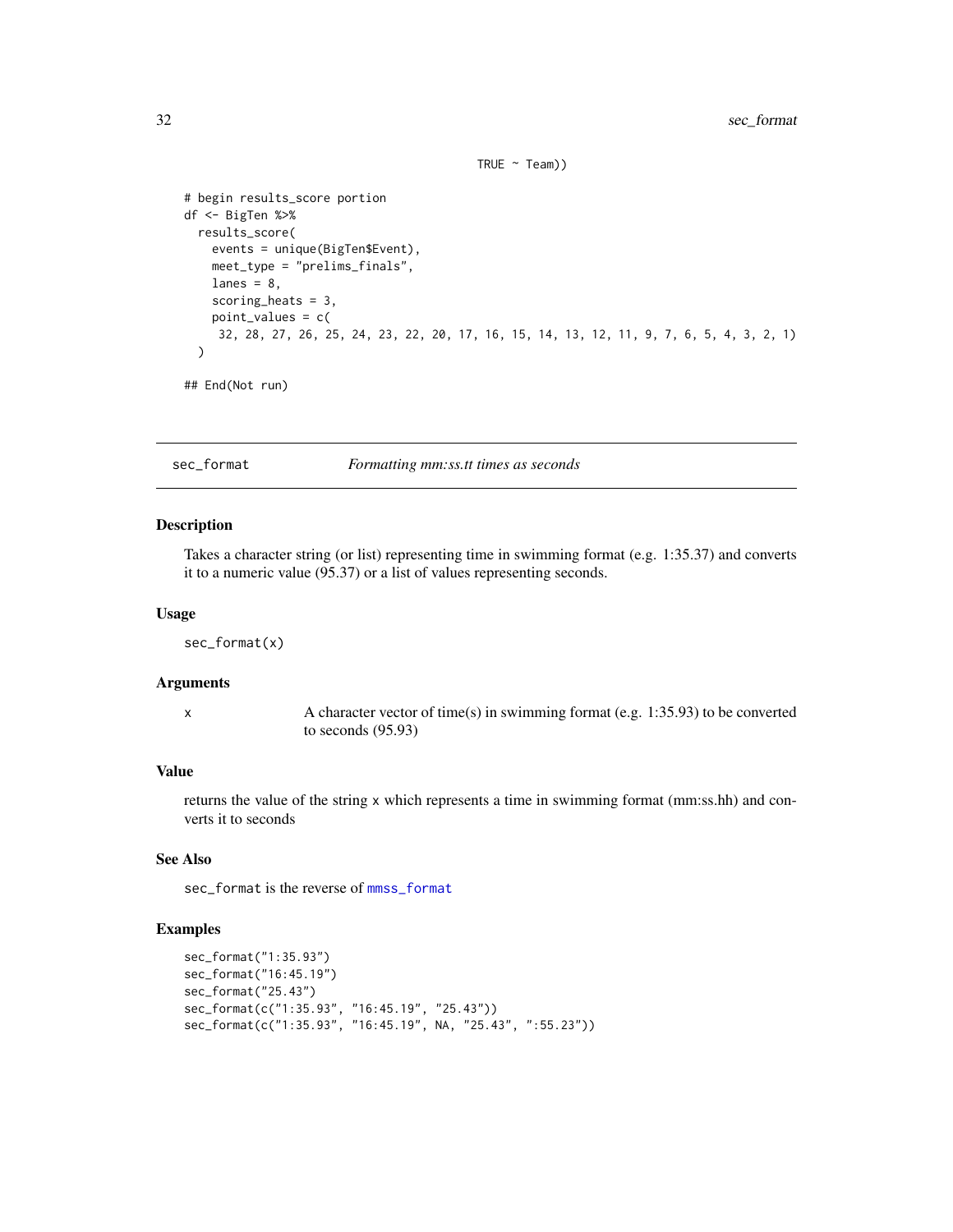<span id="page-32-0"></span>sec\_format\_helper *Helper function for formatting mm:ss.hh times as seconds, used to enable vectorized operation of* sec\_format

## Description

Helper function for formatting mm:ss.hh times as seconds, used to enable vectorized operation of sec\_format

#### Usage

sec\_format\_helper(x)

#### Arguments

x A character vector of time(s) in swimming format (e.g. 1:35.93) to be converted to seconds (95.93)

splash\_collect\_splits *Collects Splash format splits*

#### Description

Collects splits and breaks them into a distance and a time, with a corresponding row number

## Usage

```
splash_collect_splits(df)
```
#### Arguments

df a data frame containing two columns, V1 is row numbers and Dummy as a string combining split distance and split time

#### Value

a data frame with three columns, V1, Split\_Distance and Split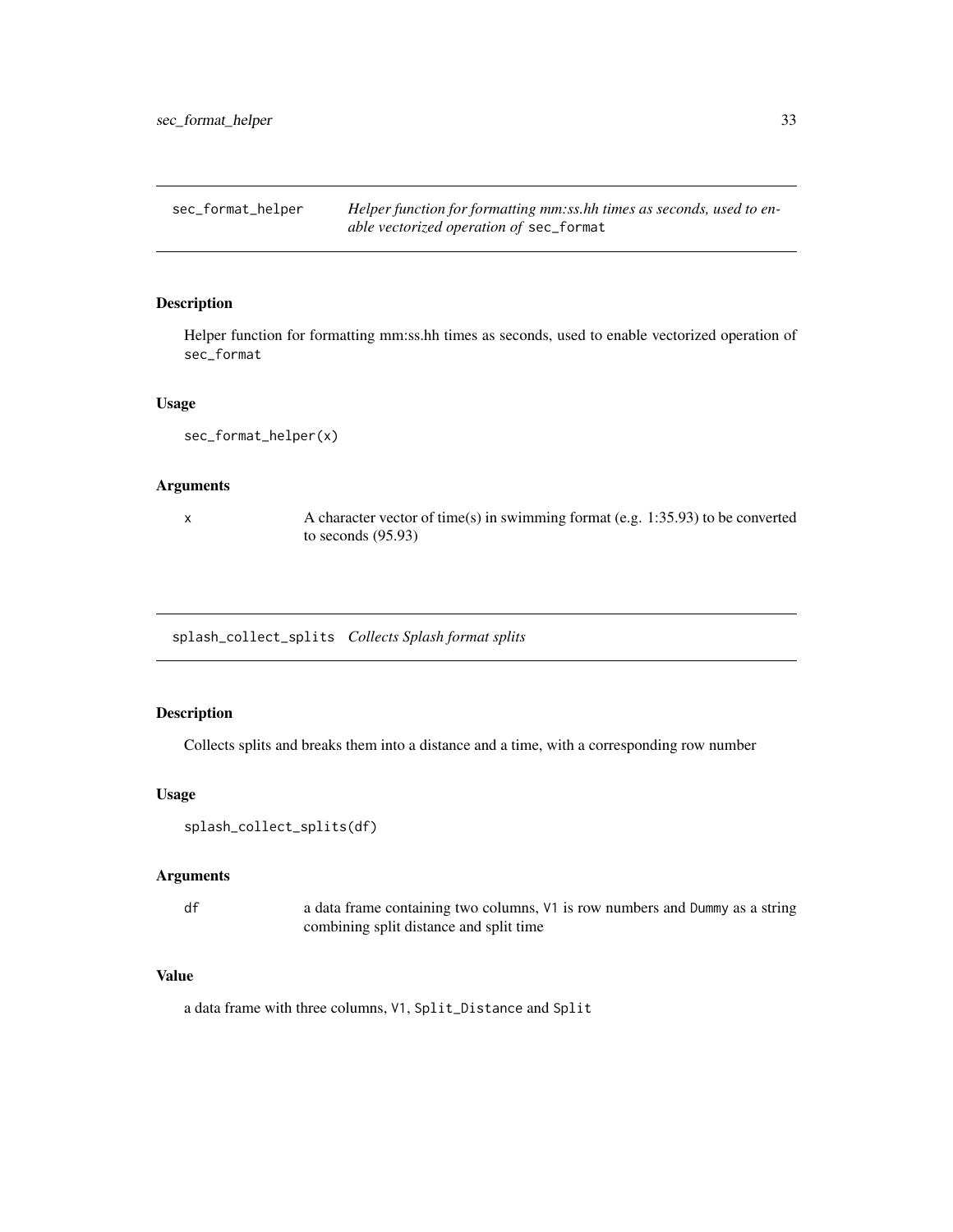<span id="page-33-1"></span><span id="page-33-0"></span>

Takes the output of read\_results and, inside of swim\_parse, extracts split times and associated row numbers

## Usage

splits\_parse(text, split\_len = split\_length)

#### Arguments

| text      | output of read_results with row numbers appended by add_row_numbers |
|-----------|---------------------------------------------------------------------|
| split_len | length of pool at which splits are measured - usually 25 or 50      |

## Value

returns a data frame with split times and row numbers

## See Also

splits\_parse runs inside [swim\\_parse](#page-42-1) on the output of [read\\_results](#page-28-1) with row numbers from [add\\_row\\_numbers](#page-2-1)

splits\_parse\_ISL *Collects splits within* swim\_parse\_ISL

### Description

Takes the output of read\_results and, inside of swim\_parse\_ISL, extracts split times and associated row numbers

## Usage

```
splits_parse_ISL(text)
```
## Arguments

text output of read\_results with tow numbers appended by add\_row\_numbers

## Value

returns a data frame with split times and row numbers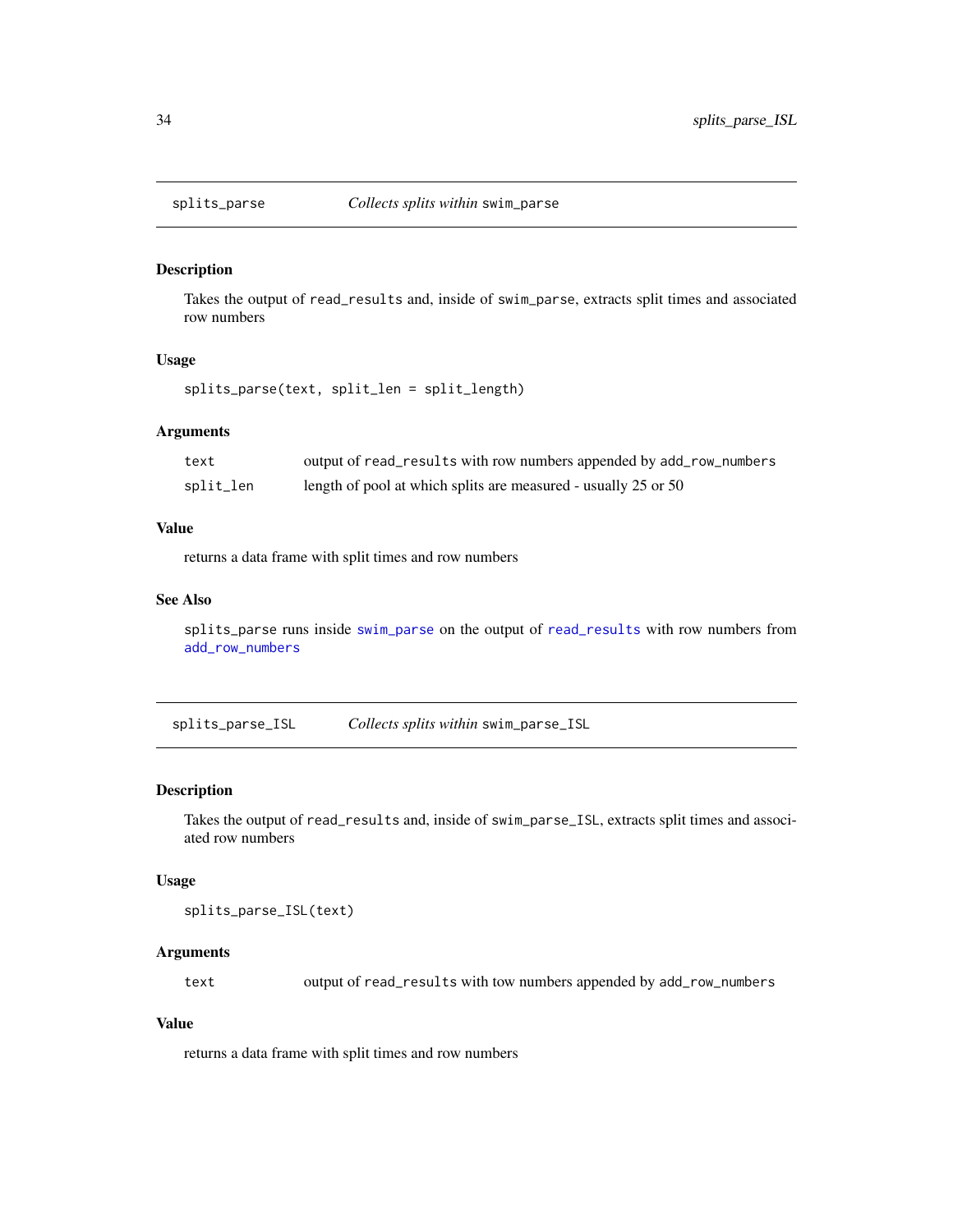## <span id="page-34-0"></span>See Also

splits\_parse\_ISL runs inside [swim\\_parse\\_ISL](#page-45-1) on the output of [read\\_results](#page-28-1) with row numbers from [add\\_row\\_numbers](#page-2-1)

splits\_parse\_omega\_relays

*Collects splits for relays within* swim\_parse\_omega

## Description

Takes the output of read\_results and, inside of swim\_parse\_omega, extracts split times and associated row numbers

## Usage

```
splits_parse_omega_relays(text, split_len = split_length_omega)
```
## Arguments

| text      | output of read_results with row numbers appended by add_row_numbers |
|-----------|---------------------------------------------------------------------|
| split_len | length of pool at which splits are measured - usually 25 or 50      |

#### Value

returns a dataframe with split times and row numbers

#### See Also

splits\_parse runs inside [swim\\_parse\\_omega](#page-48-1) on the output of [read\\_results](#page-28-1) with row numbers from [add\\_row\\_numbers](#page-2-1)

<span id="page-34-1"></span>splits\_parse\_splash *Collects splits within* swim\_parse\_splash *for Splash results*

## Description

Takes the output of read\_results and, inside of swim\_parse\_splash, extracts split times and associated row numbers

#### Usage

```
splits_parse_splash(raw_results)
```
#### Arguments

raw\_results output of read\_results with row numbers appended by add\_row\_numbers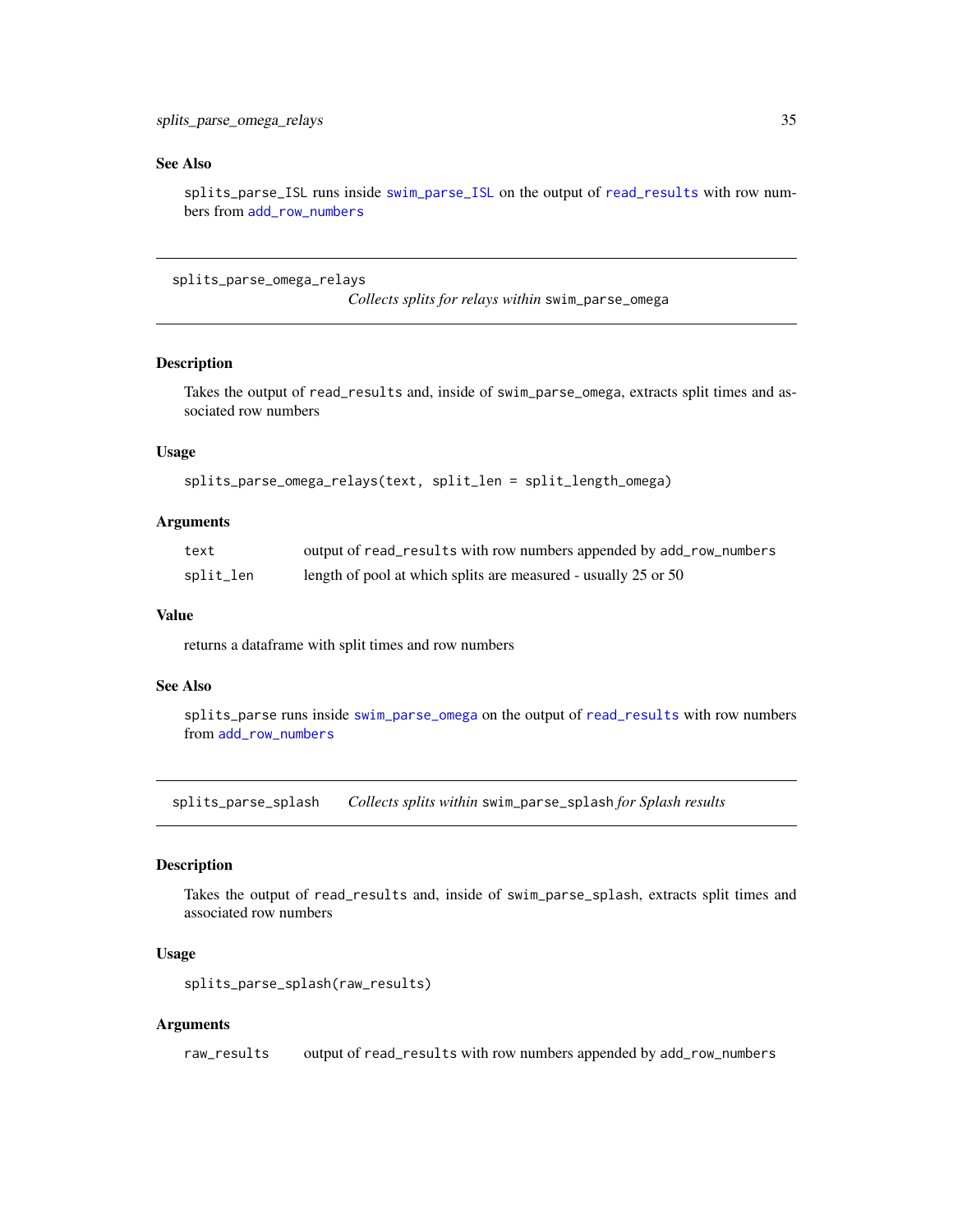## <span id="page-35-0"></span>Value

returns a data frame with split times and row numbers

#### See Also

splits\_parse runs inside [swim\\_parse\\_splash](#page-50-1) on the output of [read\\_results](#page-28-1) with row numbers from [add\\_row\\_numbers](#page-2-1)

splits\_parse\_splash\_helper\_1

*Produces data frames of splits within* swim\_parse\_splash *for Splash results*

## Description

Converts strings of splits and row numbers into data frames with a row number column (V1) and a splits column (Split\_XX)

#### Usage

splits\_parse\_splash\_helper\_1(data)

#### Arguments

data a list of lists containing splits and row numbers

#### Value

returns a data frame with split times and row numbers

#### See Also

splits\_parse\_splash\_helper\_1 runs inside [splits\\_parse\\_splash](#page-34-1)

```
splits_parse_splash_helper_2
```
*Produces data frames of splits within* swim\_parse\_splash *for Splash results*

#### Description

Converts strings of splits and row numbers into data frames with a row number column (V1) and a splits column (Split\_XX)

#### Usage

```
splits_parse_splash_helper_2(data, split_distances, i)
```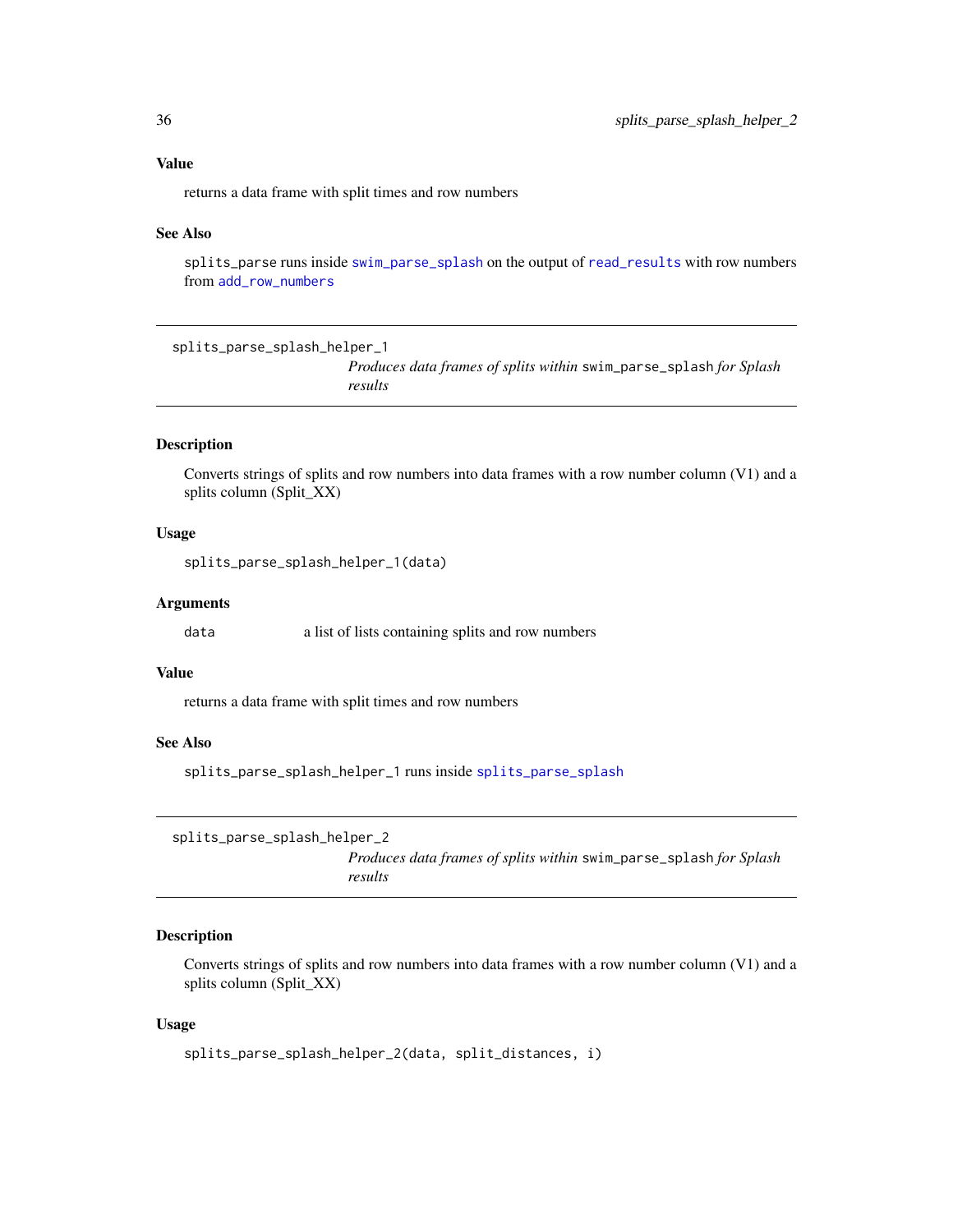## <span id="page-36-0"></span>Arguments

| data            | a list of lists containing splits and row numbers    |
|-----------------|------------------------------------------------------|
| split_distances |                                                      |
|                 | a list of distances for splits, e.g. "50m", "100m"   |
| i               | a number between 1 and the length of split_distances |

## Value

returns a data frame with split times and row numbers

#### See Also

splits\_parse\_splash\_helper\_2 runs inside [splits\\_parse\\_splash](#page-34-1)

splits\_parse\_splash\_relays *Collects splits for relays within* swim\_parse\_splash

## Description

Takes the output of read\_results and, inside of swim\_parse\_splash, extracts split times and associated row numbers

#### Usage

```
splits_parse_splash_relays(text, split_len = split_length_splash)
```
## Arguments

| text      | output of read_results with row numbers appended by add_row_numbers |
|-----------|---------------------------------------------------------------------|
| split_len | length of pool at which splits are measured - usually 25 or 50      |

#### Value

returns a dataframe with split times and row numbers

## See Also

splits\_parse runs inside [swim\\_parse\\_splash](#page-50-1) on the output of [read\\_results](#page-28-1) with row numbers from [add\\_row\\_numbers](#page-2-1)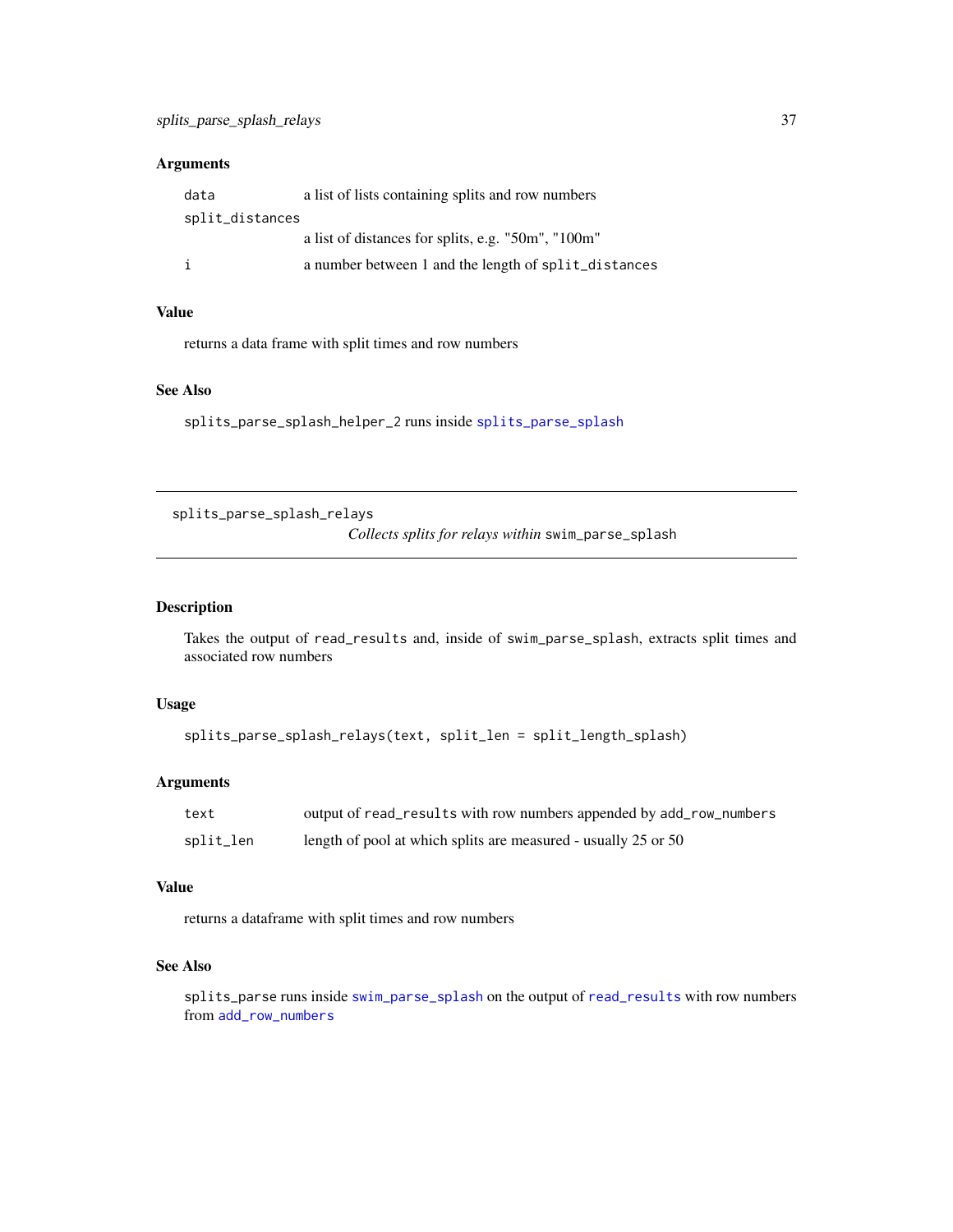<span id="page-37-0"></span>

Used in testing the workings for split\_parse inside test-splits.R. Note that even properly handled splits may not match the finals time due to issues in the source material. Sometimes splits aren't fully recorded in the source. Some relays also will not match due to the convention of reporting splits by swimmer (see vignette for more details).

#### Usage

splits\_reform(df)

## Arguments

df a data frame output from swim\_parse created with splits = TRUE

## Value

a data frame with a column not\_matching containing TRUE if the splits for that swim match the finals time and FALSE if they do not

#### Author(s)

Greg Pilgrim <gpilgrim2670@gmail.com>

splits\_rename\_omega *Advances split names by one split\_length*

#### Description

Used to adjust names of splits inside swim\_parse\_omega to account for 50 split not being correctly captured

#### Usage

splits\_rename\_omega(x, split\_len = split\_length\_omega)

#### Arguments

|           | a string to rename, from columns output by splits_parse |
|-----------|---------------------------------------------------------|
| split_len | distance for each split                                 |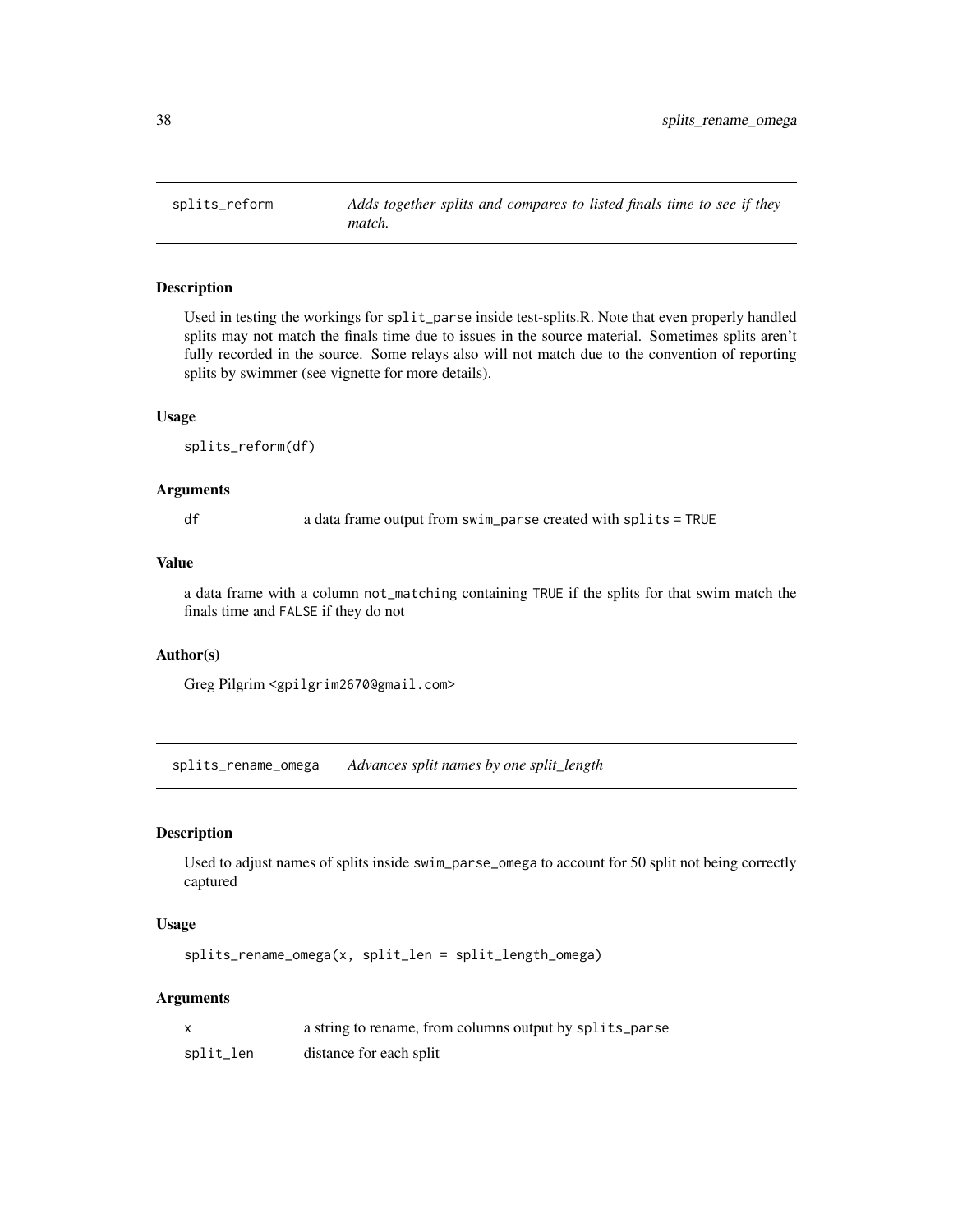## <span id="page-38-0"></span>Value

returns string iterated up by split\_length

#### See Also

splits\_rename\_omega runs inside [swim\\_parse\\_omega](#page-48-1) on the output of [splits\\_parse](#page-33-1)

<span id="page-38-1"></span>splits\_to\_cumulative *Converts splits from lap to cumulative format*

#### Description

Cumulative splits are when each split is the total elapsed time at a given distance. For example, if an athlete swims the first 50 of a 200 yard race in 25.00 seconds (lap and cumulative split), and the second 50 (i.e. the 100 lap split) in 30.00 seconds the cumulative 100 split is  $25.00 + 30.00 =$ 55.00. Some swimming results are reported with lap splits (preferred), but others use cumulative splits. This function converts lap splits to cumulative splits.

## Usage

splits\_to\_cumulative(df, threshold = Inf)

#### **Arguments**

| df        | a data frame containing results with splits in lap format. Must be formatted in a |
|-----------|-----------------------------------------------------------------------------------|
|           | "normal" SwimmeR fashion - see vignette                                           |
| threshold | a numeric value above which a split is taken to be cumulative. Default is Inf     |

#### Value

a data frame with all splits in lap form

#### See Also

splits\_to\_cumulative is the reverse of [splits\\_to\\_lap](#page-40-1)

## Examples

```
## Not run:
df <- data.frame(Place = rep(1, 2),
               Name = c("Lenore Lap", "Casey Cumulative"),
                Team = rep("KVAC", 2),
                Event = rep("Womens 200 Freestyle", 2),
                Finals_Time = rep("1:58.00", 2),
                Split_50 = rep("28.00", 2),Split_100 = c("31.00", "59.00"),
                Split_150 = c("30.00", "1:29.00"),
                Split_200 = c("29.00", "1:58.00")
```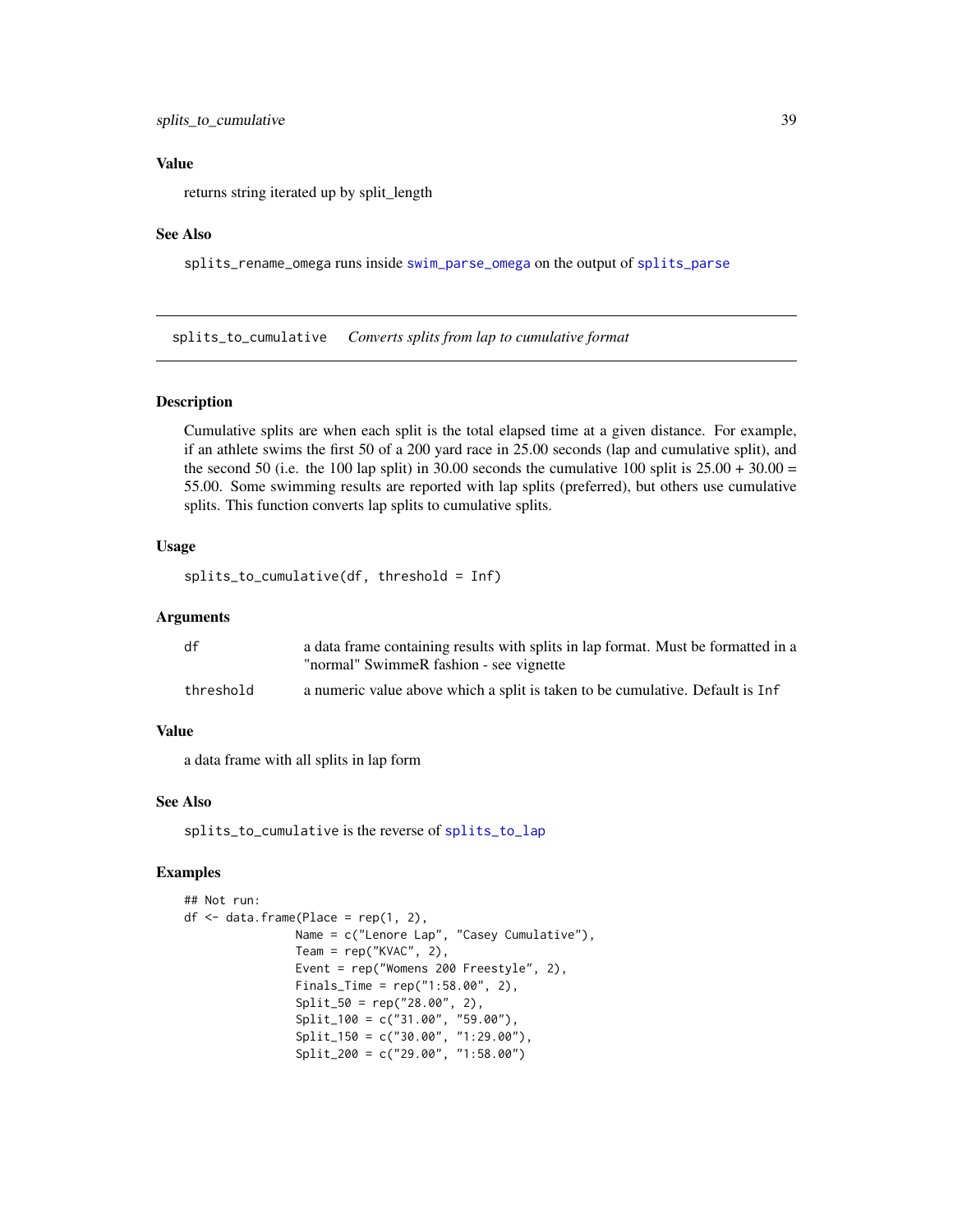```
# since one entry is in lap time and the other is cumulative, need to
# set threshold value
# not setting threshold will produce bad results by attempting to convert
# Casey Cumulative's splits, which are already in cumulative
# format, into cumulative format again
df %>%
  splits_to_cumulative()
df %>%
  splits_to_cumulative(threshold = 20)
## End(Not run)
```
splits\_to\_cumulative\_helper\_recalc *Helper function for converting lap splits to cumulative splits*

#### Description

Helper function for converting lap splits to cumulative splits

#### Usage

```
splits_to_cumulative_helper_recalc(
 df,
  i,
  split_cols = split_cols,
  threshold = threshold
)
```
#### Arguments

| df         | a data frame containing splits in lap format           |
|------------|--------------------------------------------------------|
| j.         | list of values to iterate along                        |
| split_cols | list of columns containing splits                      |
| threshold  | a numeric value below which a split is taken to be lap |

## Value

a list of data frames with all splits in cumulative format for a particular event, each with a single split column converted to cumulative format

)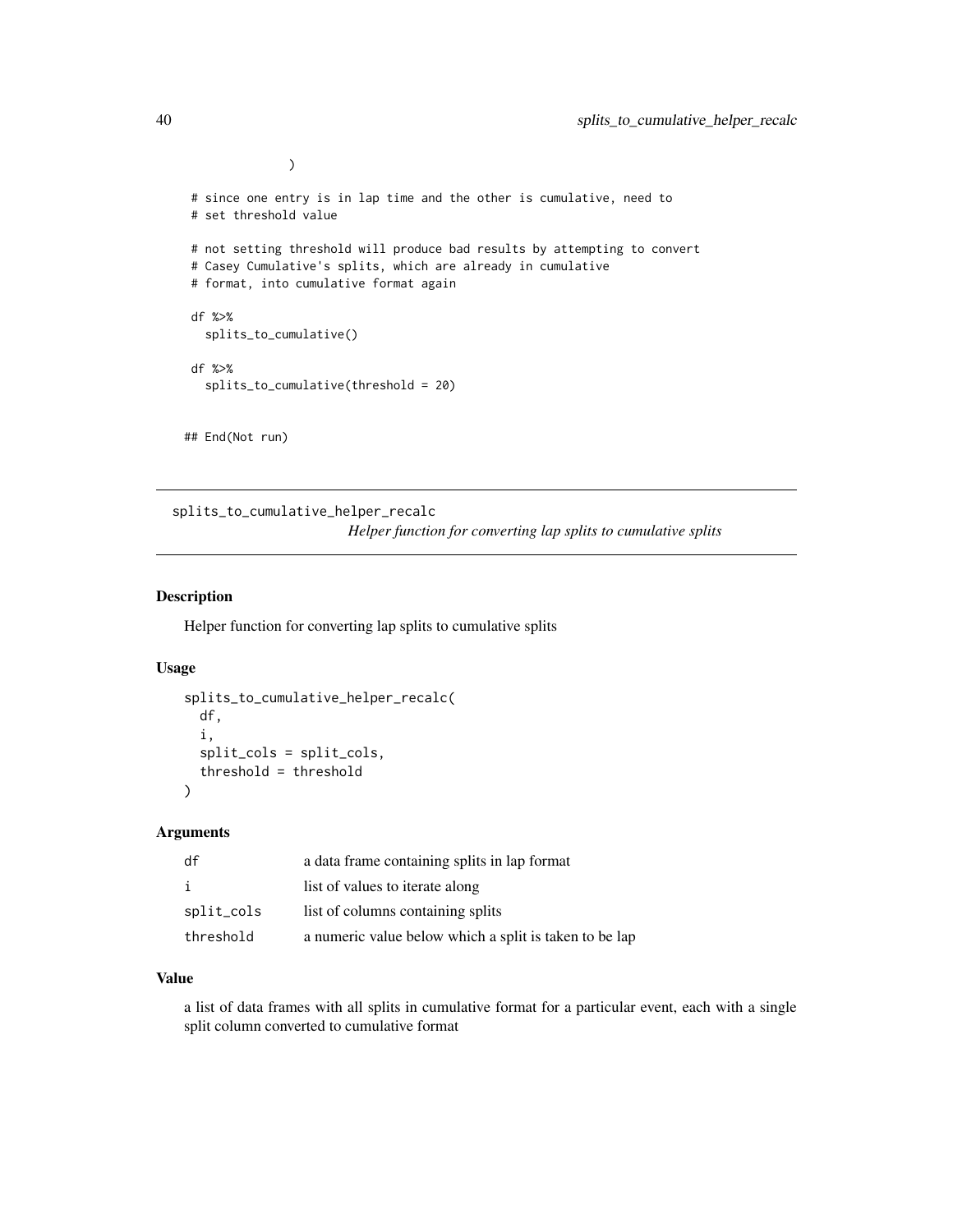<span id="page-40-1"></span><span id="page-40-0"></span>

Cumulative splits are when each split is the total elapsed time at a given distance. For example, if an athlete swims the first 50 of a 200 yard race in 25.00 seconds (lap and cumulative split), and the second 50 (i.e. the 100 lap split) in 30.00 seconds the cumulative 100 split is  $25.00 + 30.00 =$ 55.00. Some swimming results are reported with lap splits (preferred), but others use cumulative splits. This function converts cumulative splits to lap splits.

## Usage

```
splits_to_lap(df, threshold = -Inf)
```
## **Arguments**

| df        | a data frame containing results with splits in cumulative format. Must be for- |
|-----------|--------------------------------------------------------------------------------|
|           | matted in a "normal" SwimmeR fashion - see vignette                            |
| threshold | a numeric value below which a split is taken to be cumulative. Default is -Inf |

#### Value

a data frame with all splits in lap form

#### See Also

splits\_to\_lap is the reverse of [splits\\_to\\_cumulative](#page-38-1)

## Examples

```
## Not run:
df <- data.frame(Place = 1,
                Name = "Sally Swimfast",
                Team = "KVAC",
                Event = "Womens 200 Freestyle",
                Finals_Time = "1:58.00",
                Split_50 = "28.00",
                Split_100 = "59.00",Split_150 = "1:31.00"Split_200 = "1:58.00")
df %>%
splits_to_lap
df \leftarrow data . frame(Place = rep(1, 2),Name = c("Lenore Lap", "Casey Cumulative"),
                Team = rep("KVAC", 2),
                Event = rep("Womens 200 Freestyle", 2),
```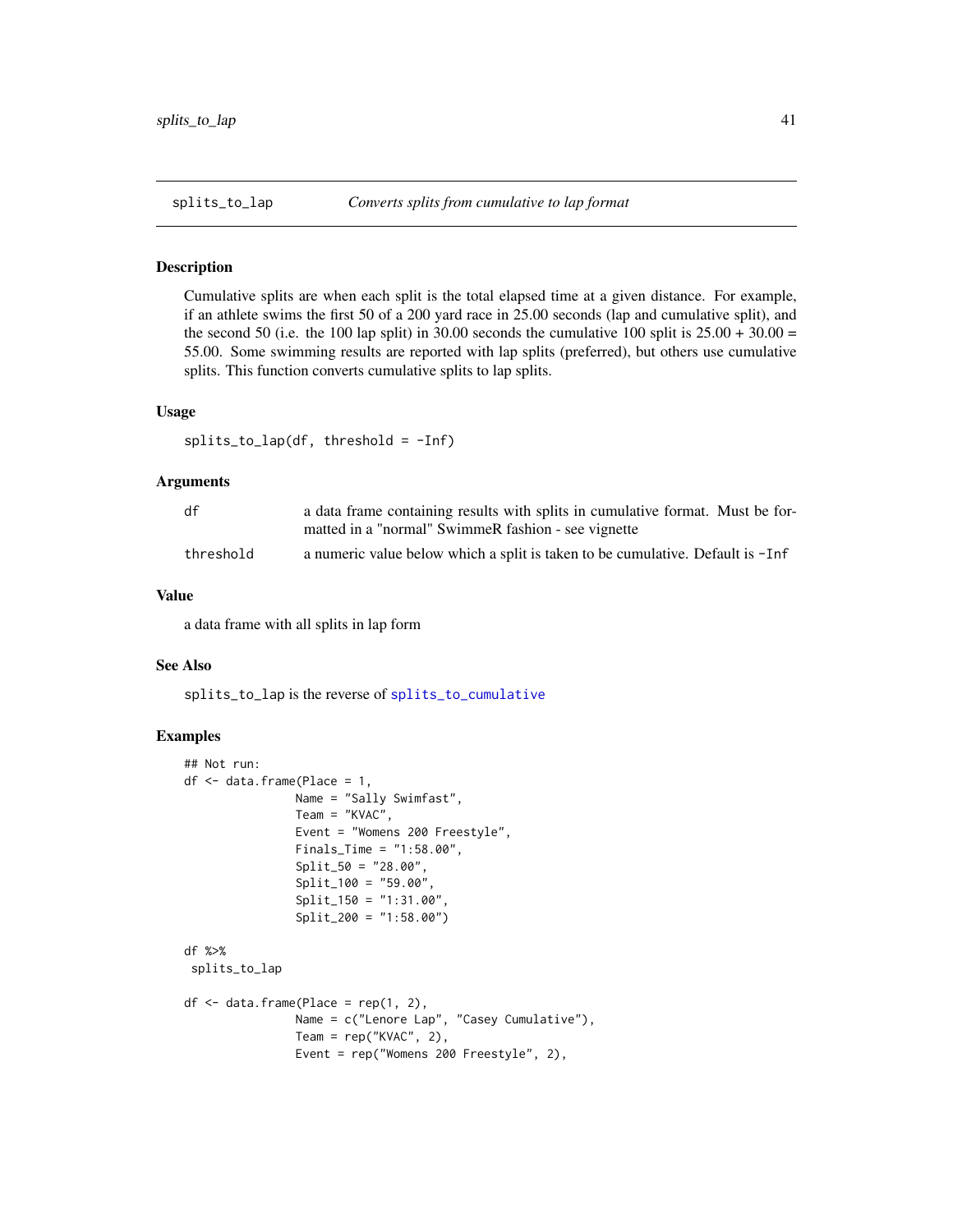```
Finals_Time = rep("1:58.00", 2),
                Split_50 = rep("28.00", 2),
                Split_100 = c("31.00", "59.00"),
                Split_150 = c("30.00", "1:29.00"),
                Split_200 = c("29.00", "1:58.00")
               \lambda# since one entry is in lap time and the other is cumulative, need to
# set threshold value
# not setting threshold will produce bad results by attempting to convert
# Lenore Lap's splits, which are already in lap format, into lap format
# again
df %>%
  splits_to_lap()
df %>%
  splits_to_lap(threshold = 35)
## End(Not run)
```
splits\_to\_lap\_helper\_recalc

*Helper function for converting cumulative splits to lap splits*

## Description

Helper function for converting cumulative splits to lap splits

#### Usage

```
splits_to_lap_helper_recalc(
 df,
  i,
  split_cols = split_cols,
  threshold = threshold
)
```
#### Arguments

| df         | a data frame containing splits in cumulative format           |
|------------|---------------------------------------------------------------|
| i          | list of values to iterate along                               |
| split_cols | list of columns containing splits                             |
| threshold  | a numeric value above which a split is taken to be cumulative |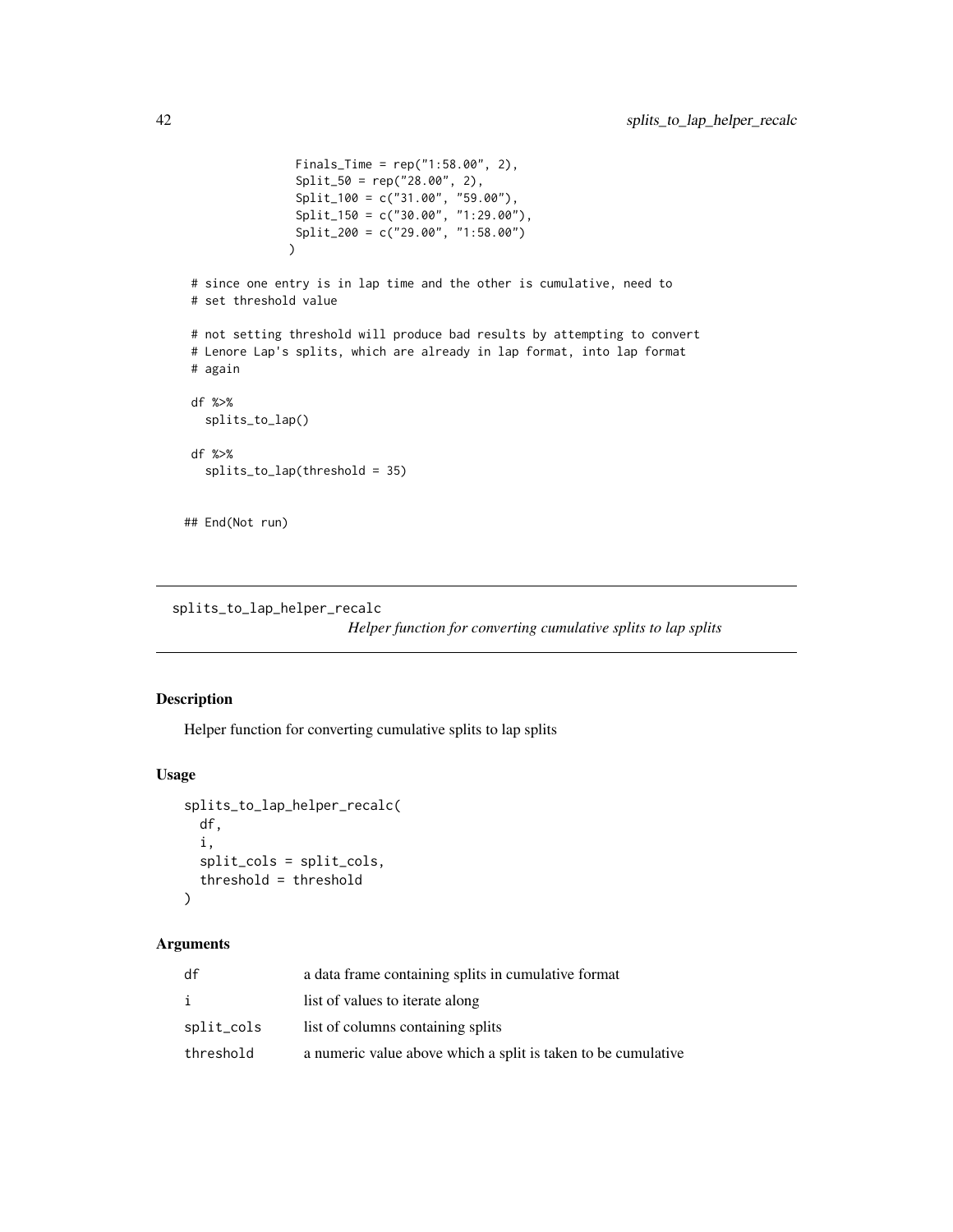## <span id="page-42-0"></span>SwimmeR-defunct 43

## Value

a list of data frames with all splits in lap format for a particular event, each with a single split column converted to lap format

SwimmeR-defunct *Defunct functions in SwimmeR*

#### Description

These functions have been made defunct (removed) from SwimmeR.

## Details

• [course\\_convert\\_DF](#page-11-1): This function is defunct, and has been removed from SwimmeR. Instead please use course\_convert(verbose = TRUE)

SwimmeR-deprecated *Deprecated functions in SwimmeR*

#### Description

These functions still work but will be removed (defunct) in upcoming versions.

| Swim Parse | Formats swimming and diving data read with read_results into a |
|------------|----------------------------------------------------------------|
|            | data frame                                                     |

#### <span id="page-42-1"></span>Description

Takes the output of read\_results and cleans it, yielding a data frame of swimming (and diving) results

#### Usage

```
Swim_Parse(
  file,
  avoid = NULL,typo = typo_default,
  replacement = replacement_default,
  format_results = TRUE,
  splits = FALSE,
  split_length = 50,
  relay_swimmers = FALSE
```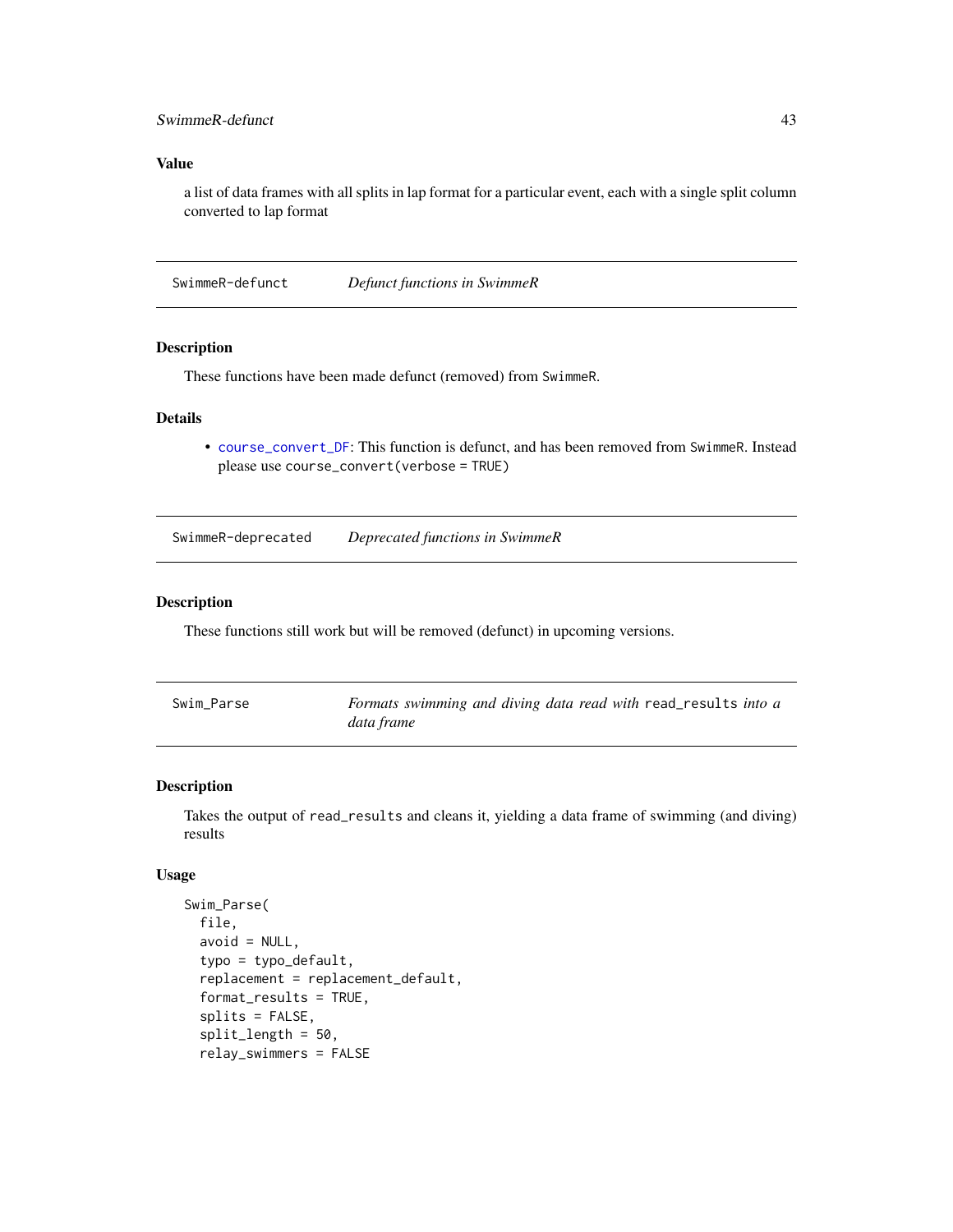```
swim_parse(
 file,
 avoid = NULL,typo = typo_default,
  replacement = replacement_default,
  format_results = TRUE,
  splits = FALSE,
  split_length = 50,
  relay_swimmers = FALSE
\mathcal{L}
```
## Arguments

| file           | output from read_results                                                                                                                                                                                                                                                                                                                                                                                   |
|----------------|------------------------------------------------------------------------------------------------------------------------------------------------------------------------------------------------------------------------------------------------------------------------------------------------------------------------------------------------------------------------------------------------------------|
| avoid          | a list of strings. Rows in file containing these strings will not be included. For<br>example "Pool:", often used to label pool records, could be passed to avoid. The<br>default is avoid_default, which contains many strings similar to "Pool:", such<br>as "STATE:" and "Qual:". Users can supply their own lists to avoid. avoid is<br>handled before typo and replacement.                           |
| typo           | a list of strings that are typos in the original results. swim_parse is particu-<br>larly sensitive to accidental double spaces, so "Central High School", with two<br>spaces between "Central" and "High" is a problem, which can be fixed. Pass<br>"Central High School" to typo. Unexpected commas as also an issue, for exam-<br>ple "Texas, University of" should be fixed using typo and replacement |
| replacement    | a list of fixes for the strings in typo. Here one could pass "Central High School"<br>(one space between "Central" and "High") and "Texas" to replacement fix the<br>issues described in typo                                                                                                                                                                                                              |
| format_results | should the results be formatted for analysis (special strings like "DQ" replaced<br>with NA, Finals_Time as definitive column)? Default is TRUE                                                                                                                                                                                                                                                            |
| splits         | either TRUE or the default, FALSE - should swim_parse attempt to include splits.                                                                                                                                                                                                                                                                                                                           |
| split_length   | either 25 or the default, 50, the length of pool at which splits are recorded. Not<br>all results are internally consistent on this issue - some have races with splits by<br>50 and other races with splits by 25.                                                                                                                                                                                        |
| relay_swimmers | either TRUE or the default, FALSE - should relay swimmers be reported. Relay<br>swimmers are reported in separate columns named Relay_Swimmer_1 etc.                                                                                                                                                                                                                                                       |

## Value

returns a data frame with columns Name, Place, Age, Team, Prelims\_Time, Finals\_Time, Points, Event & DQ. Note all swims will have a Finals\_Time, even if that time was actually swam in the prelims (i.e. a swimmer did not qualify for finals). This is so that final results for an event can be generated from just one column.

## See Also

swim\_parse must be run on the output of [read\\_results](#page-28-1)

<span id="page-43-0"></span>

 $\mathcal{L}$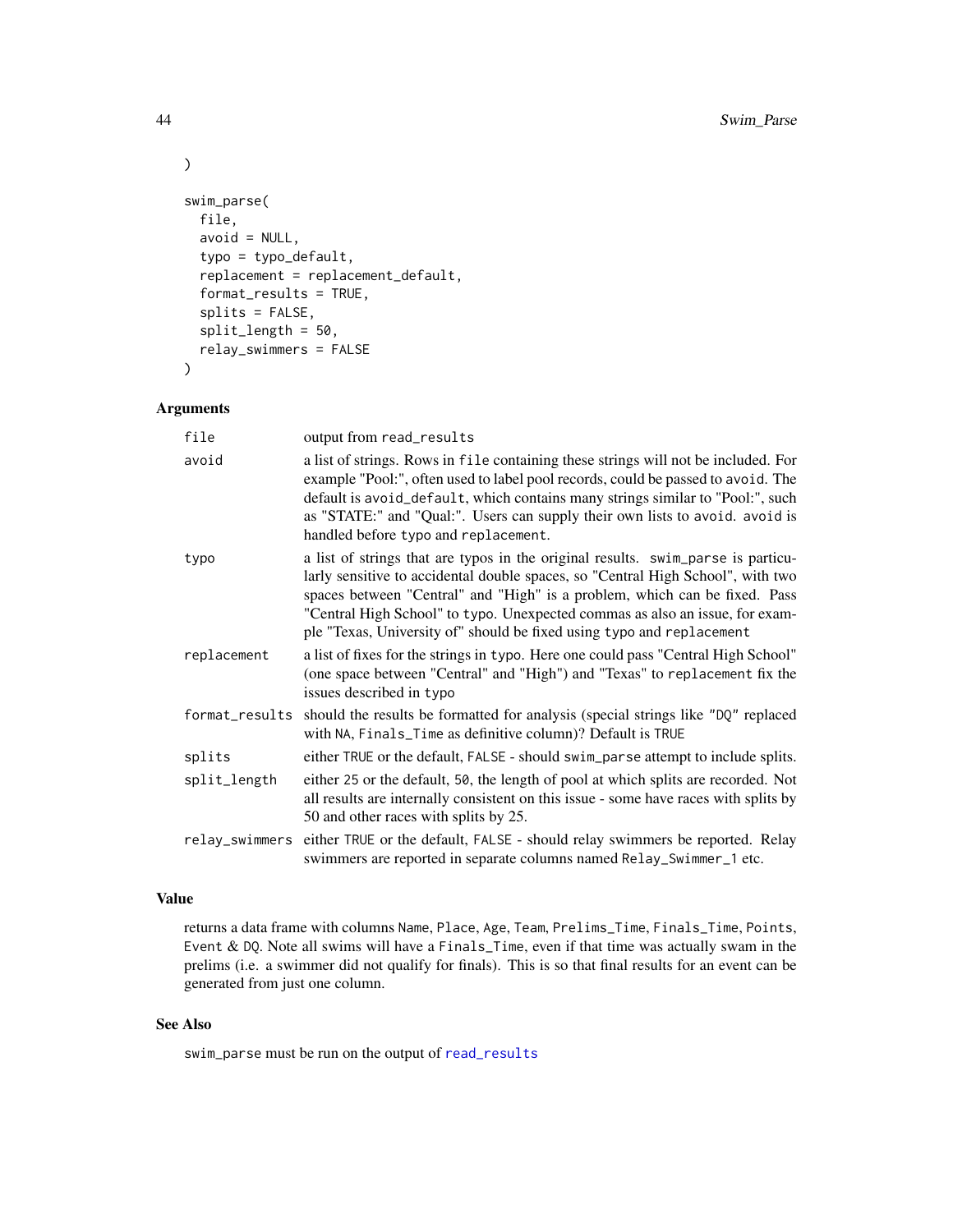## <span id="page-44-0"></span>swim\_parse\_hytek 45

#### Examples

```
## Not run:
swim_parse(read_results("http://www.nyhsswim.com/Results/Boys/2008/NYS/Single.htm", node = "pre"),
typo = c("-1NORTH ROCKL"), replacement = c("1-NORTH ROCKL"),
splits = TRUE,
relay_swimmers = TRUE)
## End(Not run)
## Not run:
swim_parse(read_results("inst/extdata/Texas-Florida-Indiana.pdf"),
typo = c("Indiana University", ", University of"), replacement = c("Indiana University", ""),
splits = TRUE,
relay_swimmers = TRUE)
## End(Not run)
```

| swim_parse_hytek |                                |  | Formats Hytek style swimming and diving data read with |  |  |  |
|------------------|--------------------------------|--|--------------------------------------------------------|--|--|--|
|                  | read_results into a data frame |  |                                                        |  |  |  |

#### Description

Takes the output of read\_results and cleans it, yielding a data frame of swimming (and diving) results

#### Usage

```
swim_parse_hytek(
  file_hytek,
  avoid_hytek = avoid,
  typo_hytek = typo,
  replacement_hytek = replacement,
  format_results = TRUE,
  splits = FALSE,
  split_length_hytek = split_length,
  relay_swimmers_hytek = relay_swimmers
)
```
#### Arguments

| file_hvtek  | output from read_results                                                                                                                                                                                                                                                                                                                                                                                                 |
|-------------|--------------------------------------------------------------------------------------------------------------------------------------------------------------------------------------------------------------------------------------------------------------------------------------------------------------------------------------------------------------------------------------------------------------------------|
| avoid_hytek | a list of strings. Rows in file_hytek containing these strings will not be in-<br>cluded. For example "Pool:", often used to label pool records, could be passed to<br>avoid hytek. The default is avoid default, which contains many strings sim-<br>ilar to "Pool:", such as "STATE:" and "Qual:". Users can supply their own lists to<br>avoid_hytek. avoid_hytek is handled before typo_hytek and replacement_hytek. |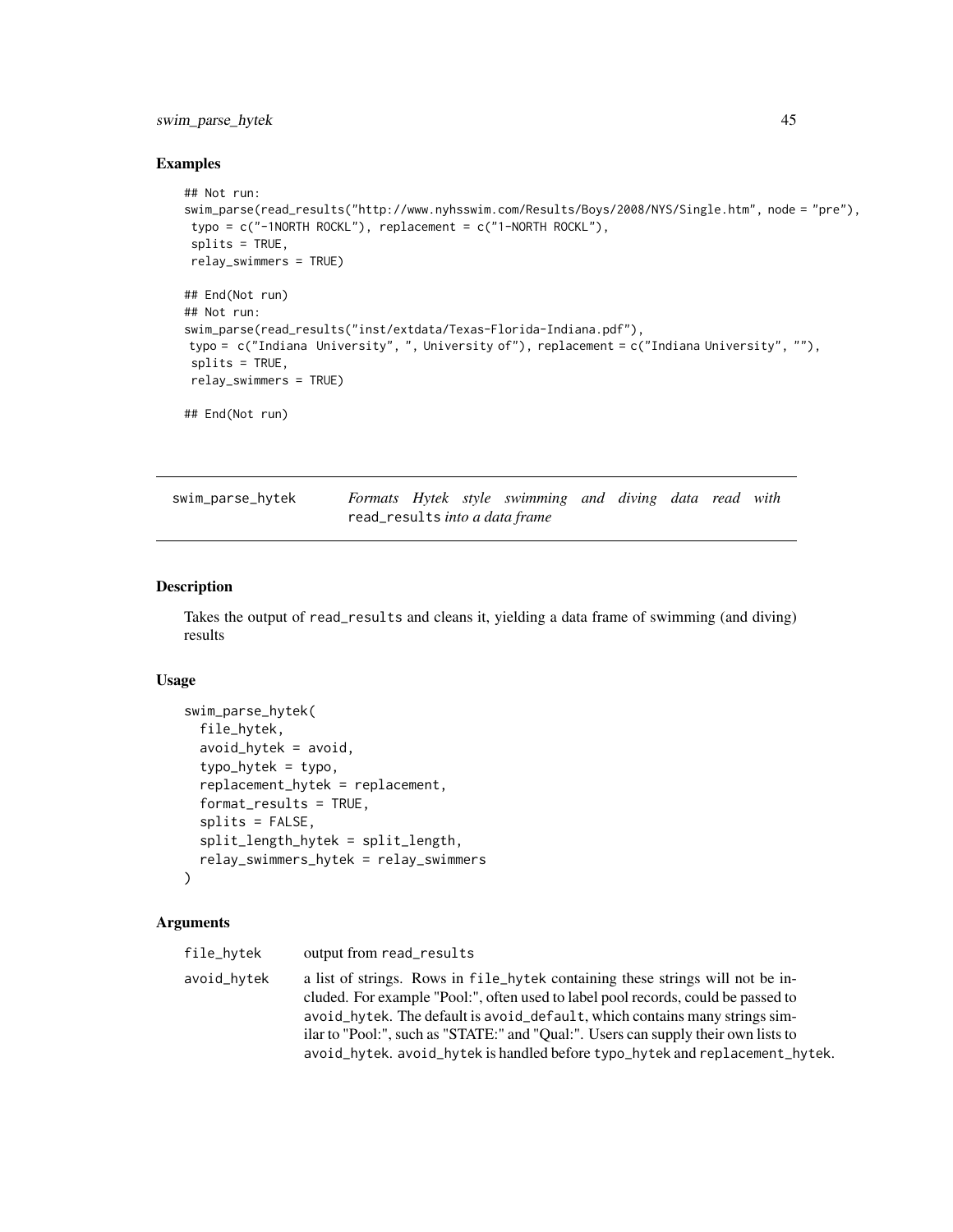<span id="page-45-0"></span>

|                    | typo_hytek           | a list of strings that are typos in the original results. swim_parse is partic-<br>ularly sensitive to accidental double spaces, so "Central High School", with<br>two spaces between "Central" and "High" is a problem, which can be fixed. |
|--------------------|----------------------|----------------------------------------------------------------------------------------------------------------------------------------------------------------------------------------------------------------------------------------------|
|                    |                      | Pass "Central High School" to typo_hytek. Unexpected commas as also an is-<br>sue, for example "Texas, University of" should be fixed using typo_hytek and                                                                                   |
|                    |                      | replacement_hytek                                                                                                                                                                                                                            |
|                    | replacement_hytek    |                                                                                                                                                                                                                                              |
|                    |                      | a list of fixes for the strings in typo_hytek. Here one could pass "Central High<br>School" (one space between "Central" and "High") and "Texas" to replacement_hytek<br>fix the issues described in typo_hytek                              |
|                    |                      | format_results should the results be formatted for analysis (special strings like "DQ" replaced<br>with NA, Finals_Time as definitive column)? Default is TRUE                                                                               |
|                    | splits               | either TRUE or the default, FALSE - should swim_parse attempt to include splits.                                                                                                                                                             |
| split_length_hytek |                      |                                                                                                                                                                                                                                              |
|                    |                      | either 25 or the default, 50, the length of pool at which splits are recorded. Not<br>all results are internally consistent on this issue - some have races with splits by<br>50 and other races with splits by 25.                          |
|                    | relay_swimmers_hytek |                                                                                                                                                                                                                                              |
|                    |                      | should names of relay swimmers be captured? Default is FALSE                                                                                                                                                                                 |
|                    |                      |                                                                                                                                                                                                                                              |

## Value

returns a data frame with columns Name, Place, Age, Team, Prelims\_Time, Finals\_Time, Points, Event & DQ. Note all swims will have a Finals\_Time, even if that time was actually swam in the prelims (i.e. a swimmer did not qualify for finals). This is so that final results for an event can be generated from just one column.

## See Also

swim\_parse\_hytek must be run on the output of [read\\_results](#page-28-1)

<span id="page-45-1"></span>

| swim_parse_ISL | Formats swimming results from the International Swim League ('ISL') |
|----------------|---------------------------------------------------------------------|
|                | read with read_results into a data frame                            |

## Description

Takes the output of read\_results and cleans it, yielding a data frame of 'ISL' swimming results

## Usage

```
swim_parse_ISL(file, splits = FALSE, relay_swimmers = FALSE)
Swim_Parse_ISL(file, splits = FALSE, relay_swimmers = FALSE)
```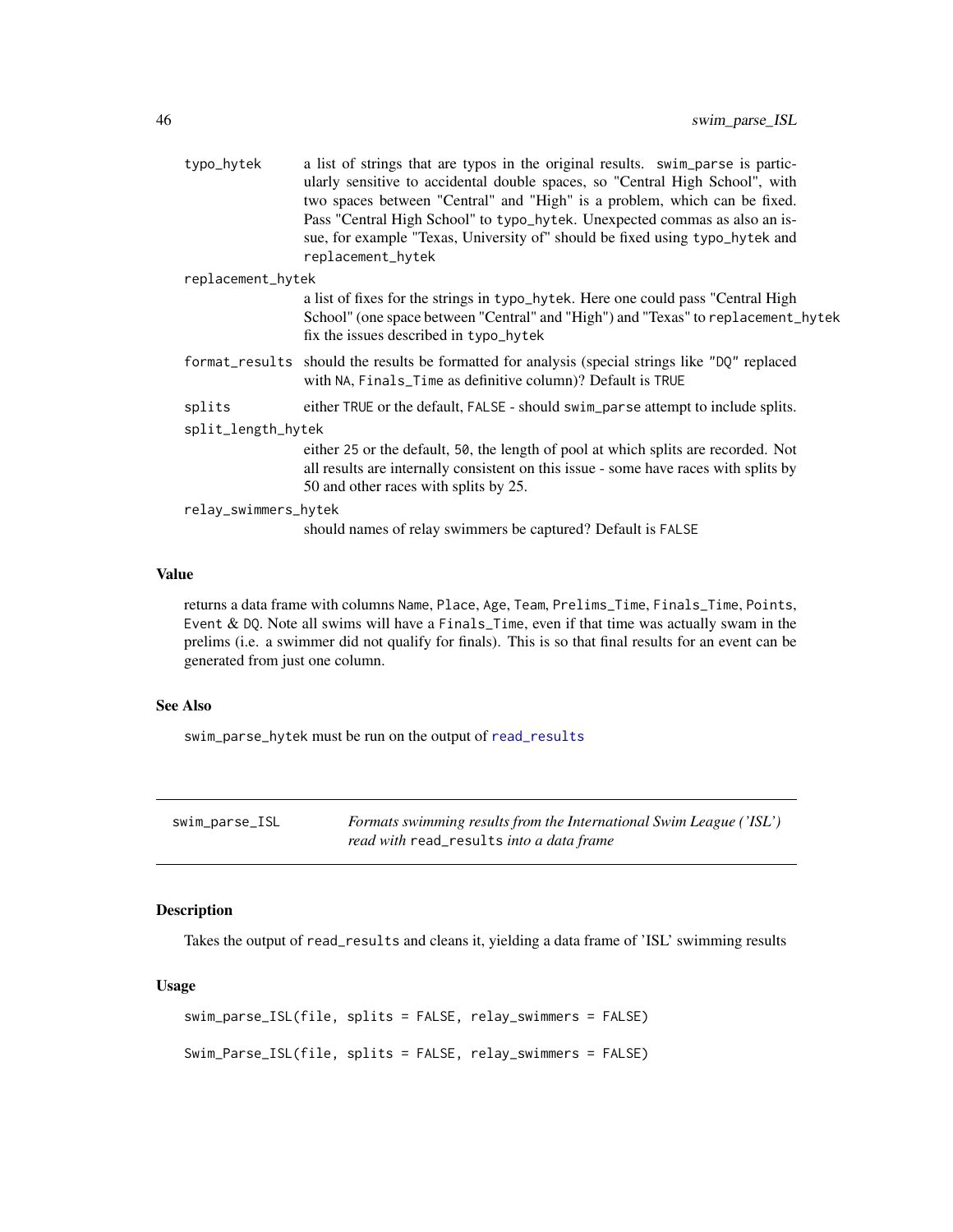## <span id="page-46-0"></span>Arguments

| file   | output from read_results                                                               |
|--------|----------------------------------------------------------------------------------------|
| splits | should splits be included, default is FALSE                                            |
|        | relay_swimmers should relay swimmers be included as separate columns, default is FALSE |

## Value

returns a data frame of ISL results

## Author(s)

Greg Pilgrim <gpilgrim2670@gmail.com>

## See Also

swim\_parse\_ISL must be run on the output of [read\\_results](#page-28-1)

## Examples

```
## Not run:
swim_parse_ISL(
read_results(
"https://isl.global/wp-content/uploads/2019/11/isl_college_park_results_day_2.pdf"),
splits = TRUE,
relay_swimmers = TRUE)
## End(Not run)
```

| swim_parse_old | Formats swimming and diving data read with read results into a |
|----------------|----------------------------------------------------------------|
|                | data frame                                                     |

## Description

Takes the output of read\_results and cleans it, yielding a data frame of swimming (and diving) results. Old version, retired in dev build on Dec 21, 2020 and release version 0.7.0

#### Usage

```
swim_parse_old(
 file,
  avoid = avoid_default,
  typo = typo_default,
  replacement = replacement_default,
  splits = FALSE,
  split_length = 50,
  relay_swimmers = FALSE
\mathcal{E}
```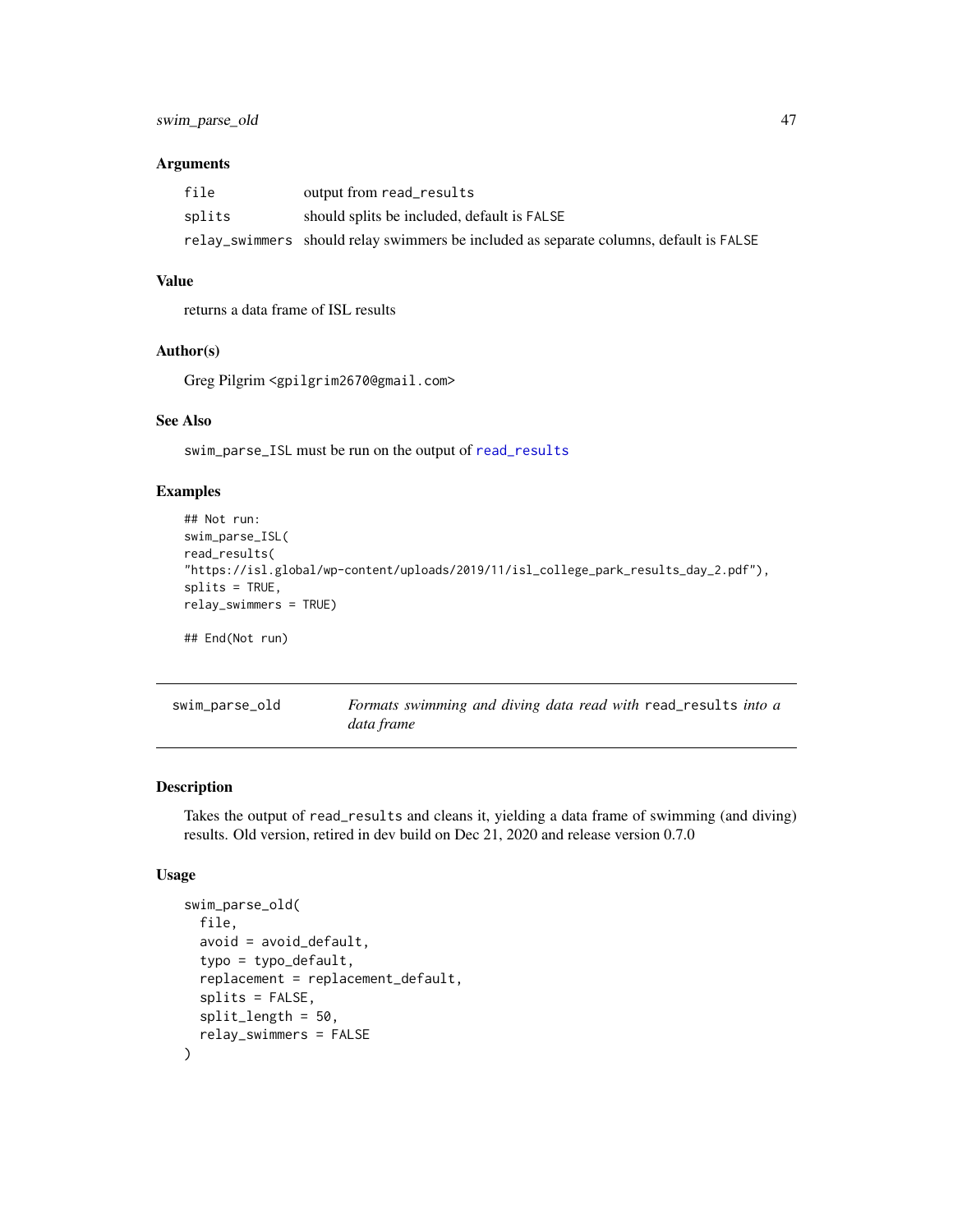#### <span id="page-47-0"></span>Arguments

| file           | output from read_results                                                                                                                                                                                                                                                                                                                                                                                     |
|----------------|--------------------------------------------------------------------------------------------------------------------------------------------------------------------------------------------------------------------------------------------------------------------------------------------------------------------------------------------------------------------------------------------------------------|
| avoid          | a list of strings. Rows in file containing these strings will not be included. For<br>example "Pool:", often used to label pool records, could be passed to avoid.<br>The default is avoid_default, which contains many strings similar to "Pool:",<br>such as "STATE:" and "Qual:". Users can supply their own lists to avoid.                                                                              |
| typo           | a list of strings that are typos in the original results. swim_parse_old is par-<br>ticularly sensitive to accidental double spaces, so "Central High School", with<br>two spaces between "Central" and "High" is a problem, which can be fixed.<br>Pass "Central High School" to typo. Unexpected commas as also an issue, for<br>example "Texas, University of" should be fixed using typo and replacement |
| replacement    | a list of fixes for the strings in typo. Here one could pass "Central High School"<br>(one space between "Central" and "High") and "Texas" to replacement fix the<br>issues described in typo                                                                                                                                                                                                                |
| splits         | either TRUE or the default, FALSE - should swim_parse_old attempt to include<br>splits.                                                                                                                                                                                                                                                                                                                      |
| split_length   | either 25 or the default, 50, the length of pool at which splits are recorded. Not<br>all results are internally consistent on this issue - some have races with splits by<br>50 and other races with splits by 25.                                                                                                                                                                                          |
| relay_swimmers | either TRUE or the default, FALSE - should relay swimmers be reported. Relay<br>swimmers are reported in separate columns named Relay_Swimmer_1 etc.                                                                                                                                                                                                                                                         |

## Value

returns a data frame with columns Name, Place, Age, Team, Prelims\_Time, Finals\_Time, Points, Event  $\&$  DQ. Note all swims will have a Finals\_Time, even if that time was actually swam in the prelims (i.e. a swimmer did not qualify for finals). This is so that final results for an event can be generated from just one column.

#### See Also

swim\_parse\_old must be run on the output of [read\\_results](#page-28-1)

## Examples

```
## Not run:
swim_parse_old(
read_results("http://www.nyhsswim.com/Results/Boys/2008/NYS/Single.htm", node = "pre"),
 typo = c("-1NORTH ROCKL"), replacement = c("1-NORTH ROCKL"),
 splits = TRUE,
 relay_swimmers = TRUE)
## End(Not run)
## Not run:
swim_parse_old(read_results("inst/extdata/Texas-Florida-Indiana.pdf"),
typo = c("Indiana University", ", University of"), replacement = c("Indiana University", ""),
splits = TRUE,
relay_swimmers = TRUE)
```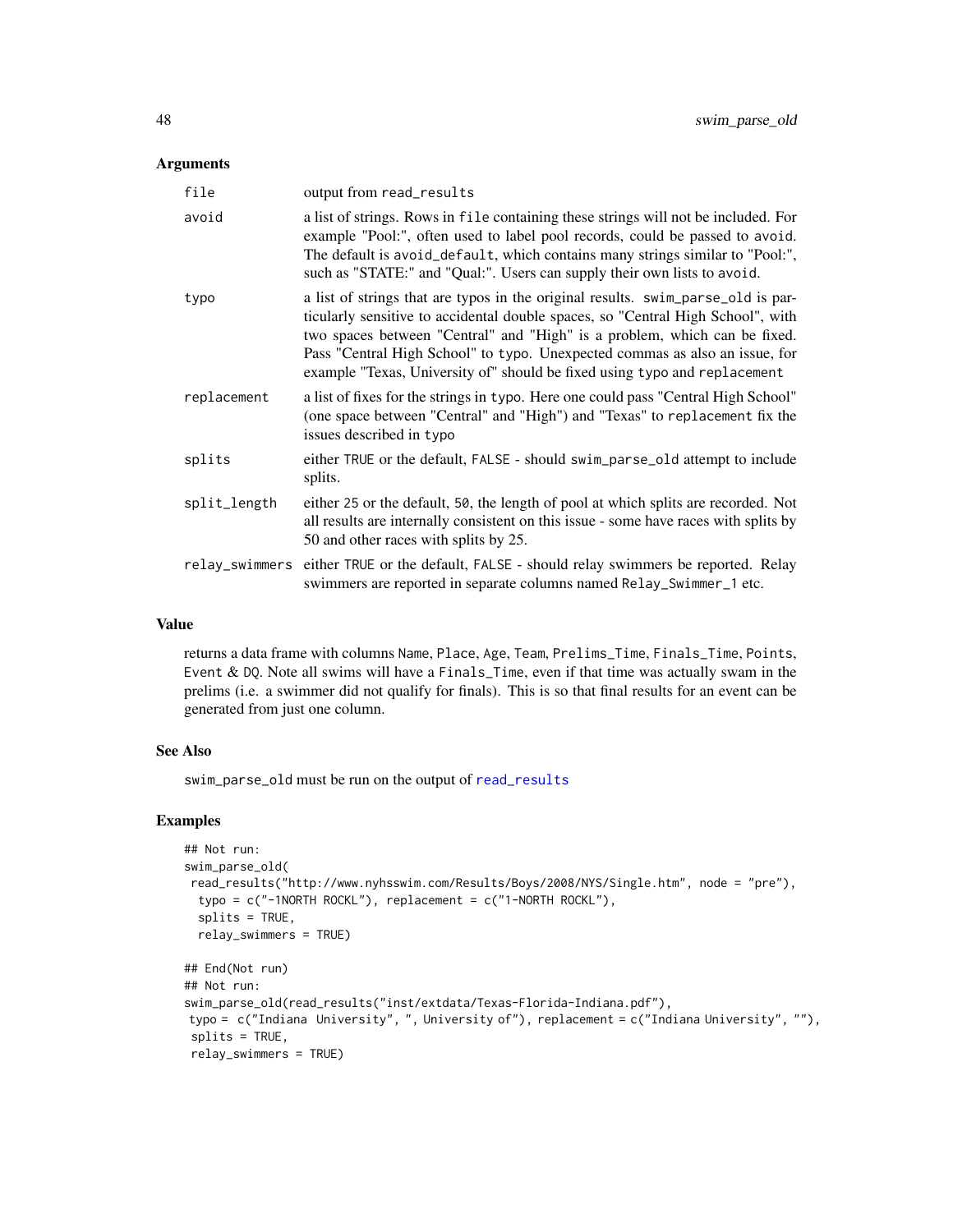<span id="page-48-0"></span>## End(Not run)

<span id="page-48-1"></span>swim\_parse\_omega *Formats Omega style swimming and diving data read with* read\_results *into a data frame*

## Description

Takes the output of read\_results and cleans it, yielding a data frame of swimming (and diving) results

#### Usage

```
swim_parse_omega(
 file_omega,
  avoid_omega = avoid,
  typo_omega = typo,
  replacement_omega = replacement,
  format_results = TRUE,
  splits = FALSE,
  split_length_omega = split_length,
 relay_swimmers_omega = relay_swimmers
\mathcal{L}
```
## Arguments

| file_omega        | output from read_results                                                                                                                                                                                                                                                                                                                                                                                                        |
|-------------------|---------------------------------------------------------------------------------------------------------------------------------------------------------------------------------------------------------------------------------------------------------------------------------------------------------------------------------------------------------------------------------------------------------------------------------|
| avoid_omega       | a list of strings. Rows in file_omega containing these strings will not be in-<br>cluded. For example "Pool:", often used to label pool records, could be passed to<br>avoid_omega. The default is avoid_default, which contains many strings sim-<br>ilar to "Pool:", such as "STATE:" and "Qual:". Users can supply their own lists to<br>avoid_omega. avoid_omega is handled before typo_omega and replacement_omega.        |
| typo_omega        | a list of strings that are typos in the original results. swim_parse is partic-<br>ularly sensitive to accidental double spaces, so "Central High School", with<br>two spaces between "Central" and "High" is a problem, which can be fixed.<br>Pass "Central High School" to typo_omega. Unexpected commas as also an is-<br>sue, for example "Texas, University of" should be fixed using typo_omega and<br>replacement_omega |
| replacement_omega |                                                                                                                                                                                                                                                                                                                                                                                                                                 |
|                   | a list of fixes for the strings in typo_omega. Here one could pass "Central High<br>School" (one space between "Central" and "High") and "Texas" to replacement_omega<br>fix the issues described in typo_omega                                                                                                                                                                                                                 |
|                   | format_results should the results be formatted for analysis (special strings like "DQ" replaced<br>with NA, Finals_Time as definitive column)? Default is TRUE                                                                                                                                                                                                                                                                  |
| splits            | either TRUE or the default, FALSE - should swim_parse attempt to include splits.                                                                                                                                                                                                                                                                                                                                                |
|                   |                                                                                                                                                                                                                                                                                                                                                                                                                                 |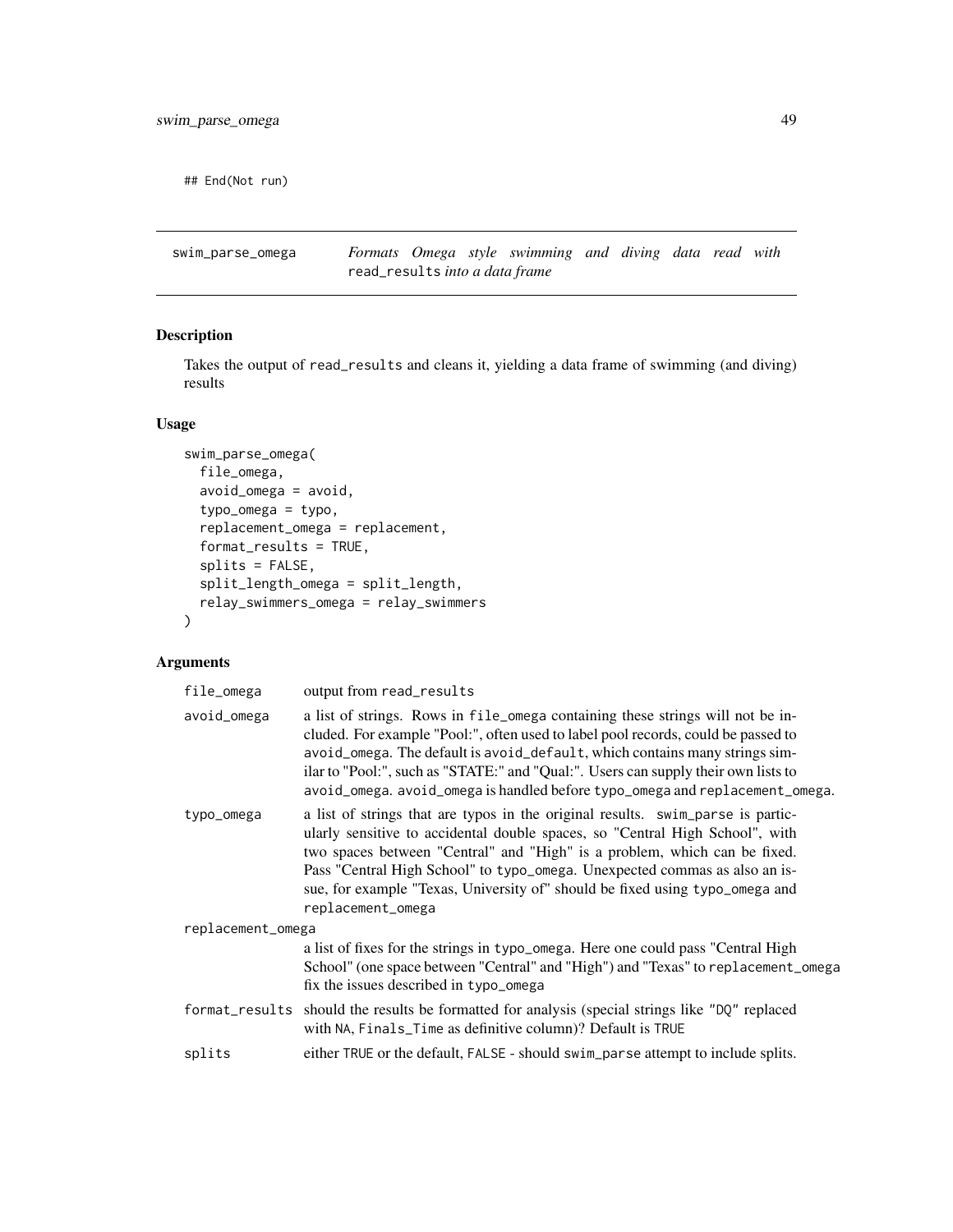#### <span id="page-49-0"></span>split\_length\_omega

either 25 or the default, 50, the length of pool at which splits are recorded. Not all results are internally consistent on this issue - some have races with splits by 50 and other races with splits by 25.

relay\_swimmers\_omega

should names of relay swimmers be captured? Default is FALSE

#### Value

returns a data frame with columns Name, Place, Age, Team, Prelims\_Time, Finals\_Time, Points, Event & DQ. Note all swims will have a Finals\_Time, even if that time was actually swam in the prelims (i.e. a swimmer did not qualify for finals). This is so that final results for an event can be generated from just one column.

#### See Also

swim\_parse\_omega must be run on the output of [read\\_results](#page-28-1)

| swim_parse_samms | Formats swimming and diving data read with read results into a |
|------------------|----------------------------------------------------------------|
|                  | dataframe                                                      |

#### Description

Takes the output of read\_results of S.A.M.M.S. results and cleans it, yielding a dataframe of swimming (and diving) results

#### Usage

```
swim_parse_samms(
  file_samms,
  avoid_samms = avoid,
  typo_samms = typo,
  replacement_samms = replacement,
  format_samms = format_results
)
```
#### Arguments

file\_samms output from read\_results of S.A.M.M.S. style results avoid\_samms a list of strings. Rows in file containing these strings will not be included. For example "Pool:", often used to label pool records, could be passed to avoid. The default is avoid\_default, which contains many strings similar to "Pool:", such as "STATE:" and "Qual:". Users can supply their own lists to avoid.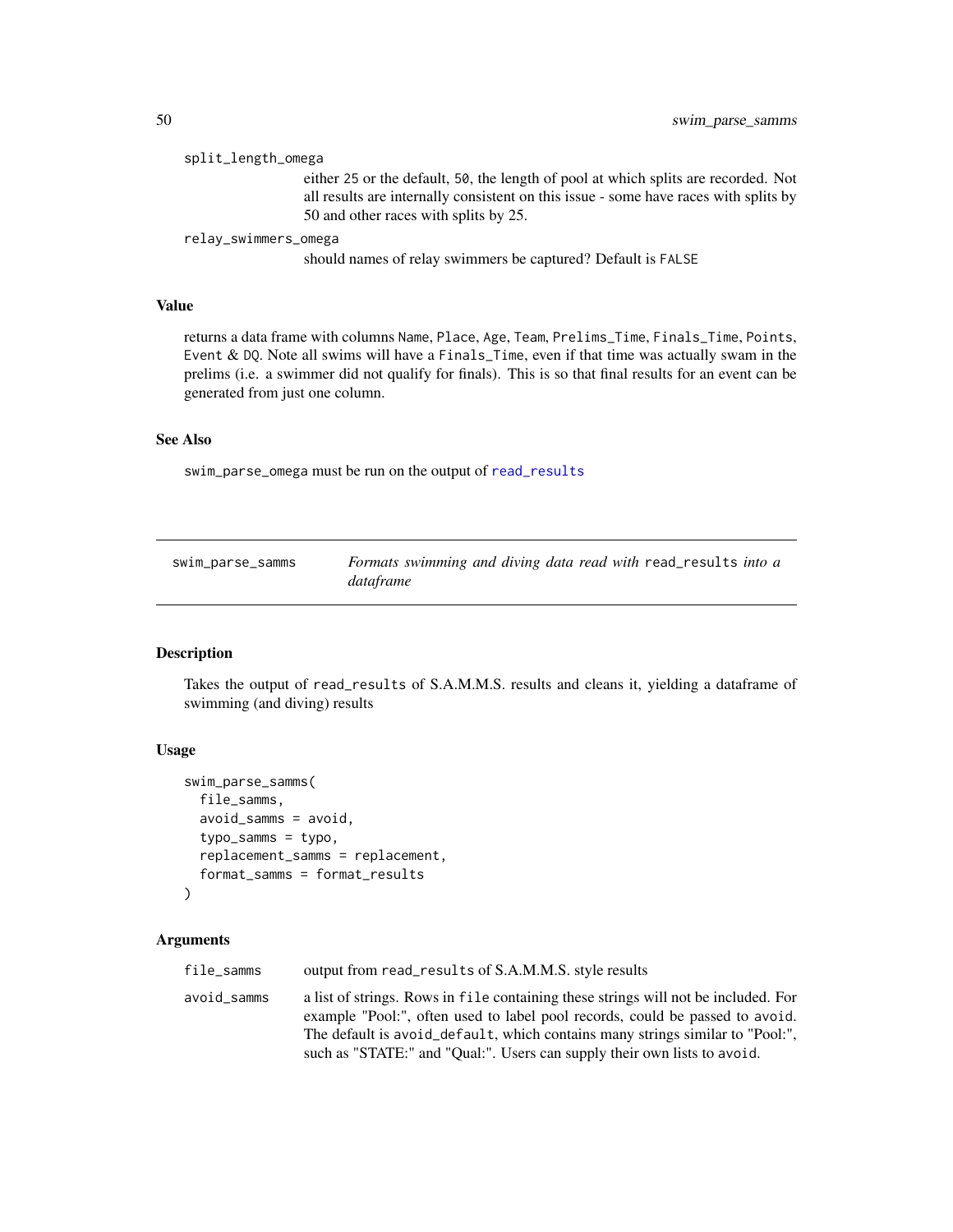<span id="page-50-0"></span>

| typo_samms        | a list of strings that are typos in the original results. swim_parse is particu-<br>larly sensitive to accidental double spaces, so "Central High School", with two<br>spaces between "Central" and "High" is a problem, which can be fixed. Pass<br>"Central High School" to typo. Unexpected commas as also an issue, for exam-<br>ple "Texas, University of" should be fixed using typo and replacement |  |
|-------------------|------------------------------------------------------------------------------------------------------------------------------------------------------------------------------------------------------------------------------------------------------------------------------------------------------------------------------------------------------------------------------------------------------------|--|
| replacement_samms |                                                                                                                                                                                                                                                                                                                                                                                                            |  |
|                   | a list of fixes for the strings in typo. Here one could pass "Central High School"<br>(one space between "Central" and "High") and "Texas" to replacement fix the<br>issues described in typo                                                                                                                                                                                                              |  |
| format_samms      | should the data be formatted for analysis (special strings like "DQ" replaced with<br>NA, Finals_Time as definitive column)? Default is TRUE                                                                                                                                                                                                                                                               |  |

## Value

returns a data frame with columns Name, Place, Age, Team, Prelims\_Time, Finals\_Time, Event & DQ. Note all swims will have a Finals\_Time, even if that time was actually swam in the prelims (i.e. a swimmer did not qualify for finals). This is so that final results for an event can be generated from just one column.

## See Also

swim\_parse must be run on the output of [read\\_results](#page-28-1)

<span id="page-50-1"></span>

| swim_parse_splash |                                |  |  | Formats Splash style swimming and diving data read with |  |  |  |
|-------------------|--------------------------------|--|--|---------------------------------------------------------|--|--|--|
|                   | read_results into a data frame |  |  |                                                         |  |  |  |

#### Description

Takes the output of read\_results and cleans it, yielding a data frame of swimming (and diving) results

## Usage

```
swim_parse_splash(
  file_splash,
  avoid_splash = avoid,
  typo_splash = typo,
  replacement_splash = replacement,
  format_results = TRUE,
  splits = FALSE,
  split_length_splash = split_length,
  relay_swimmers_splash = relay_swimmers
\mathcal{E}
```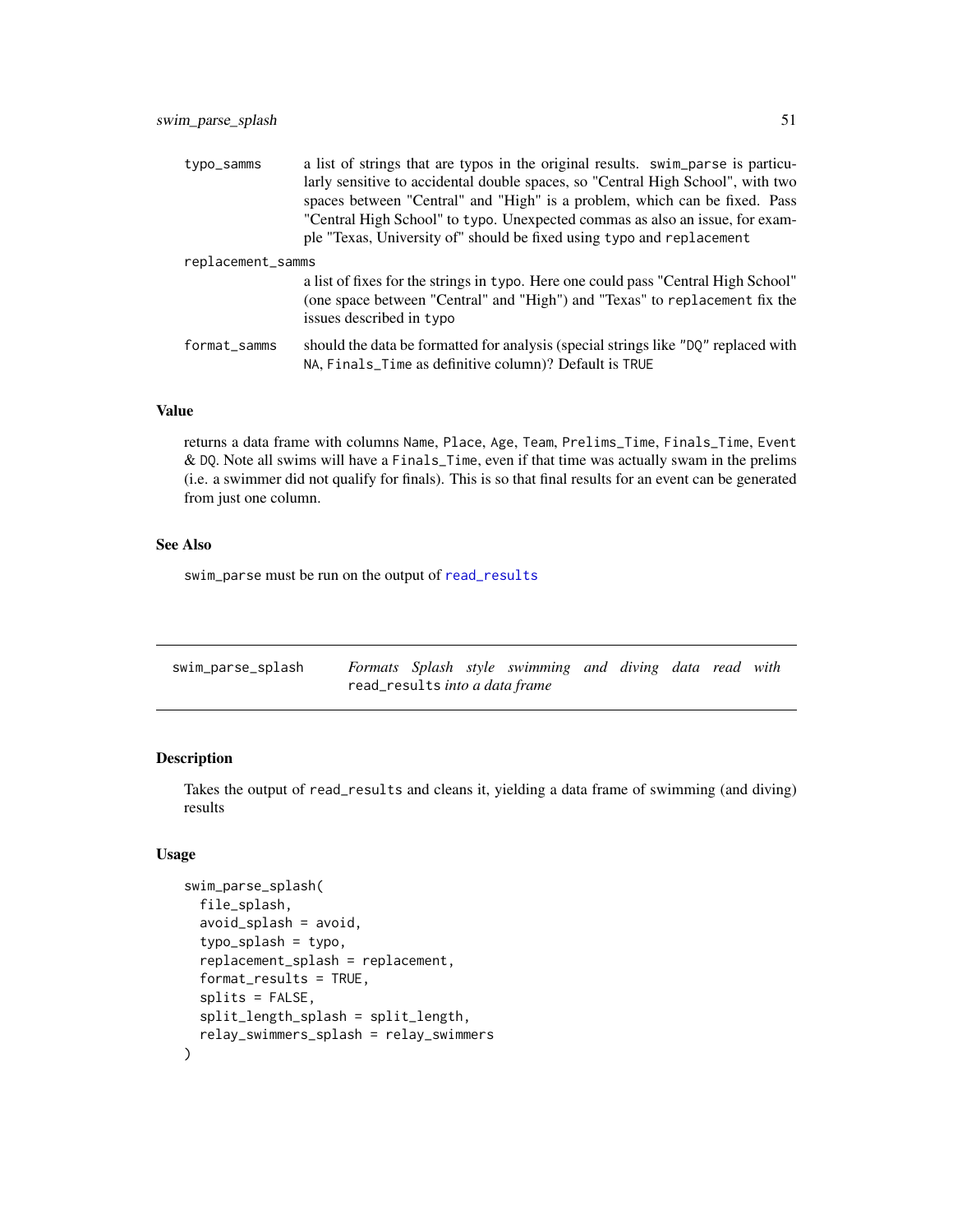## <span id="page-51-0"></span>Arguments

| file_splash           | output from read_results                                                                                                                                                                                                                                                                                                                                                                                                           |
|-----------------------|------------------------------------------------------------------------------------------------------------------------------------------------------------------------------------------------------------------------------------------------------------------------------------------------------------------------------------------------------------------------------------------------------------------------------------|
| avoid_splash          | a list of strings. Rows in file_splash containing these strings will not be in-<br>cluded. For example "Pool:", often used to label pool records, could be passed<br>to avoid_splash. The default is avoid_default, which contains many strings<br>similar to "Pool:", such as "STATE:" and "Qual:". Users can supply their own<br>lists to avoid_splash. avoid_splash is handled before typo_splash and<br>replacement_splash.    |
| typo_splash           | a list of strings that are typos in the original results. swim_parse is particu-<br>larly sensitive to accidental double spaces, so "Central High School", with two<br>spaces between "Central" and "High" is a problem, which can be fixed. Pass<br>"Central High School" to typo_splash. Unexpected commas as also an is-<br>sue, for example "Texas, University of" should be fixed using typo_splash and<br>replacement_splash |
| replacement_splash    |                                                                                                                                                                                                                                                                                                                                                                                                                                    |
|                       | a list of fixes for the strings in typo_splash. Here one could pass "Central High<br>School" (one space between "Central" and "High") and "Texas" to replacement_splash<br>fix the issues described in typo_splash                                                                                                                                                                                                                 |
|                       | format_results should the results be formatted for analysis (special strings like "DQ" replaced<br>with NA, Finals_Time as definitive column)? Default is TRUE                                                                                                                                                                                                                                                                     |
| splits                | either TRUE or the default, FALSE - should swim_parse attempt to include splits.                                                                                                                                                                                                                                                                                                                                                   |
| split_length_splash   |                                                                                                                                                                                                                                                                                                                                                                                                                                    |
|                       | either 25 or the default, 50, the length of pool at which splits are recorded. Not<br>all results are internally consistent on this issue - some have races with splits by<br>50 and other races with splits by 25.                                                                                                                                                                                                                |
| relay_swimmers_splash |                                                                                                                                                                                                                                                                                                                                                                                                                                    |
|                       | should names of relay swimmers be captured? Default is FALSE                                                                                                                                                                                                                                                                                                                                                                       |

## Value

returns a data frame with columns Name, Place, Age, Team, Prelims\_Time, Finals\_Time, Points, Event & DQ. Note all swims will have a Finals\_Time, even if that time was actually swam in the prelims (i.e. a swimmer did not qualify for finals). This is so that final results for an event can be generated from just one column.

## See Also

swim\_parse\_splash must be run on the output of [read\\_results](#page-28-1)

swim\_place *Adds places to swimming results*

## Description

Places are awarded on the basis of time, with fastest (lowest) time winning. Ties are placed as ties (both athletes get 2nd etc.)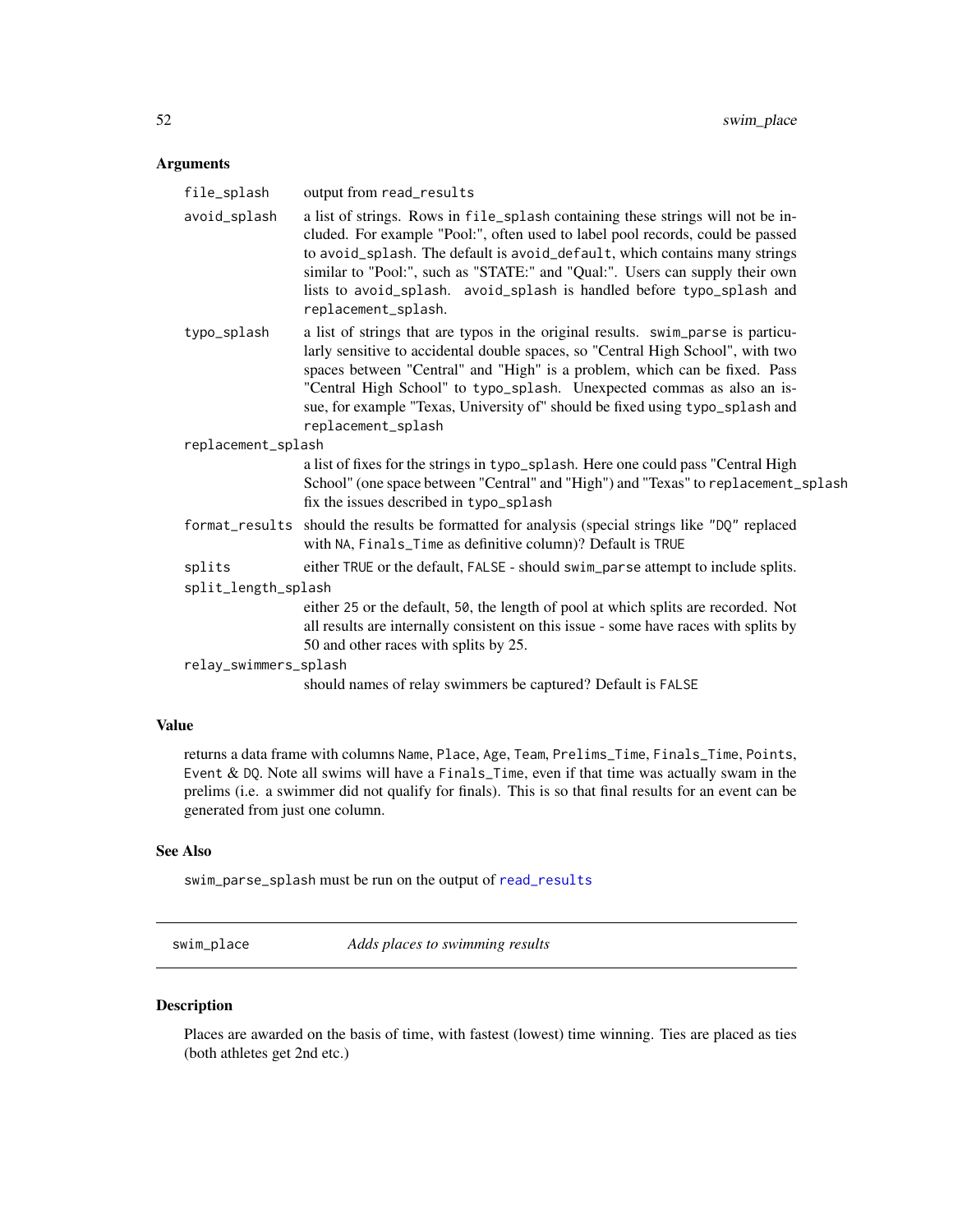## <span id="page-52-0"></span>tie\_rescore 53

## Usage

swim\_place(df, max\_place)

## Arguments

| df        | a data frame with results from swim_parse, including only swimming results<br>$(not \, divine)$ |
|-----------|-------------------------------------------------------------------------------------------------|
| max_place | highest place value that scores                                                                 |

## Value

a data frame modified so that places have been appended based on swimming time

## See Also

swim\_place is a helper function used inside of results\_score

| Rescore to account for ties<br>tie rescore |
|--------------------------------------------|
|--------------------------------------------|

## Description

Rescoring to average point values for ties. Ties are placed as ties (both athletes get 2nd etc.)

## Usage

```
tie_rescore(df, point_values, lanes)
```
## Arguments

| df           | a data frame with results from swim_parse, with places from swim_place and/or<br>dive_place |
|--------------|---------------------------------------------------------------------------------------------|
| point_values | a named list of point values for each scoring place                                         |
| lanes        | number of scoring lanes in the pool                                                         |

## Value

df modified so that places have been appended based on swimming time

## See Also

tie\_rescore is a helper function used inside of results\_score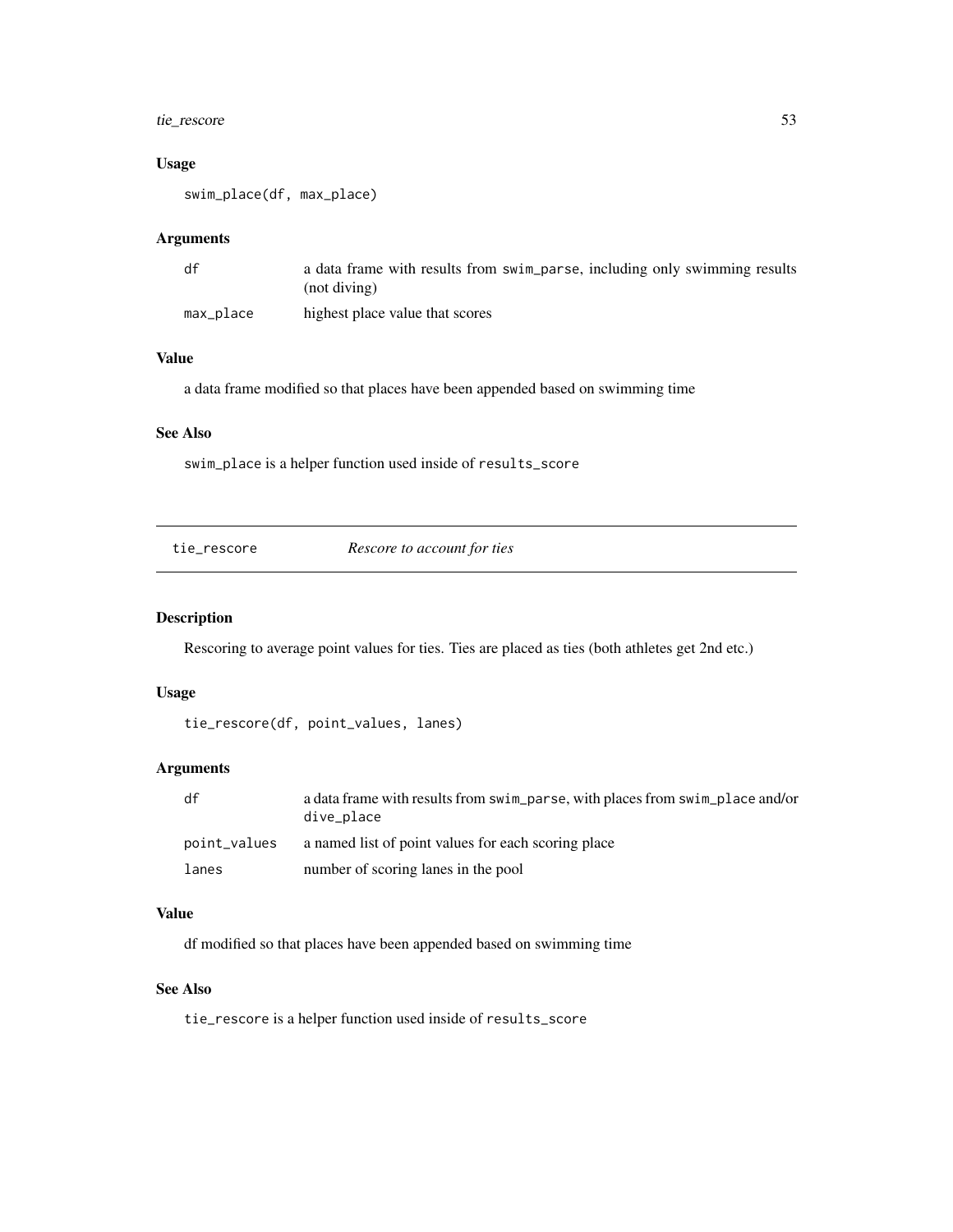<span id="page-53-0"></span>undo\_interleave *Undoes interleaving of lists*

## Description

If two lists have been interleaved this function will return the lists separated and then concatenated

## Usage

```
undo_interleave(x)
```
#### Arguments

x a list to be un-interleaved

#### Value

a list comprising the interleaved components of x joined into one list

## Examples

 $1 \leq C("A", "D", "B", "E", "C", "F")$ undo\_interleave(l)

%notin% *"Not in" function*

## Description

The opposite of ' 'FALSE' otherwise.

## Usage

x %notin% y

x %!in% y

## Arguments

| $\boldsymbol{\mathsf{x}}$ | a value          |
|---------------------------|------------------|
| y                         | a list of values |

## Value

a 'TRUE' or 'FALSE'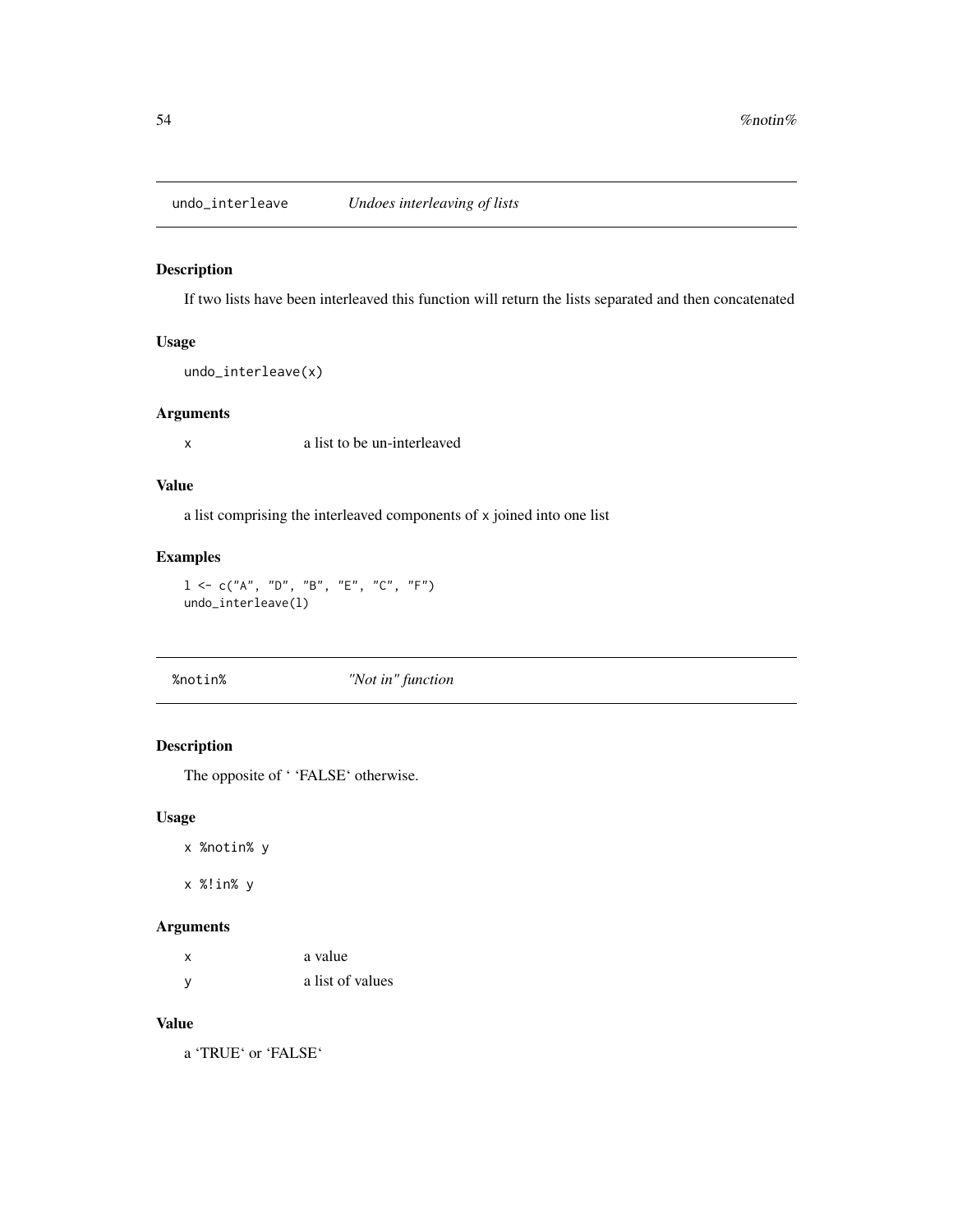#### % notin% 55

## Examples

"a" %!in% c("a", "b", "c") "a" %notin% c("b", "c")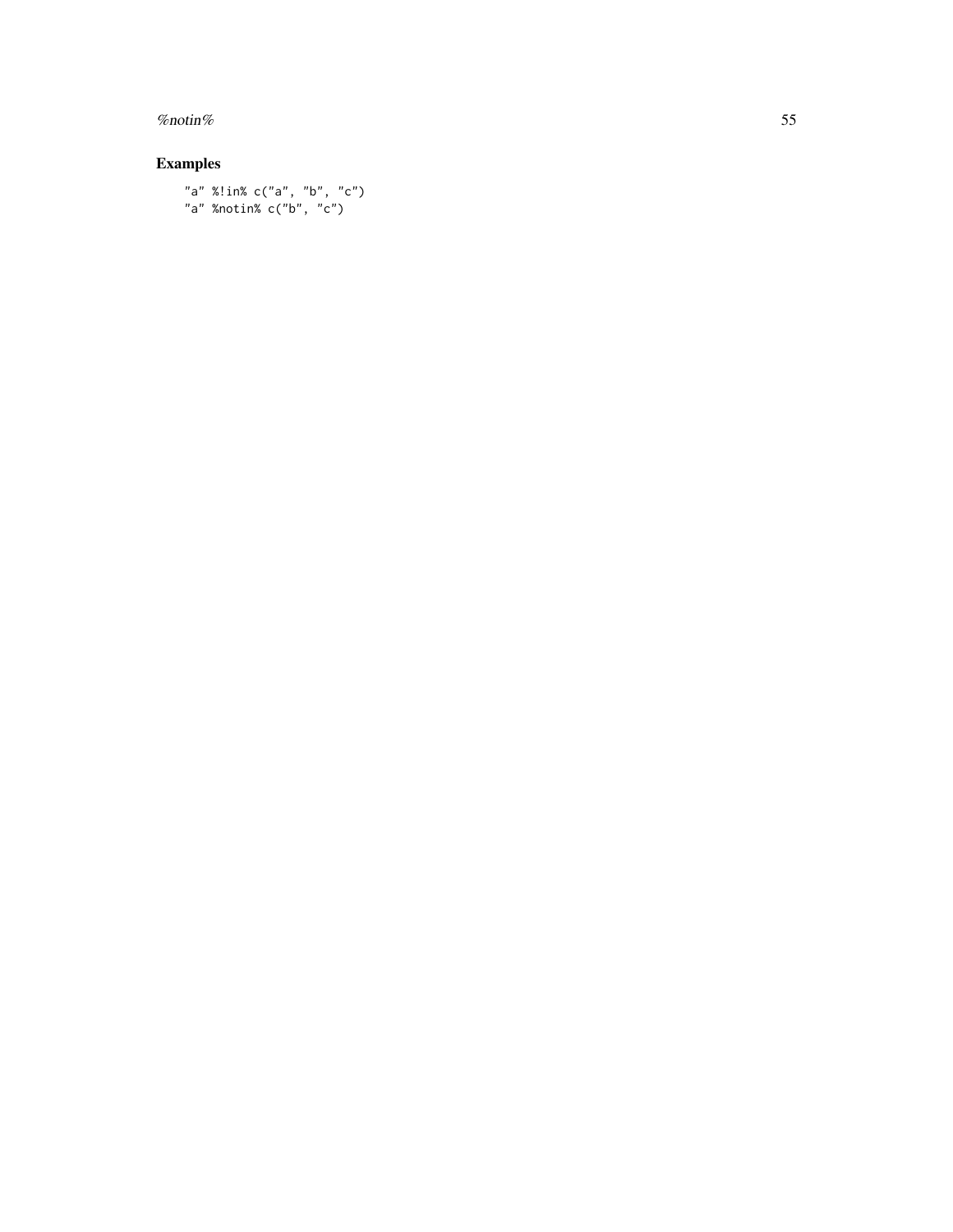# <span id="page-55-0"></span>**Index**

∗ datasets King200Breast, [25](#page-24-0) %!in% *(*%notin%*)*, [54](#page-53-0) %notin%, [54](#page-53-0) add\_row\_numbers, [3,](#page-2-0) *[20](#page-19-0)*, *[34–](#page-33-0)[37](#page-36-0)* age\_format, [4](#page-3-0) age\_format\_helper, *[4](#page-3-0)*, [5](#page-4-0) coalesce\_many, [5,](#page-4-0) *[6](#page-5-0)* coalesce\_many\_helper, [6](#page-5-0) collect\_relay\_swimmers, [6](#page-5-0) collect\_relay\_swimmers\_old, [7](#page-6-0) collect\_relay\_swimmers\_omega, [7](#page-6-0) collect\_relay\_swimmers\_splash, [8](#page-7-0) correct\_split\_distance, [9](#page-8-0) correct\_split\_distance\_helper, [10](#page-9-0) correct\_split\_length *(*correct\_split\_distance*)*, [9](#page-8-0) course\_convert, [10,](#page-9-0) *[13](#page-12-0)* course\_convert\_DF, [12,](#page-11-0) *[43](#page-42-0)* course\_convert\_df *(*course\_convert\_DF*)*, [12](#page-11-0) course\_convert\_helper, [13](#page-12-0) determine\_indent\_length\_splash, [14](#page-13-0) discard\_errors, [14](#page-13-0) dive\_place, [15](#page-14-0) draw\_bracket, [16](#page-15-0) event\_parse, [17](#page-16-0) event\_parse\_ISL, [18](#page-17-0) fill\_down, [18](#page-17-0) fill\_left, [19](#page-18-0) fold, [19](#page-18-0) format\_results, [20](#page-19-0) get\_mode, [20](#page-19-0) heat\_parse\_omega, [21](#page-20-0)

hy3\_parse, [22,](#page-21-0) *[23,](#page-22-0) [24](#page-23-0)* hy3\_places, [23](#page-22-0) hy3\_times, [23](#page-22-0) interleave\_results, [24](#page-23-0) is\_link\_broken, [24](#page-23-0) King200Breast, [25](#page-24-0) lines\_sort, [25](#page-24-0) list\_transform, [26](#page-25-0) mmss\_format, [26,](#page-25-0) *[32](#page-31-0)* na\_pad, [28](#page-27-0) name\_reorder, [27](#page-26-0) reaction\_times\_parse, [28](#page-27-0) Read\_Results, [29](#page-28-0) read\_results, *[20](#page-19-0)*, *[22](#page-21-0)*, *[34](#page-33-0)[–37](#page-36-0)*, *[44](#page-43-0)*, *[46](#page-45-0)[–48](#page-47-0)*, *[50](#page-49-0)[–52](#page-51-0)* read\_results *(*Read\_Results*)*, [29](#page-28-0) read\_results\_flag, [30](#page-29-0) results\_score, [30](#page-29-0) sec\_format, *[27](#page-26-0)*, [32](#page-31-0) sec\_format\_helper, [33](#page-32-0) splash\_collect\_splits, [33](#page-32-0) splits\_parse, [34,](#page-33-0) *[39](#page-38-0)* splits\_parse\_ISL, [34](#page-33-0) splits\_parse\_omega\_relays, [35](#page-34-0) splits\_parse\_splash, [35,](#page-34-0) *[36,](#page-35-0) [37](#page-36-0)* splits\_parse\_splash\_helper\_1, [36](#page-35-0) splits\_parse\_splash\_helper\_2, [36](#page-35-0) splits\_parse\_splash\_relays, [37](#page-36-0) splits\_reform, [38](#page-37-0) splits\_rename\_omega, [38](#page-37-0) splits\_to\_cumulative, [39,](#page-38-0) *[41](#page-40-0)* splits\_to\_cumulative\_helper\_recalc, [40](#page-39-0) splits\_to\_lap, *[39](#page-38-0)*, [41](#page-40-0) splits\_to\_lap\_helper\_recalc, [42](#page-41-0)